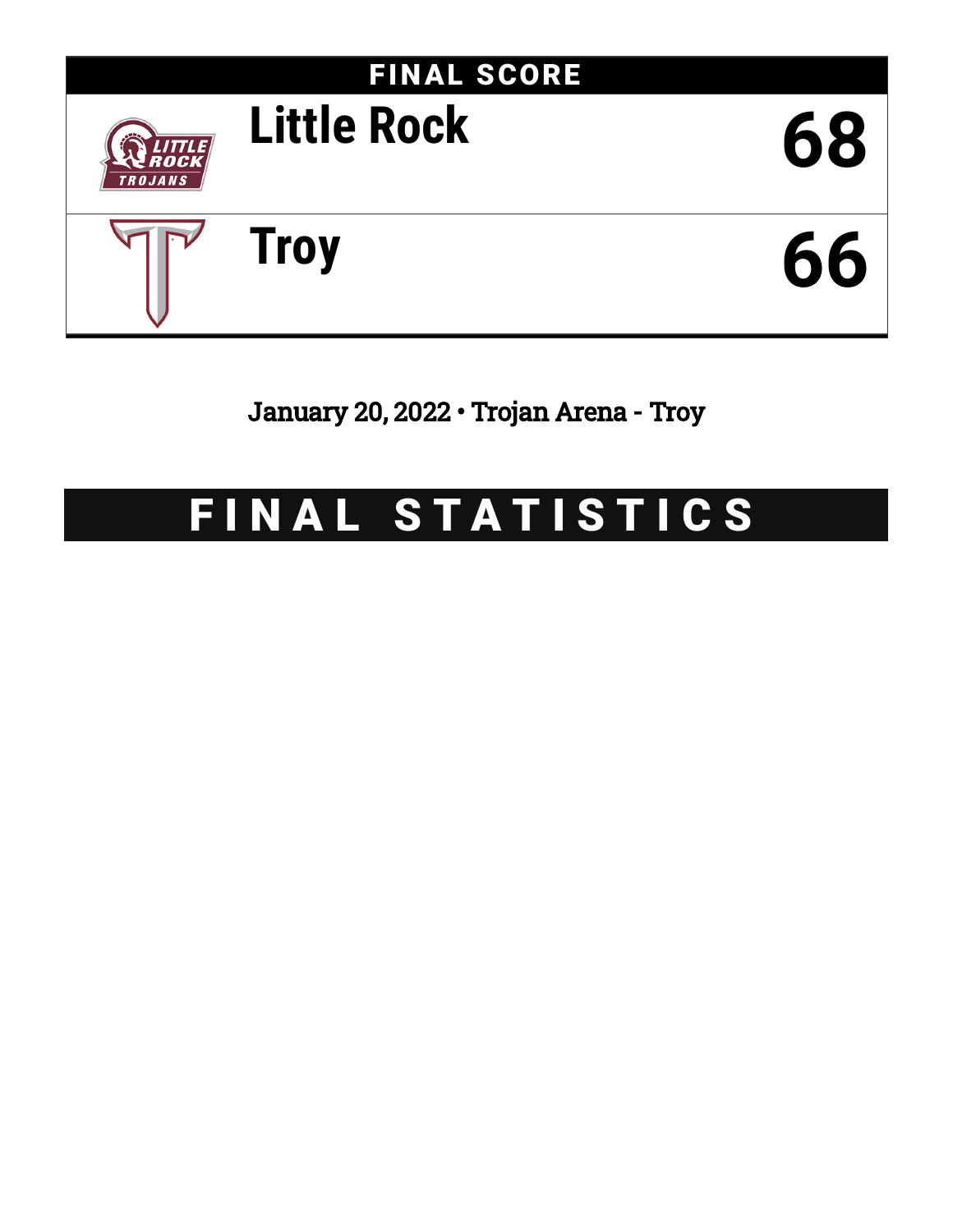### **Official Box Score Little Rock vs Troy Game Totals -- Final Statistics January 20, 2022 at Trojan Arena - Troy**



# **Little Rock 68**

| No.             | Player                    | S  | Pts      | FG.      | 3FG     | FT        | ΟR            | DR            | TR             | PF          | A        | TO            | <b>Blk</b> | Stl            | Min    | $+/-$        |
|-----------------|---------------------------|----|----------|----------|---------|-----------|---------------|---------------|----------------|-------------|----------|---------------|------------|----------------|--------|--------------|
| 00              | POTTER, RAZIYA            | G. | 24       | $9 - 18$ | 1-5     | $5 - 5$   | 0             | 3             | 3              | 4           | 0        | 3             |            |                | 37     | -1           |
| 12 <sup>2</sup> | <b>HARVEY, TIA</b>        | G  | 11       | $5 - 11$ | $1 - 2$ | $0-0$     | 0             | 0             | $\Omega$       | 5           | 3        | 3             |            | 1              | 26     | $\mathbf{0}$ |
| 13              | <b>JOHNSON, DARIEL</b>    | F. | 14       | $6 - 15$ | $2-6$   | $0 - 0$   | 2             |               | 9              | 1           | 3        | 1             | 3          | 1              | 33     | $\Omega$     |
| 24              | CAICEDO, MAYRA            | G  | 4        | $1 - 5$  | $1 - 4$ | $1 - 2$   | 0             | 2             | $\overline{2}$ | 4           | 9        | $\mathcal{P}$ | $\Omega$   | $\overline{4}$ | -31    | 6            |
| 34              | <b>FRANCIS, ANGELIQUE</b> | F. | 8        | $1 - 2$  | $0 - 0$ | $6-6$     |               | 4             | 5              |             |          | 2             | $\Omega$   | 2              | 38     | -1           |
| 02              | KOUROUMA, SALI            |    |          | $0 - 5$  | $0 - 1$ | $1 - 2$   | $\mathcal{P}$ | $\mathcal{P}$ | 4              | 3           | -1       | 1             | $\Omega$   | 0              | 15     | -3           |
| 14              | ROBINSON, AZARIA          | F. | 6        | $3-6$    | $0-0$   | $0-0$     | 0             | 2             | 2              | 3           | $\Omega$ | 1             | $\Omega$   | 2              | 8      | 6            |
| 22              | EDDINS, MIKAYLA           | G  | $\Omega$ | $0 - 1$  | $0 - 1$ | $0 - 0$   | 0             | 2             | $\mathcal{P}$  | $\Omega$    | 1        | $\Omega$      | $\Omega$   | 0              | 11     | 3            |
|                 | <b>TEAM</b>               |    |          |          |         |           | 5             | 2             | 7              | $\mathbf 0$ |          | 0             |            |                |        |              |
|                 | <b>TOTALS</b>             |    |          | 68 25-63 | $5-19$  | $13 - 15$ | 10            | 24            | 34             | 21          | 18       | 13            | 5.         |                | 11 200 |              |

| Shooting By Period |           |       |          |       |           |       |
|--------------------|-----------|-------|----------|-------|-----------|-------|
| Period             | FG        | FG%   | 3FG      | 3FG%  | FT        | FT%   |
| 1st Qtr            | 7-20      | 35%   | $0 - 4$  | 00%   | $0 - 0$   | 0%    |
| 2nd Qtr            | $2 - 15$  | 13%   | $0 - 5$  | 00%   | $2 - 2$   | 100%  |
| 3rd Qtr            | $6 - 15$  | 40%   | $2-6$    | 33%   | $6 - 7$   | 86%   |
| 4th Qtr            | $10 - 13$ | 77%   | $3 - 4$  | 75%   | $5-6$     | 83%   |
| 1st Half           | $9 - 35$  | 26%   | $0 - 9$  | 00%   | $2 - 2$   | 100%  |
| 2nd Half           | 16-28     | 57%   | $5 - 10$ | 50%   | $11 - 13$ | 85%   |
| Game               | 25-63     | 39.7% | $5-19$   | 26.3% | $13 - 15$ | 86.7% |

*Deadball Rebounds:* 2,0 *Last FG:* 4th-01:15 *Biggest Run:* 8-0 *Largest lead:* By 5 at 1st-03:43 *Technical Fouls:* #12 HARVEY @ 3rd - 00:12;

# **Troy 66**

| <b>HOLLINGS, JA'MIA</b><br><b>HARRIS, BRIANNA</b><br>DOWNS, ZA'NAUTICA<br>DUNLAP, JHILEIYA<br>TEAM<br><b>TOTALS</b> | F<br>F.<br>G<br>F. | 0<br>4<br>0<br>4 | $0 - 0$<br>$2 - 6$<br>$0 - 4$<br>$2 - 6$ | $0 - 0$<br>$0 - 1$<br>$0 - 2$<br>$0 - 1$ | $0 - 0$<br>$0 - 0$<br>$0 - 0$<br>$0 - 0$ | $\Omega$<br>4<br>0<br>$\overline{2}$ | 0<br>4<br>1<br>3<br>5<br>28 | $\mathbf{0}$<br>8<br>1<br>5<br>6<br>45 | 0<br>$\mathcal{P}$<br>0<br>$\mathcal{P}$<br>0 | 0<br>$\Omega$<br>0 | $\Omega$<br>$\mathcal{P}$<br>$\mathcal{P}$<br>0 | $\Omega$<br>$\Omega$<br>0<br>3 | $\Omega$<br>$\Omega$<br>0<br>$\Omega$ | 0<br>21<br>13<br>15 | 0<br>$-2$<br>-5<br>$-4$ |
|---------------------------------------------------------------------------------------------------------------------|--------------------|------------------|------------------------------------------|------------------------------------------|------------------------------------------|--------------------------------------|-----------------------------|----------------------------------------|-----------------------------------------------|--------------------|-------------------------------------------------|--------------------------------|---------------------------------------|---------------------|-------------------------|
|                                                                                                                     |                    |                  |                                          |                                          |                                          |                                      |                             |                                        |                                               |                    |                                                 |                                |                                       |                     |                         |
|                                                                                                                     |                    |                  |                                          |                                          |                                          |                                      |                             |                                        |                                               |                    |                                                 |                                |                                       |                     |                         |
|                                                                                                                     |                    |                  |                                          |                                          |                                          |                                      |                             |                                        |                                               |                    |                                                 |                                |                                       |                     |                         |
|                                                                                                                     |                    |                  |                                          |                                          |                                          |                                      |                             |                                        |                                               |                    |                                                 |                                |                                       |                     |                         |
|                                                                                                                     |                    |                  |                                          |                                          |                                          |                                      |                             |                                        |                                               |                    |                                                 |                                |                                       |                     |                         |
| <b>WALTON, JADA</b>                                                                                                 | G                  | $\mathcal{P}$    | $1 - 3$                                  | $0 - 0$                                  | $0 - 0$                                  | $\Omega$                             | $\Omega$                    | $\Omega$                               | $\Omega$                                      | $\Omega$           | $\Omega$                                        | $\Omega$                       |                                       | $\overline{4}$      | 0                       |
| ROBINSON, JASMINE                                                                                                   | G                  | 16               | $4 - 10$                                 | $1-2$                                    | $7-8$                                    |                                      | 3                           | 4                                      | 4                                             | 4                  | 2                                               | $\Omega$                       |                                       | 29                  | 4                       |
| <b>LEGGETT, AMBER</b>                                                                                               | F.                 | 9                | $1 - 5$                                  | $0 - 1$                                  | $7 - 10$                                 | 3                                    | 1                           | $\overline{4}$                         | $\mathcal{P}$                                 |                    | 1                                               | 1                              | $\Omega$                              | 19                  | $-1$                    |
| HARTSFIELD, SHARONICA                                                                                               | G                  | 0                | $0 - 1$                                  | $0 - 1$                                  | $0 - 0$                                  | 0                                    | 1                           | 1                                      | $\overline{2}$                                | 3                  | 4                                               | $\mathbf 0$                    | 2                                     | 13                  | -8                      |
| STEPHENS, TINA                                                                                                      | F                  | 6                | $2 - 3$                                  | $0 - 1$                                  | $2 - 2$                                  | $\overline{2}$                       | 3                           | 5                                      | 3                                             | $\overline{2}$     | 3                                               | $\Omega$                       | 2                                     | 16                  | $-5$                    |
| <b>JOHNSON, TIYAH</b>                                                                                               | G                  |                  | $2 - 5$                                  | $0 - 0$                                  | $3 - 3$                                  | 0                                    | 2                           | $\overline{2}$                         | 3                                             |                    | 2                                               | 0                              |                                       | 20                  | 0                       |
| SANDIFER, JANIAH                                                                                                    | G                  | 6                | $2 - 5$                                  | $2 - 4$                                  | $0 - 0$                                  | 0                                    | $\Omega$                    | $\mathbf{0}$                           |                                               |                    |                                                 | $\mathbf{0}$                   | 0                                     | 23                  | $\overline{4}$          |
| KORANGA, FELMAS                                                                                                     | F                  | 12               | $6 - 12$                                 | $0 - 0$                                  | $0-0$                                    | 4                                    | 5                           | 9                                      | 0                                             | 0                  | 2                                               | 0                              | 0                                     | 28                  | $\overline{7}$          |
| Player                                                                                                              | S                  | Pts              | FG                                       | 3FG                                      | FT                                       | <b>OR</b>                            | DR                          | TR                                     | РF                                            | A                  | то                                              | <b>B</b> lk                    | Stl                                   | Min                 | $+/-$                   |
|                                                                                                                     |                    |                  |                                          |                                          |                                          |                                      |                             |                                        |                                               |                    |                                                 |                                |                                       |                     |                         |

| <b>Shooting By Period</b> |           |       |          |       |           |       |
|---------------------------|-----------|-------|----------|-------|-----------|-------|
| Period                    | FG        | FG%   | 3FG      | 3FG%  | FT        | FT%   |
| 1st Qtr                   | $6 - 18$  | 33%   | $2-6$    | 33%   | $2 - 2$   | 100%  |
| 2nd Qtr                   | $3 - 17$  | 18%   | $1 - 1$  | 100%  | $3 - 4$   | 75%   |
| 3rd Qtr                   | $5 - 10$  | 50%   | $0 - 1$  | 00%   | $9 - 10$  | 90%   |
| 4th Qtr                   | $8 - 15$  | 53%   | $0 - 5$  | 00%   | $5 - 7$   | 71%   |
| 1st Half                  | $9 - 35$  | 26%   | $3 - 7$  | 43%   | $5-6$     | 83%   |
| 2nd Half                  | $13 - 25$ | 52%   | $0 - 6$  | 00%   | 14-17     | 82%   |
| Game                      | 22-60     | 36.7% | $3 - 13$ | 23.1% | $19 - 23$ | 82.6% |

*Deadball Rebounds:* 1,0 *Last FG:* 4th-01:30 *Biggest Run:* 10-0 *Largest lead:* By 8 at 3rd-08:42 *Technical Fouls:* #21 DUNLAP @ 3rd - 00:12;

Per Poss

| Game Notes:                                            | <b>Score</b>                             | 1st | 2nd | 3rd           | 4th | тот | <b>Points</b>     |    | TRO |
|--------------------------------------------------------|------------------------------------------|-----|-----|---------------|-----|-----|-------------------|----|-----|
| Officials: Kylie Galloway, Jody Cantrell, Kiesha Brown | .R                                       | 14  |     | 20            | 28  | 68  | In the Paint      | 20 | 32  |
| Attendance: 1801                                       | <b>TRO</b>                               | 16  | 10  | 19            |     | 66  | Off Turns         |    | 13  |
| Start Time: 07:00 PM ET                                |                                          |     |     |               |     |     | 2nd Chance        |    | 12  |
| End Time: 09:07 PM ET<br>Game Duration: 2:06           | LR led for 10:10. TRO led for 23:31.     |     |     |               |     |     | <b>Fast Break</b> |    | 15  |
| Conference Game:                                       | Game was tied for 6:20.<br>Timae tiad: 7 |     |     | and Changer 7 |     |     | Bench             |    | 35  |

Times tied: **7** Lead Changes: **7**

| 0.919 | 0.930 |
|-------|-------|
| 31/74 | 31/71 |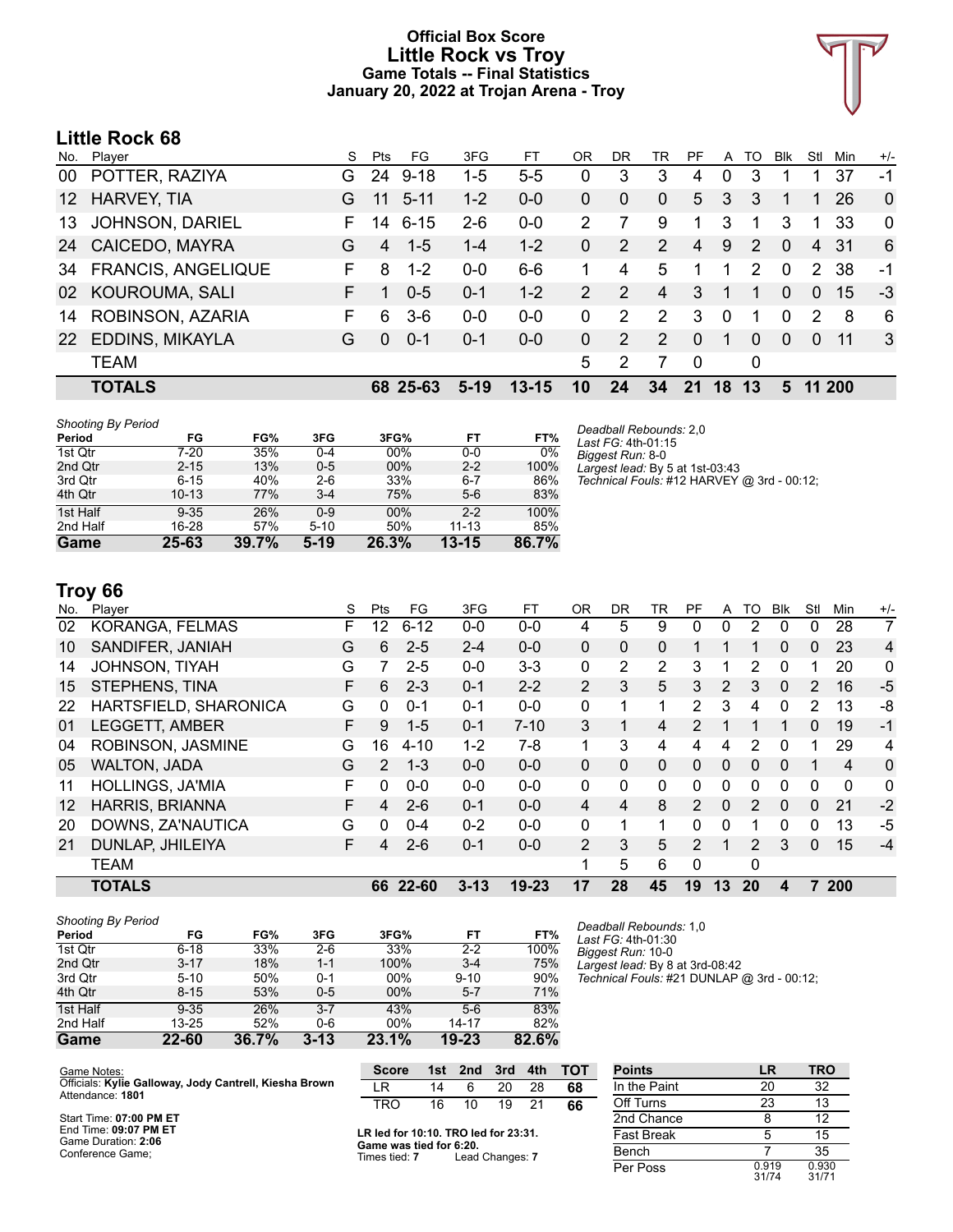### **Official Box Score Little Rock vs Troy First Half Statistics Only January 20, 2022 at Trojan Arena - Troy**



# **Little Rock 20**

| No.             | Player                    | S. | Pts           | FG.      | 3FG     | <b>FT</b> | <b>OR</b> | <b>DR</b> | TR             | PF       | A              | TO       | <b>BIK</b> | Stl            | <b>Min</b> | $+/-$        |
|-----------------|---------------------------|----|---------------|----------|---------|-----------|-----------|-----------|----------------|----------|----------------|----------|------------|----------------|------------|--------------|
| 00              | POTTER, RAZIYA            | G  | 8             | $3-9$    | $0 - 2$ | $2 - 2$   | 0         | 2         | 2              | 2        | 0              | 2        |            |                | 20         | -6           |
| 02              | KOUROUMA, SALI            | F. | $\Omega$      | $0 - 3$  | $0 - 0$ | $0 - 0$   |           |           | $\overline{2}$ | 2        | $\overline{0}$ | $\Omega$ | 0          | $\overline{0}$ | 9          | $\mathbf{0}$ |
| 12 <sup>1</sup> | <b>HARVEY, TIA</b>        | G  | 4             | $2 - 7$  | $0 - 1$ | $0 - 0$   | 0         | $\Omega$  | 0              | 2        | $\mathbf{0}$   | $\Omega$ | 1          |                | 12         | -9           |
| 13              | <b>JOHNSON, DARIEL</b>    | F. | $\mathcal{P}$ | $1 - 6$  | $0 - 2$ | $0 - 0$   | 2         | 4         | 6              | $\Omega$ | 2              | $\Omega$ | 1          | 0              | 14         | -9           |
| 14              | ROBINSON, AZARIA          | F  | 6             | $3 - 5$  | $0 - 0$ | $0-0$     | 0         | 2         | 2              | 2        | $\mathbf{0}$   |          | $\Omega$   | $\mathcal{P}$  | 8          | 7            |
| <b>22</b>       | EDDINS, MIKAYLA           | G  | $\Omega$      | $0 - 1$  | $0 - 1$ | $0 - 0$   | 0         | 2         | 2              | 0        | $\overline{0}$ | 0        | $\Omega$   | $\Omega$       | 6          | $-1$         |
| 24              | CAICEDO, MAYRA            | G  | $\Omega$      | $0 - 4$  | $0 - 3$ | $0 - 0$   | 0         |           |                |          | 5              |          | 0          |                | 14         | -3           |
| 34              | <b>FRANCIS, ANGELIQUE</b> | F. | <sup>0</sup>  | $0 - 0$  | $0 - 0$ | $0 - 0$   |           | 4         | 5              | 0        | $\Omega$       | 2        | 0          |                | 17         | -9           |
|                 | <b>TEAM</b>               |    | 0             | $0 - 0$  | $0-0$   | $0-0$     | 2         | 1         | 3              | 0        | $\Omega$       | $\Omega$ | $\Omega$   | $\Omega$       | 0          |              |
|                 | <b>TOTALS</b>             |    | 20            | $9 - 35$ | $0 - 9$ | $2 - 2$   | 6         | 17        | 23             | 9        |                | 6        | 3          |                | 6 100      |              |

| <b>Shooting By Period</b><br>Period | FG       | FG%   | 3FG      | 3FG%   | FT        | FT%   | Dι |
|-------------------------------------|----------|-------|----------|--------|-----------|-------|----|
| 1st Otr                             | $7-20$   | 35%   | በ-4      | 00%    | $0 - 0$   | 0%    |    |
| 2nd Qtr                             | $2 - 15$ | 13%   | $0 - 5$  | 00%    | $2 - 2$   | 100%  |    |
| 1st Half                            | $9 - 35$ | 26%   | 0-9      | $00\%$ | $2-2$     | 100%  |    |
| Game                                | $25-63$  | 39.7% | $5 - 19$ | 26.3%  | $13 - 15$ | 86.7% |    |

*Deadball Rebounds:* 2,0 *Last FG Half:* LR 2nd-07:07

# **Troy 26**

| No. | Player                  | S | <b>Pts</b>     | <b>FG</b> | 3FG     | <b>FT</b> | <b>OR</b>      | <b>DR</b> | <b>TR</b> | PF | A            | TO             | <b>Blk</b>   | Stl      | Min      | $+/-$          |
|-----|-------------------------|---|----------------|-----------|---------|-----------|----------------|-----------|-----------|----|--------------|----------------|--------------|----------|----------|----------------|
| 01  | LEGGETT, AMBER          | F | 0              | $0 - 3$   | $0 - 0$ | $0 - 0$   | 2              |           | 3         | 0  | 0            | 0              | 0            | 0        |          | -1             |
| 02  | KORANGA, FELMAS         | F | $\overline{4}$ | $2 - 6$   | $0 - 0$ | $0 - 0$   | $\overline{2}$ | 3         | 5         | 0  | 0            | $\overline{2}$ | $\Omega$     | 0        | 13       | 14             |
| 04  | ROBINSON, JASMINE       | G | 8              | $2-6$     | $1 - 1$ | $3 - 4$   | 1              | 2         | 3         |    | 2            | 0              | 0            |          | 14       | 5              |
| 05  | <b>WALTON, JADA</b>     | G | $\mathcal{P}$  | $1 - 3$   | $0 - 0$ | $0 - 0$   | $\Omega$       | $\Omega$  | $\Omega$  | 0  | 0            | 0              | $\Omega$     |          | 4        | $\overline{0}$ |
| 10  | SANDIFER, JANIAH        | G | 6.             | $2 - 4$   | $2 - 3$ | $0 - 0$   | 0              | 0         | $\Omega$  | 0  | 0            | 0              | 0            | 0        | 11       | 10             |
| 11  | <b>HOLLINGS, JA'MIA</b> | F | 0              | $0 - 0$   | $0 - 0$ | $0 - 0$   | $\Omega$       | $\Omega$  | $\Omega$  | 0  | $\mathbf{0}$ | 0              | $\Omega$     | $\Omega$ | $\Omega$ | $\Omega$       |
| 12  | <b>HARRIS, BRIANNA</b>  | F | 0              | $0 - 2$   | $0 - 0$ | $0 - 0$   | 2              | 3         | 5         | 0  | 0            | 2              | $\Omega$     | $\Omega$ | 11       | 0              |
| 14  | <b>JOHNSON, TIYAH</b>   | G | 0              | $0 - 2$   | $0 - 0$ | $0 - 0$   | $\Omega$       | 2         | 2         |    |              |                | $\Omega$     | $\Omega$ | 12       | 9              |
| 15  | STEPHENS, TINA          | F | 2              | $0 - 1$   | $0 - 1$ | $2 - 2$   | 1              | 2         | 3         | 2  | 0            | я              | $\Omega$     | $\Omega$ | 6        | 1              |
| 20  | DOWNS, ZA'NAUTICA       | G | 0              | $0 - 1$   | $0 - 0$ | $0 - 0$   | $\Omega$       | $\Omega$  | $\Omega$  | 0  | $\Omega$     | 0              | $\mathbf{0}$ | $\Omega$ | 5        | $-4$           |
| 21  | DUNLAP, JHILEIYA        | F | 4              | $2 - 6$   | $0 - 1$ | $0 - 0$   | $\overline{2}$ | 3         | 5         | 0  | 1            | 1              | 3            | $\Omega$ | 11       | -3             |
| 22  | HARTSFIELD, SHARONICA   | G | 0              | $0 - 1$   | $0 - 1$ | $0 - 0$   | 0              |           |           |    |              |                | $\Omega$     |          | 7        | $-1$           |
|     | <b>TEAM</b>             |   | 0              | $0 - 0$   | $0 - 0$ | $0 - 0$   | 0              | 2         | 2         | 0  | 0            | 0              | $\Omega$     | $\Omega$ | 0        |                |
|     | <b>TOTALS</b>           |   | 26             | $9 - 35$  | $3 - 7$ | $5-6$     | 10             | 19        | 29        | 5  | 5            | 8              | 3            | 3        | 100      |                |

| <b>Shooting By Period</b> |           |       |          |       |           |       | De |
|---------------------------|-----------|-------|----------|-------|-----------|-------|----|
| Period                    | FG        | FG%   | 3FG      | 3FG%  | FT        | FT%   | La |
| 1st Otr                   | $6 - 18$  | 33%   | 2-6      | 33%   | $2-2$     | 100%  |    |
| 2nd Otr                   | $3 - 17$  | 18%   | $1 - 1$  | 100%  | $3-4$     | 75%   |    |
| 1st Half                  | $9 - 35$  | 26%   | 3-7      | 43%   | $5-6$     | 83%   |    |
| Game                      | $22 - 60$ | 36.7% | $3 - 13$ | 23.1% | $19 - 23$ | 82.6% |    |

*Deadball Rebounds:* 1,0 *Last FG Half:* TRO 2nd-01:38

| Game Notes:                                                                | <b>Score</b> | 1st | 2nd | 3rd | 4th | <b>TOT</b> | <b>Points from (This Period)</b> |    | LR TRO |
|----------------------------------------------------------------------------|--------------|-----|-----|-----|-----|------------|----------------------------------|----|--------|
| Officials: Kylie Galloway, Jody Cantrell, Kiesha Brown<br>Attendance: 1801 | LR.          | 14  |     | 20  | 28  | 68         | In the Paint                     | 10 | 10     |
|                                                                            | TRO          | 16  |     | 19  | 21  | 66         | Off Turns                        |    |        |
| Start Time: 07:00 PM ET                                                    |              |     |     |     |     |            | 2nd Chance                       |    |        |
| End Time: 09:07 PM ET<br>Game Duration: 2:06                               |              |     |     |     |     |            | Fast Break                       |    |        |
| Conference Game;                                                           |              |     |     |     |     |            | Bench                            |    |        |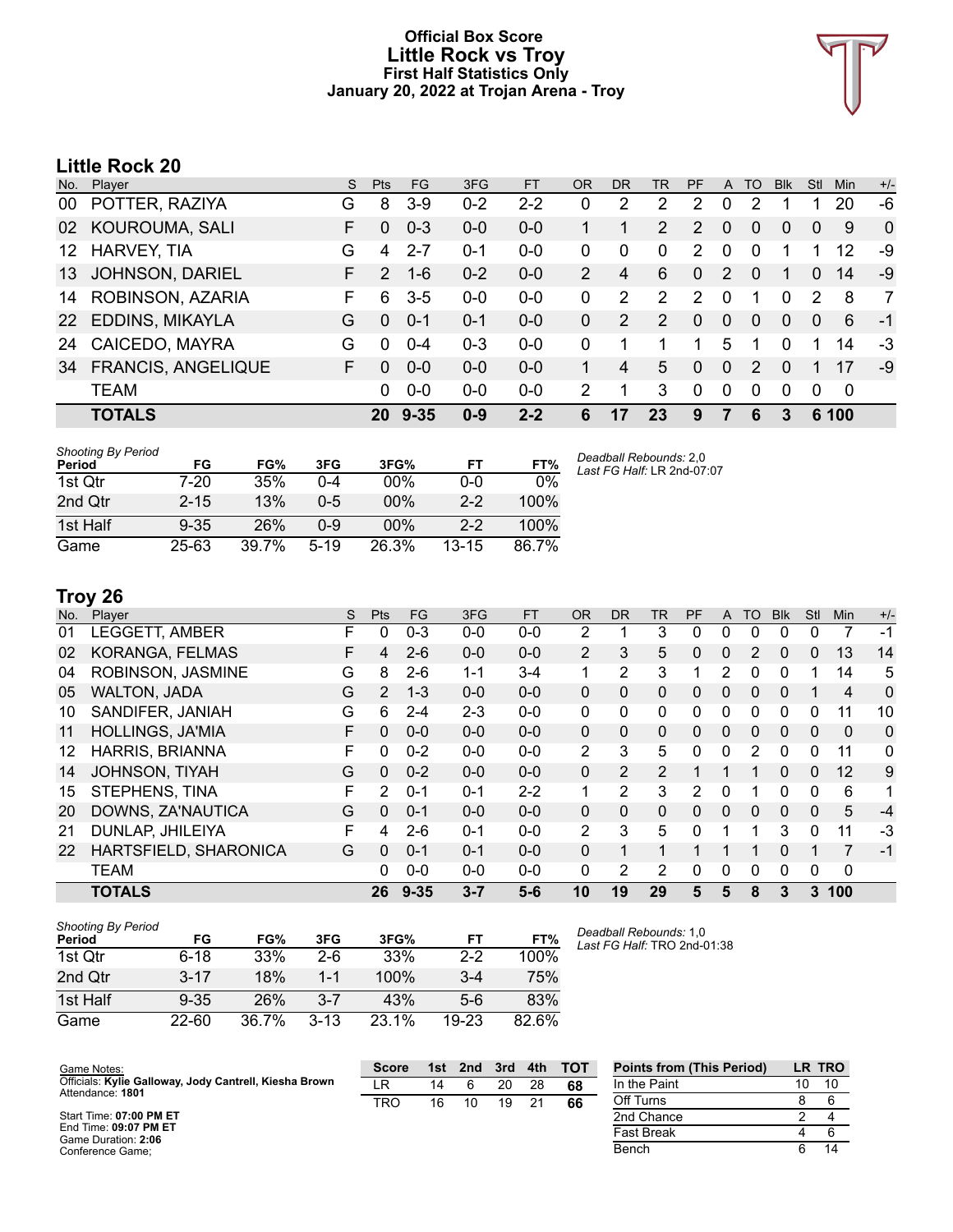### **Official Box Score Little Rock vs Troy First Quarter Statistics Only January 20, 2022 at Trojan Arena - Troy**



# **Little Rock 14**

| No.     | Player                    | S. | <b>Pts</b> | FG.     | 3FG     | <b>FT</b> | <b>OR</b> | D <sub>R</sub> | TR | <b>PF</b>     | A            | TO       | <b>Blk</b>     | Stl            | Min | $+/-$        |
|---------|---------------------------|----|------------|---------|---------|-----------|-----------|----------------|----|---------------|--------------|----------|----------------|----------------|-----|--------------|
| 00      | POTTER, RAZIYA            | G  | 6          | $3 - 7$ | $0 - 1$ | $0 - 0$   | 0         |                |    |               | $\Omega$     | 0        |                |                | 10  | $-2$         |
| $12 \,$ | <b>HARVEY, TIA</b>        | G  | 2          | $1 - 1$ | $0 - 0$ | $0-0$     | 0         | $\Omega$       | 0  | $\mathcal{P}$ | $\Omega$     | 0        | $\Omega$       | 0              | 4   | $-5$         |
| 13      | <b>JOHNSON, DARIEL</b>    | F. | $\Omega$   | $0 - 2$ | 0-1     | $0 - 0$   |           | 0              | 1  | 0             | 2            | 0        | 1              | 0              | 7   | $-4$         |
| 24      | CAICEDO, MAYRA            | G  | $\Omega$   | $0 - 3$ | $0 - 2$ | $0 - 0$   | $\Omega$  |                | 1  | 0             | 4            | $\Omega$ | $\overline{0}$ | $\overline{0}$ | 9   | $\mathbf{0}$ |
| 34      | <b>FRANCIS, ANGELIQUE</b> | F. | $\Omega$   | $0-0$   | $0-0$   | $0-0$     | $\Omega$  | 1              | 1  | 0             | $\Omega$     | 1        | $\Omega$       |                | 8   | -6           |
| 02      | KOUROUMA, SALI            | F. | $\Omega$   | $0 - 2$ | $0 - 0$ | $0 - 0$   |           | $\Omega$       | 1. | $\Omega$      | $\Omega$     | $\Omega$ | $\Omega$       | $\Omega$       | 6   | 1            |
| 14      | ROBINSON, AZARIA          | F. | 6          | $3-5$   | $0-0$   | $0-0$     | 0         | 1              | 1  | 1             | $\Omega$     | 0        | $\Omega$       | 2              | 5   | 6            |
| 22      | EDDINS, MIKAYLA           | G  | $\Omega$   | $0 - 0$ | $0 - 0$ | $0 - 0$   | $\Omega$  |                | 1  | 0             | $\mathbf{0}$ | 0        | $\Omega$       | $\overline{0}$ |     | $\mathbf{0}$ |
|         | <b>TEAM</b>               |    |            |         |         |           | 1         | 1              | 2  | 0             |              | 0        |                |                |     |              |
|         | <b>TOTALS</b>             |    | 14         | 7-20    | $0 - 4$ | $0 - 0$   | 3         | 6              | 9  | 4             | 6            | 1        | 2              | 4              | 50  |              |
|         |                           |    |            |         |         |           |           |                |    |               |              |          |                |                |     |              |

| <b>Shooting By Period</b><br>Period | FG        | FG%   | 3FG      | 3FG%  | FT        | FT%   |
|-------------------------------------|-----------|-------|----------|-------|-----------|-------|
| 1st Qtr                             | 7-20      | 35%   | 0-4      | 00%   | 0-0       | 0%    |
| 2nd Qtr                             | $2 - 15$  | 13%   | $0 - 5$  | 00%   | $2 - 2$   | 100%  |
| 1st Half                            | 7-20      | 35%   | 0-4      | 00%   | 0-0       | 0%    |
| 1st Half                            | $9 - 35$  | 26%   | $0 - 9$  | 00%   | $2 - 2$   | 100%  |
| Game                                | $25 - 63$ | 39.7% | $5 - 19$ | 26.3% | $13 - 15$ | 86.7% |

# **Troy 16**

| No. | Player                  | S  | Pts      | <b>FG</b> | 3FG     | <b>FT</b> | <b>OR</b> | <b>DR</b> | <b>TR</b>      | PF | A            | <b>TO</b>    | <b>Blk</b> | Stl          | Min            | $+/-$          |
|-----|-------------------------|----|----------|-----------|---------|-----------|-----------|-----------|----------------|----|--------------|--------------|------------|--------------|----------------|----------------|
| 02  | KORANGA, FELMAS         | F  | 4        | $2 - 4$   | $0 - 0$ | $0 - 0$   | 2         | 2         | 4              | 0  | 0            |              | 0          | 0            | 6              | 10             |
| 10  | SANDIFER, JANIAH        | G  | 6        | $2 - 4$   | $2 - 3$ | $0 - 0$   | $\Omega$  | 0         | 0              | 0  | $\mathbf{0}$ | 0            | 0          | $\mathbf{0}$ |                | $\overline{4}$ |
| 14  | JOHNSON, TIYAH          | G  | 0        | $0-0$     | $0 - 0$ | $0-0$     | 0         |           | 1              |    |              |              | 0          | 0            |                | 8              |
| 15  | STEPHENS, TINA          | F  | 2        | $0 - 1$   | $0 - 1$ | $2 - 2$   |           |           | 2              |    | 0            | 0            | 0          | $\mathbf{0}$ | 3              | 3              |
| 22  | HARTSFIELD, SHARONICA   | G  | 0        | $0 - 1$   | $0 - 1$ | $0-0$     | 0         | 0         | $\mathbf{0}$   | 0  |              | 0            | 0          | 0            | 5              | $-1$           |
| 01  | LEGGETT, AMBER          | F  | $\Omega$ | $0 - 1$   | $0 - 0$ | $0 - 0$   |           | 0         | 1              | 0  | $\mathbf{0}$ | 0            | 0          | $\Omega$     | 2              | $-4$           |
| 04  | ROBINSON, JASMINE       | G  | 2        | $1 - 1$   | $0 - 0$ | $0 - 0$   | 1         | 1         | $\overline{2}$ |    | 2            | $\Omega$     | 0          | $\Omega$     | 6              | 1              |
| 05  | <b>WALTON, JADA</b>     | G  | $\Omega$ | $0 - 0$   | $0 - 0$ | $0 - 0$   | 0         | 0         | 0              | 0  | $\mathbf{0}$ | 0            | 0          | $\Omega$     | 0              | $\mathbf 0$    |
| 11  | <b>HOLLINGS, JA'MIA</b> | F. | $\Omega$ | $0 - 0$   | $0 - 0$ | $0 - 0$   | 0         | 0         | $\mathbf{0}$   | 0  | 0            | $\Omega$     | 0          | $\Omega$     | $\Omega$       | 0              |
| 12  | <b>HARRIS, BRIANNA</b>  | F  | $\Omega$ | $0 - 2$   | $0 - 0$ | $0 - 0$   |           | 3         | 4              | 0  | $\Omega$     | 2            | $\Omega$   | $\Omega$     | $\overline{7}$ | $-1$           |
| 20  | DOWNS, ZA'NAUTICA       | G  | $\Omega$ | $0 - 1$   | $0 - 0$ | $0 - 0$   | 0         | 0         | $\mathbf{0}$   | 0  | 0            | $\Omega$     | 0          | $\Omega$     | 3              | $-2$           |
| 21  | DUNLAP, JHILEIYA        | F. | 2        | $1 - 3$   | $0 - 1$ | $0 - 0$   | 0         |           | $\mathbf{1}$   | 0  | $\Omega$     |              |            | $\Omega$     | 4              | -8             |
|     | <b>TEAM</b>             |    |          |           |         |           | 0         | 1         | 1              | 0  |              | $\mathbf{0}$ |            |              |                |                |
|     | <b>TOTALS</b>           |    | 16       | $6 - 18$  | $2 - 6$ | $2 - 2$   | 6         | 10        | 16             | 3  | 4            | 5            | 1          | 0            | 50             |                |

| <b>Shooting By Period</b> |           |       |          |       |           |       | Dead |
|---------------------------|-----------|-------|----------|-------|-----------|-------|------|
| Period                    | FG        | FG%   | 3FG      | 3FG%  | FT        | FT%   |      |
| 1st Qtr                   | $6 - 18$  | 33%   | $2-6$    | 33%   | $2-2$     | 100%  |      |
| 2nd Qtr                   | $3 - 17$  | 18%   | $1 - 1$  | 100%  | $3 - 4$   | 75%   |      |
| 1st Half                  | $6 - 18$  | 33%   | $2-6$    | 33%   | $2 - 2$   | 100%  |      |
| 1st Half                  | $9 - 35$  | 26%   | $3 - 7$  | 43%   | 5-6       | 83%   |      |
| Game                      | $22 - 60$ | 36.7% | $3 - 13$ | 23.1% | $19 - 23$ | 82.6% |      |

*Deadball Rebounds:* 1,0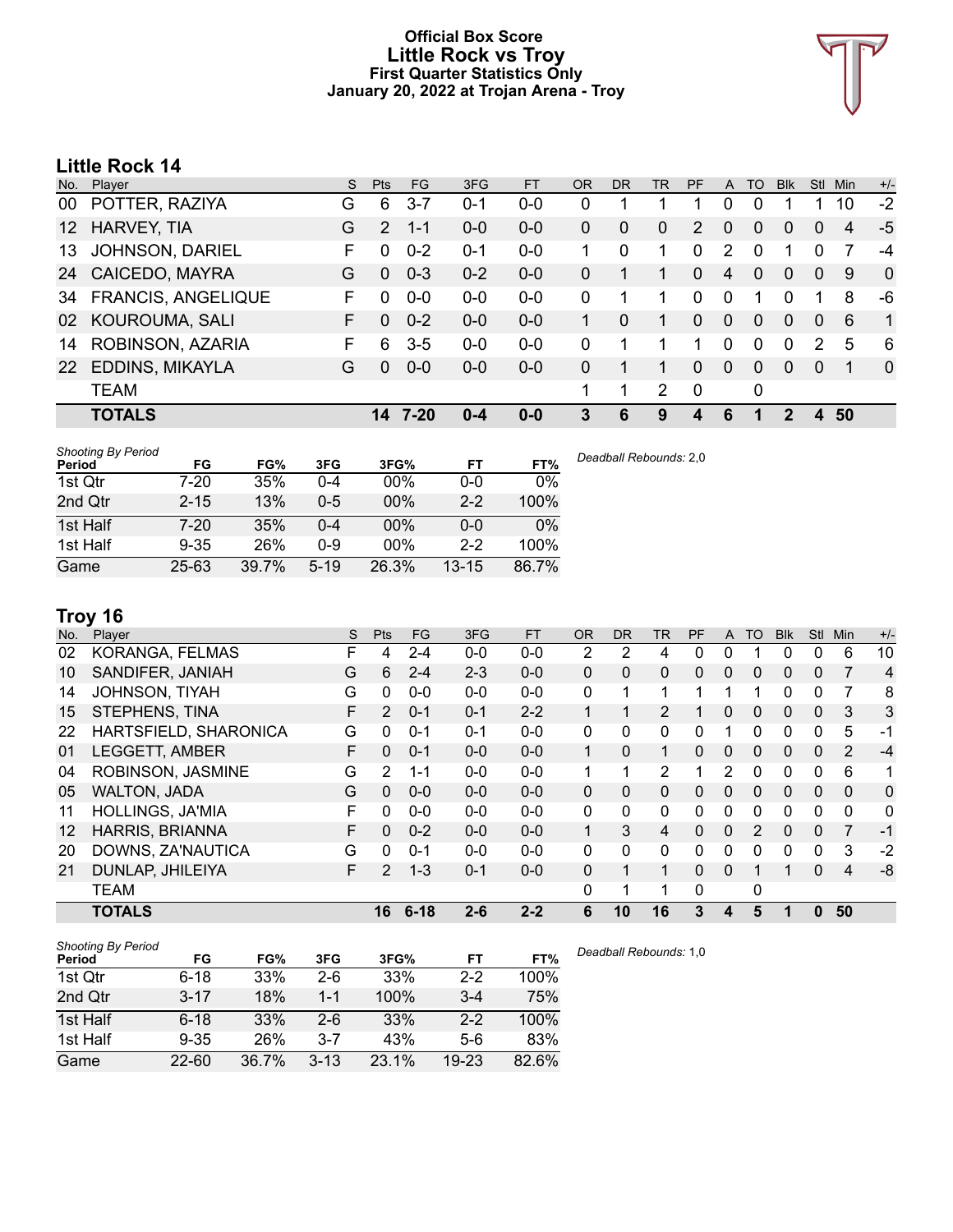| Game Notes:                                                                | <b>Score</b> |    | 1st 2nd | – 3rd | 4th | <b>TOT</b> | Points   |
|----------------------------------------------------------------------------|--------------|----|---------|-------|-----|------------|----------|
| Officials: Kylie Galloway, Jody Cantrell, Kiesha Brown<br>Attendance: 1801 | LR.          | 14 | 6       | 20    | 28  | 68         | In the P |
|                                                                            | TRO          | 16 | 10      | 19    | 21  | 66         | Off Turr |
| Start Time: 07:00 PM ET                                                    |              |    |         |       |     |            | 2nd Cha  |
| End Time: 09:07 PM ET                                                      |              |    |         |       |     |            | Fast Bre |
| Game Duration: 2:06                                                        |              |    |         |       |     |            |          |
| Conference Game;                                                           |              |    |         |       |     |            | Bench    |

| <b>Points (This Period)</b> | LR            | <b>TRO</b>    |
|-----------------------------|---------------|---------------|
| In the Paint                | 10            | հ             |
| Off Turns                   |               | 3             |
| 2nd Chance                  | 2             | 2             |
| <b>Fast Break</b>           | 2             | з             |
| Bench                       | հ             |               |
| Per Poss                    | 0.778<br>7/18 | 0.889<br>7/18 |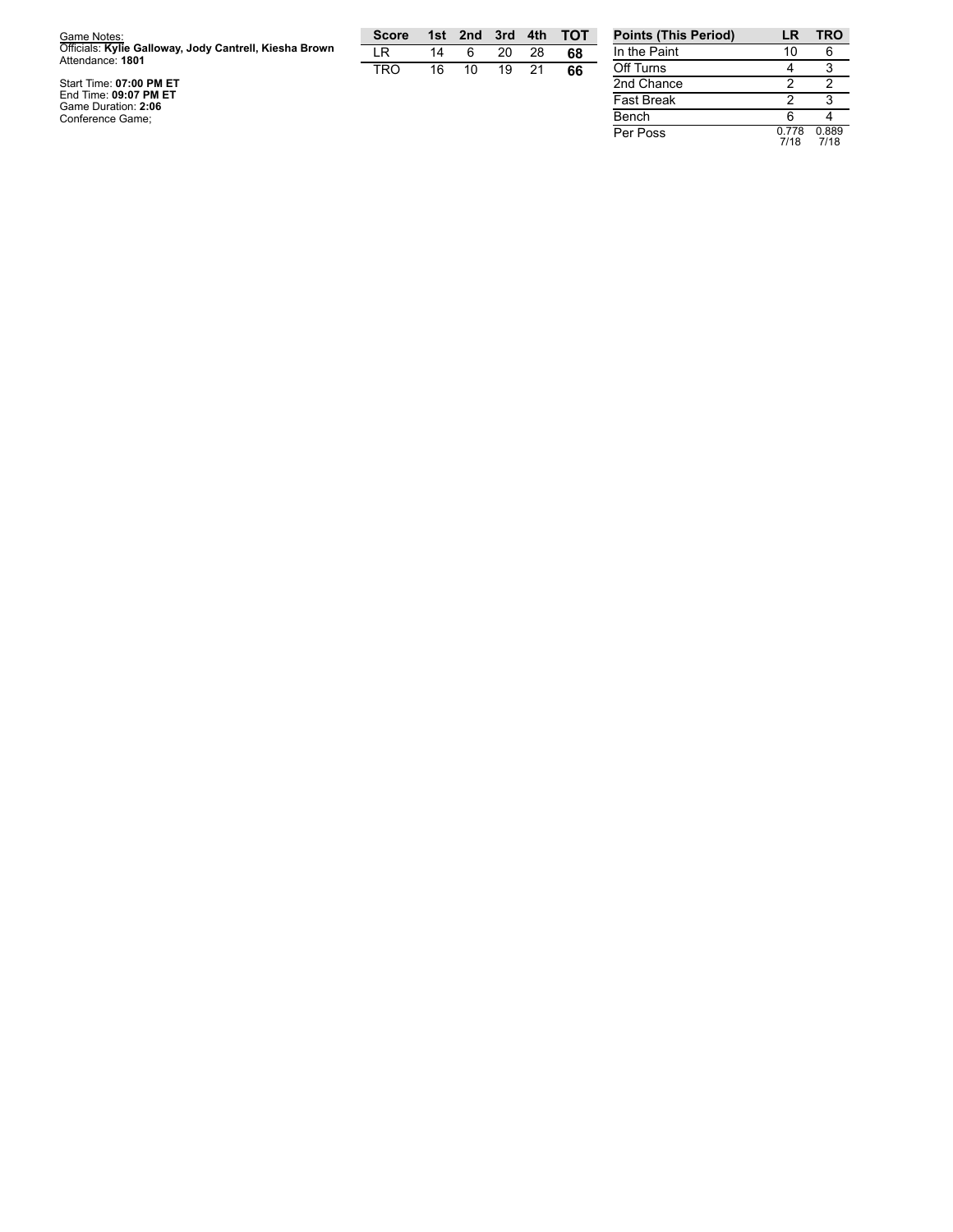### **Official Play-By-Play Little Rock vs Troy First Quarter January 20, 2022 at Trojan Arena - Troy**



#### **Period 1**

<mark>Startersː</mark><br>Little Rockː 0 POTTER,RAZIYA (G); 12 HARVEY,TIA (G); 13 JOHNSON,DARIEL (F); 24 CAICEDO,MAYRA (G); 34 FRANCIS,ANGELIQUE (F);<br>Troy: 2 KORANGA,FELMAS (F); 10 SANDIFER,JANIAH (G); 14 JOHNSON,TIYAH (G); 15 STEPHENS,

| Time           | <b>VISITORS: Little Rock</b>                        | <b>Score</b> | <b>Margin</b>  | <b>HOME: Troy</b>                      |
|----------------|-----------------------------------------------------|--------------|----------------|----------------------------------------|
| 09:45          |                                                     |              |                | MISSED 3PTR by STEPHENS, TINA          |
| 09:39          | REBOUND (DEF) by FRANCIS, ANGELIQUE                 |              |                |                                        |
| 09:25          | MISSED JUMPER by POTTER, RAZIYA                     |              |                |                                        |
| 09:19          |                                                     |              |                | REBOUND (DEF) by KORANGA, FELMAS       |
| 09:19          |                                                     |              |                | TURNOVER (TRAVEL) by KORANGA, FELMAS   |
| 09:14          | TURNOVER (BADPASS) by FRANCIS, ANGELIQUE            |              |                |                                        |
| 09:08          |                                                     | $3-0$        | $H_3$          | GOOD! 3PTR by SANDIFER, JANIAH         |
| 09:08          |                                                     |              |                | ASSIST by HARTSFIELD, SHARONICA        |
| 08:49          | MISSED 3PTR by JOHNSON, DARIEL                      |              |                |                                        |
| 08:45          |                                                     |              |                | REBOUND (DEF) by STEPHENS, TINA        |
| 08:38          |                                                     |              |                | MISSED 3PTR by SANDIFER, JANIAH        |
| 08:32          | REBOUND (DEF) by POTTER, RAZIYA                     |              |                |                                        |
| 08:23          | GOOD! JUMPER by HARVEY, TIA                         | $3 - 2$      | H <sub>1</sub> |                                        |
| 08:11          |                                                     | $5-2$        | $H_3$          | GOOD! JUMPER by KORANGA, FELMAS [PNT]  |
| 08:11          |                                                     |              |                | ASSIST by JOHNSON, TIYAH               |
| 07:44          | MISSED 3PTR by POTTER, RAZIYA                       |              |                |                                        |
| 07:39          |                                                     |              |                | REBOUND (DEF) by TEAM                  |
| 07:39          | SUB OUT: HARVEY, TIA                                |              |                |                                        |
| 07:39          | SUB IN: EDDINS, MIKAYLA                             |              |                |                                        |
| 07:23          | FOUL (PERSONAL) by POTTER, RAZIYA                   |              |                |                                        |
| 07:23          |                                                     | $6 - 2$      | H4             | GOOD! FT by STEPHENS, TINA             |
| 07:23          |                                                     | $7 - 2$      | H <sub>5</sub> | GOOD! FT by STEPHENS, TINA             |
| 07:23          |                                                     |              |                | SUB OUT: JOHNSON, TIYAH                |
| 07:23          |                                                     |              |                | SUB IN: ROBINSON, JASMINE              |
| 07:14          | GOOD! JUMPER by POTTER, RAZIYA                      | $7 - 4$      | $H_3$          |                                        |
| 07:14          | ASSIST by CAICEDO, MAYRA                            |              |                |                                        |
| 07:05          |                                                     |              |                | MISSED LAYUP by SANDIFER, JANIAH       |
| 07:01          |                                                     |              |                | REBOUND (OFF) by ROBINSON, JASMINE     |
| 06:58          |                                                     |              |                | MISSED 3PTR by HARTSFIELD, SHARONICA   |
| 06:54          |                                                     |              |                | REBOUND (OFF) by STEPHENS, TINA        |
| 06:50          |                                                     |              |                | MISSED JUMPER by KORANGA, FELMAS       |
| 06:46          | REBOUND (DEF) by EDDINS, MIKAYLA                    |              |                |                                        |
| 06:35          |                                                     |              |                | FOUL (PERSONAL) by STEPHENS, TINA      |
| 06:35          |                                                     |              |                | SUB OUT: KORANGA, FELMAS               |
| 06:35          |                                                     |              |                | SUB OUT: SANDIFER, JANIAH              |
| 06:35          |                                                     |              |                | SUB OUT: STEPHENS, TINA                |
| 06:35          |                                                     |              |                | SUB OUT: HARTSFIELD, SHARONICA         |
| 06:35          |                                                     |              |                | SUB IN: LEGGETT, AMBER                 |
| 06:35          |                                                     |              |                | SUB IN: HARRIS, BRIANNA                |
| 06:35          |                                                     |              |                | SUB IN: DOWNS, ZA'NAUTICA              |
| 06:35          |                                                     |              |                | SUB IN: DUNLAP, JHILEIYA               |
| 06:35          | SUB OUT: POTTER, RAZIYA<br>SUB OUT: EDDINS, MIKAYLA |              |                |                                        |
| 06:35          | SUB IN: KOUROUMA, SALI                              |              |                |                                        |
| 06:35<br>06:35 | SUB IN: HARVEY, TIA                                 |              |                |                                        |
| 06:30          | MISSED JUMPER by KOUROUMA, SALI                     |              |                |                                        |
| 06:30          |                                                     |              |                | BLOCK by DUNLAP, JHILEIYA              |
| 06:26          | FOUL (PERSONAL) by HARVEY, TIA                      |              |                |                                        |
| 06:26          | SUB OUT: JOHNSON, DARIEL                            |              |                |                                        |
| 06:26          | SUB IN: ROBINSON, AZARIA                            |              |                |                                        |
| 06:25          |                                                     |              |                | REBOUND (DEF) by DUNLAP, JHILEIYA      |
| 06:16          | FOUL (PERSONAL) by HARVEY, TIA                      |              |                |                                        |
| 06:16          | SUB OUT: HARVEY, TIA                                |              |                |                                        |
| 06:16          | SUB IN: POTTER, RAZIYA                              |              |                |                                        |
| 06:06          |                                                     |              |                | MISSED JUMPER by DOWNS, ZA'NAUTICA     |
| 06:01          | REBOUND (DEF) by CAICEDO, MAYRA                     |              |                |                                        |
| 05:58          | GOOD! LAYUP by POTTER, RAZIYA [FB]                  | $7-6$        | H <sub>1</sub> |                                        |
| 05:58          | ASSIST by CAICEDO, MAYRA                            |              |                |                                        |
| 05:48          |                                                     | $9-6$        | H <sub>3</sub> | GOOD! JUMPER by DUNLAP, JHILEIYA [PNT] |
| 05:48          |                                                     |              |                | ASSIST by ROBINSON, JASMINE            |
| 05:15          | GOOD! LAYUP by ROBINSON, AZARIA                     | $9-8$        | H <sub>1</sub> |                                        |
| 05:15          | ASSIST by CAICEDO, MAYRA                            |              |                |                                        |
| 05:06          |                                                     |              |                | TURNOVER (LOSTBALL) by HARRIS, BRIANNA |
| 05:06          | STEAL by ROBINSON, AZARIA                           |              |                |                                        |
| 04:57          | GOOD! LAYUP by ROBINSON, AZARIA                     | $9 - 10$     | V <sub>1</sub> |                                        |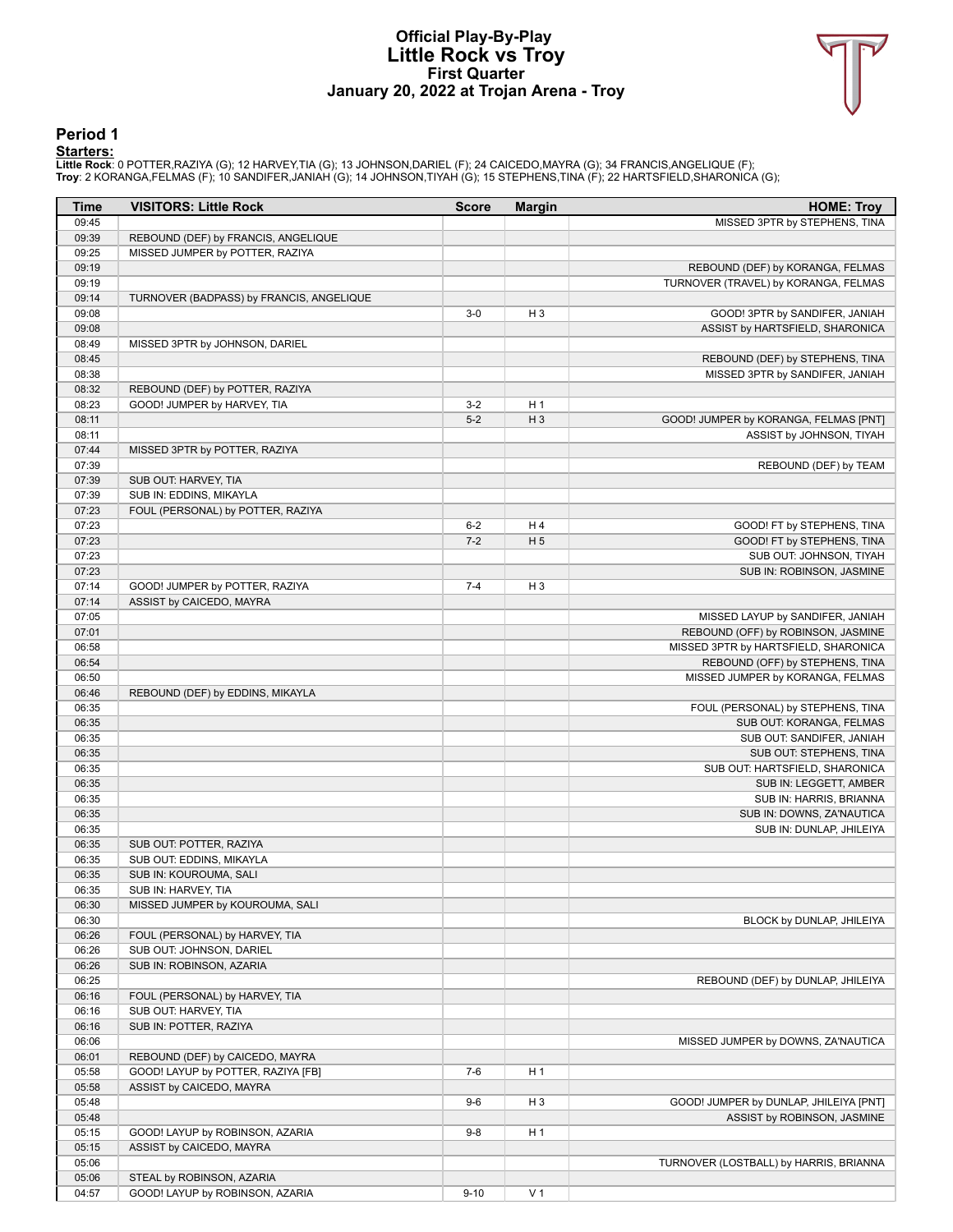| Time           | <b>VISITORS: Little Rock</b>                              | <b>Score</b> | <b>Margin</b>  | <b>HOME: Troy</b>                                                |
|----------------|-----------------------------------------------------------|--------------|----------------|------------------------------------------------------------------|
| 04:57          | ASSIST by CAICEDO, MAYRA                                  |              |                |                                                                  |
| 04:45          |                                                           |              |                | MISSED 3PTR by DUNLAP, JHILEIYA                                  |
| 04:41          |                                                           |              |                | REBOUND (OFF) by LEGGETT, AMBER                                  |
| 04:38          |                                                           |              |                | MISSED JUMPER by LEGGETT, AMBER                                  |
| 04:38<br>04:33 | BLOCK by POTTER, RAZIYA                                   |              |                | MISSED JUMPER by HARRIS, BRIANNA                                 |
| 04:33          |                                                           |              |                |                                                                  |
| 04:33          | REBOUND (DEF) by TEAM                                     |              |                |                                                                  |
| 04:33          |                                                           |              |                | SUB OUT: LEGGETT, AMBER                                          |
| 04:33          |                                                           |              |                | SUB OUT: ROBINSON, JASMINE                                       |
| 04:33          |                                                           |              |                | SUB OUT: DOWNS, ZA'NAUTICA                                       |
| 04:33          |                                                           |              |                | SUB IN: SANDIFER, JANIAH                                         |
| 04:33          |                                                           |              |                | SUB IN: JOHNSON, TIYAH                                           |
| 04:33          |                                                           |              |                | SUB IN: HARTSFIELD, SHARONICA                                    |
| 04:33<br>04:33 | SUB OUT: FRANCIS, ANGELIQUE<br>SUB IN: JOHNSON, DARIEL    |              |                |                                                                  |
| 04:32          |                                                           |              |                | REBOUND (OFF) by HARRIS, BRIANNA                                 |
| 04:14          | MISSED 3PTR by CAICEDO, MAYRA                             |              |                |                                                                  |
| 04:08          | REBOUND (OFF) by JOHNSON, DARIEL                          |              |                |                                                                  |
| 04:07          | GOOD! LAYUP by ROBINSON, AZARIA [PNT]                     | $9 - 12$     | V <sub>3</sub> |                                                                  |
| 04:07          | ASSIST by JOHNSON, DARIEL                                 |              |                |                                                                  |
| 03:59          |                                                           |              |                | TURNOVER (LOSTBALL) by DUNLAP, JHILEIYA                          |
| 03:59          | STEAL by ROBINSON, AZARIA                                 |              |                |                                                                  |
| 03:43<br>03:43 | GOOD! LAYUP by POTTER, RAZIYA [PNT]                       | $9 - 14$     | V <sub>5</sub> |                                                                  |
| 03:30          | ASSIST by JOHNSON, DARIEL                                 |              |                | MISSED JUMPER by DUNLAP, JHILEIYA                                |
| 03:27          | REBOUND (DEF) by ROBINSON, AZARIA                         |              |                |                                                                  |
| 03:09          | MISSED JUMPER by JOHNSON, DARIEL                          |              |                |                                                                  |
| 03:04          | REBOUND (OFF) by KOUROUMA, SALI                           |              |                |                                                                  |
| 03:03          | MISSED JUMPER by KOUROUMA, SALI                           |              |                |                                                                  |
| 03:00          |                                                           |              |                | REBOUND (DEF) by HARRIS, BRIANNA                                 |
| 03:00          | FOUL (PERSONAL) by ROBINSON, AZARIA                       |              |                |                                                                  |
| 03:00<br>03:00 |                                                           |              |                | SUB OUT: DUNLAP, JHILEIYA<br>SUB OUT: HARTSFIELD, SHARONICA      |
| 03:00          |                                                           |              |                | SUB IN: KORANGA, FELMAS                                          |
| 03:00          |                                                           |              |                | SUB IN: ROBINSON, JASMINE                                        |
| 03:00          | SUB OUT: ROBINSON, AZARIA                                 |              |                |                                                                  |
| 03:00          | SUB IN: FRANCIS, ANGELIQUE                                |              |                |                                                                  |
| 02:50          |                                                           |              |                | MISSED LAYUP by KORANGA, FELMAS                                  |
| 02:46          |                                                           |              |                | REBOUND (OFF) by KORANGA, FELMAS                                 |
| 02:42          |                                                           |              |                | TURNOVER (BADPASS) by HARRIS, BRIANNA                            |
| 02:42<br>02:36 | STEAL by POTTER, RAZIYA<br>MISSED LAYUP by POTTER, RAZIYA |              |                |                                                                  |
| 02:33          |                                                           |              |                | REBOUND (DEF) by ROBINSON, JASMINE                               |
| 02:30          |                                                           | $12 - 14$    | V <sub>2</sub> | GOOD! 3PTR by SANDIFER, JANIAH [FB]                              |
| 02:30          |                                                           |              |                | ASSIST by ROBINSON, JASMINE                                      |
| 02:04          | MISSED 3PTR by CAICEDO, MAYRA                             |              |                |                                                                  |
| 02:00          |                                                           |              |                | REBOUND (DEF) by JOHNSON, TIYAH                                  |
| 01:54          |                                                           |              |                | TURNOVER (BADPASS) by JOHNSON, TIYAH                             |
| 01:54          | STEAL by FRANCIS, ANGELIQUE                               |              |                |                                                                  |
| 01:47<br>01:43 | MISSED JUMPER by CAICEDO, MAYRA                           |              |                | REBOUND (DEF) by KORANGA, FELMAS                                 |
| 01:29          |                                                           |              |                | MISSED JUMPER by HARRIS, BRIANNA                                 |
| 01:29          | BLOCK by JOHNSON, DARIEL                                  |              |                |                                                                  |
| 01:21          |                                                           |              |                | REBOUND (OFF) by KORANGA, FELMAS                                 |
| 01:19          |                                                           | $14 - 14$    | T              | GOOD! LAYUP by KORANGA, FELMAS                                   |
| 01:13          |                                                           |              |                | FOUL (PERSONAL) by JOHNSON, TIYAH                                |
| 01:13          |                                                           |              |                | SUB OUT: SANDIFER, JANIAH                                        |
| 01:13          |                                                           |              |                | SUB IN: DOWNS, ZA'NAUTICA                                        |
| 01:13<br>01:13 | SUB OUT: JOHNSON, DARIEL<br>SUB OUT: CAICEDO, MAYRA       |              |                |                                                                  |
| 01:13          | SUB IN: HARVEY, TIA                                       |              |                |                                                                  |
| 01:13          | SUB IN: ROBINSON, AZARIA                                  |              |                |                                                                  |
| 01:10          | MISSED LAYUP by ROBINSON, AZARIA                          |              |                |                                                                  |
| 01:07          |                                                           |              |                | REBOUND (DEF) by HARRIS, BRIANNA                                 |
| 00:58          |                                                           | $16-14$      | H <sub>2</sub> | GOOD! JUMPER by ROBINSON, JASMINE                                |
| 00:27          | MISSED JUMPER by ROBINSON, AZARIA                         |              |                |                                                                  |
| 00:25<br>00:25 | REBOUND (OFF) by TEAM                                     |              |                |                                                                  |
| 00:25          |                                                           |              |                | FOUL (PERSONAL) by ROBINSON, JASMINE<br>SUB OUT: KORANGA, FELMAS |
| 00:25          |                                                           |              |                | SUB IN: HOLLINGS, JA'MIA                                         |
| 00:25          | SUB OUT: KOUROUMA, SALI                                   |              |                |                                                                  |
| 00:25          | SUB IN: EDDINS, MIKAYLA                                   |              |                |                                                                  |
| 00:13          | MISSED JUMPER by POTTER, RAZIYA                           |              |                |                                                                  |
| 00:09          |                                                           |              |                | REBOUND (DEF) by HARRIS, BRIANNA                                 |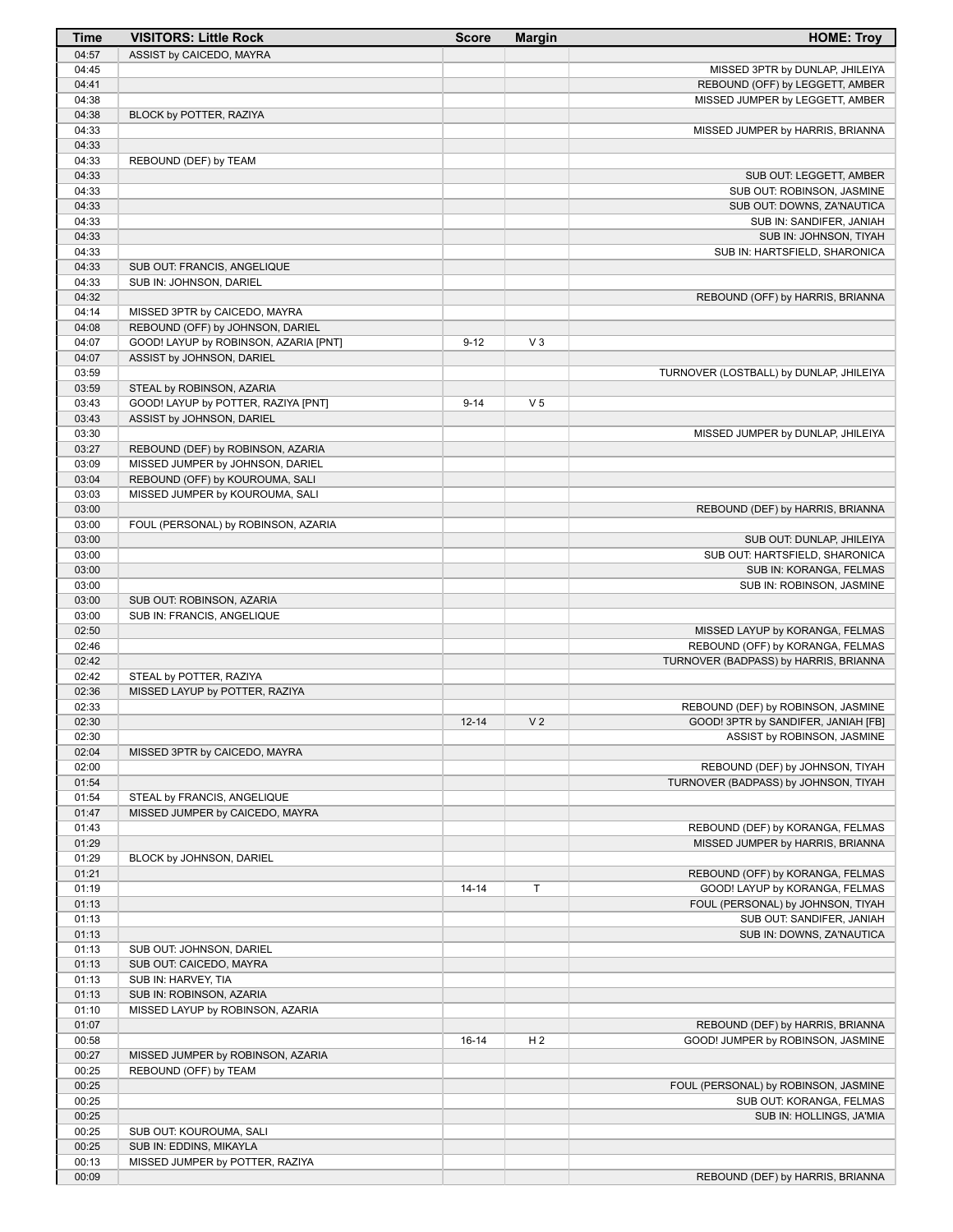# **Little Rock 14, Troy 16**

| Points (This Period) | LR            | TRO           |
|----------------------|---------------|---------------|
| In the Paint         | 10            |               |
| Off Turns            |               |               |
| 2nd Chance           |               |               |
| Fast Break           |               |               |
| Bench                |               |               |
| Per Poss             | 0.778<br>7/18 | 0.889<br>7/18 |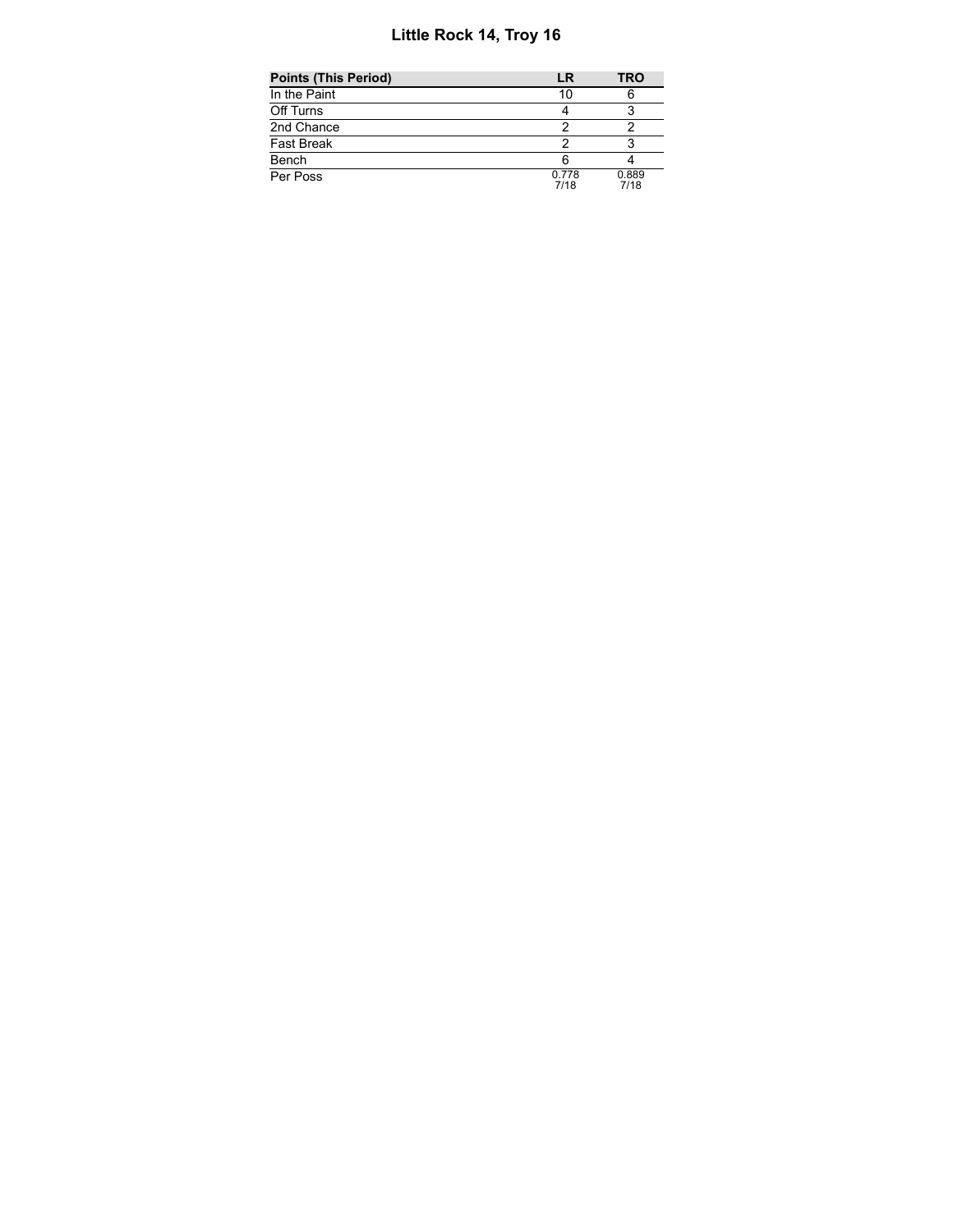### **Official Box Score Little Rock vs Troy Second Quarter Statistics Only January 20, 2022 at Trojan Arena - Troy**



# **Little Rock 6**

| No.             | Player                    | S. | <b>Pts</b> | <b>FG</b> | 3FG     | <b>FT</b> | <b>OR</b> | <b>DR</b> | TR           | PF            | A            | TO       | <b>B</b> lk | Stl      | <b>Min</b> | $+/-$ |
|-----------------|---------------------------|----|------------|-----------|---------|-----------|-----------|-----------|--------------|---------------|--------------|----------|-------------|----------|------------|-------|
| 00              | POTTER, RAZIYA            | G  | 2          | $0 - 2$   | $0 - 1$ | $2 - 2$   | 0         |           |              |               | 0            | 2        | 0           | 0        | 10         | $-4$  |
| 12 <sup>2</sup> | <b>HARVEY, TIA</b>        | G  | 2          | $1 - 6$   | $0 - 1$ | $0-0$     | 0         | 0         | 0            | 0             | $\Omega$     | 0        | 1           |          | 8          | $-4$  |
| 13              | <b>JOHNSON, DARIEL</b>    | F. | 2          | $1 - 4$   | $0 - 1$ | $0-0$     |           | 4         | 5            | 0             | $\mathbf 0$  | 0        | $\Omega$    | $\Omega$ |            | -5    |
| 24              | <b>CAICEDO, MAYRA</b>     | G  | $\Omega$   | $0 - 1$   | $0 - 1$ | $0 - 0$   | $\Omega$  | $\Omega$  | $\mathbf{0}$ |               |              | 1        | $\Omega$    |          | 5          | -3    |
| 34              | <b>FRANCIS, ANGELIQUE</b> | F  | $\Omega$   | $0-0$     | $0-0$   | $0-0$     | 1         | 3         | 4            | $\Omega$      | $\Omega$     | 1        | $\Omega$    | $\Omega$ | 9          | $-3$  |
| 02              | <b>KOUROUMA, SALI</b>     | F. | $\Omega$   | $0 - 1$   | $0 - 0$ | $0 - 0$   | 0         |           | 1            | $\mathcal{P}$ | $\Omega$     | $\Omega$ | $\Omega$    | $\Omega$ | 3          | $-1$  |
| 14              | ROBINSON, AZARIA          | F. | O          | $0 - 0$   | $0-0$   | $0 - 0$   | 0         |           | 1            | 1             | $\Omega$     | 1        | $\Omega$    | 0        | 3          | 1     |
| 22              | EDDINS, MIKAYLA           | G  | $\Omega$   | $0 - 1$   | $0 - 1$ | $0 - 0$   | $\Omega$  |           | 1            | 0             | $\mathbf{0}$ | 0        | $\Omega$    | $\Omega$ | 5          | $-1$  |
|                 | <b>TEAM</b>               |    |            |           |         |           | 1         | 0         | 1            | 0             |              | 0        |             |          |            |       |
|                 | <b>TOTALS</b>             |    | 6.         | $2 - 15$  | $0 - 5$ | $2 - 2$   | 3         | 11        | 14           | 5             |              | 5        | п           | 2        | 50         |       |
|                 |                           |    |            |           |         |           |           |           |              |               |              |          |             |          |            |       |

| <b>Shooting By Period</b><br>Period | FG        | FG%   | 3FG      | 3FG%   | FT        | FT%   | Deadball Rebounds: 2,0 |
|-------------------------------------|-----------|-------|----------|--------|-----------|-------|------------------------|
| 3rd Qtr                             | $6 - 15$  | 40%   | $2-6$    | 33%    | $6 - 7$   | 86%   |                        |
| 4th Qtr                             | $10 - 13$ | 77%   | $3 - 4$  | 75%    | $5-6$     | 83%   |                        |
| 2nd Half                            | $2 - 15$  | 13%   | $0 - 5$  | $00\%$ | $2 - 2$   | 100%  |                        |
| 2nd Half                            | 16-28     | 57%   | $5 - 10$ | 50%    | $11 - 13$ | 85%   |                        |
| Game                                | $25 - 63$ | 39.7% | $5 - 19$ | 26.3%  | $13 - 15$ | 86.7% |                        |

# **Troy 10**

| No. | Player                  | S | <b>Pts</b>     | FG.      | 3FG     | <b>FT</b> | <b>OR</b>      | DR.      | <b>TR</b>      | PF           | A            | TO       | <b>BIK</b>   | <b>Stl</b>     | Min            | $+/-$        |
|-----|-------------------------|---|----------------|----------|---------|-----------|----------------|----------|----------------|--------------|--------------|----------|--------------|----------------|----------------|--------------|
| 02  | KORANGA, FELMAS         | F | 0              | $0 - 2$  | $0 - 0$ | $0-0$     | 0              |          |                | 0            | 0            |          | 0            | 0              |                | 4            |
| 10  | SANDIFER, JANIAH        | G | 0              | $0 - 0$  | $0 - 0$ | $0 - 0$   | 0              | 0        | 0              | 0            | $\mathbf{0}$ | 0        | 0            | $\mathbf{0}$   | 4              | 6            |
| 14  | <b>JOHNSON, TIYAH</b>   | G | 0              | $0 - 2$  | $0 - 0$ | $0 - 0$   | 0              |          | 1              | 0            | 0            | 0        | 0            | $\Omega$       | 5              | 1            |
| 15  | STEPHENS, TINA          | F | 0              | $0 - 0$  | $0 - 0$ | $0 - 0$   | 0              |          | 1              |              | 0            |          | 0            | $\mathbf{0}$   | 3              | $-2$         |
| 22  | HARTSFIELD, SHARONICA   | G | $\Omega$       | $0 - 0$  | $0 - 0$ | $0 - 0$   | 0              |          | 1              |              | 0            |          | 0            |                | 2              | 0            |
| 01  | <b>LEGGETT, AMBER</b>   | F | $\Omega$       | $0 - 2$  | $0 - 0$ | $0-0$     |                |          | $\overline{2}$ | 0            | $\mathbf{0}$ | 0        | 0            | $\overline{0}$ | 5              | 3            |
| 04  | ROBINSON, JASMINE       | G | 6              | $1 - 5$  | $1 - 1$ | $3 - 4$   | 0              |          | 1              | 0            | 0            | $\Omega$ | 0            |                | 8              | 4            |
| 05  | <b>WALTON, JADA</b>     | G | $\overline{2}$ | $1 - 3$  | $0 - 0$ | $0 - 0$   | $\Omega$       | 0        | $\Omega$       | 0            | $\Omega$     | $\Omega$ | $\Omega$     |                | $\overline{4}$ | $\mathbf{0}$ |
| 11  | <b>HOLLINGS, JA'MIA</b> | F | $\Omega$       | $0 - 0$  | $0 - 0$ | $0-0$     | 0              | $\Omega$ | $\Omega$       | 0            | 0            | $\Omega$ | 0            | $\Omega$       | $\Omega$       | $\mathbf{0}$ |
| 12  | <b>HARRIS, BRIANNA</b>  | F | $\Omega$       | $0 - 0$  | $0 - 0$ | $0 - 0$   | $\mathbf{1}$   | 0        | 1              | 0            | $\mathbf{0}$ | $\Omega$ | 0            | $\Omega$       | $\overline{4}$ | 1            |
| 20  | DOWNS, ZA'NAUTICA       | G | $\Omega$       | $0 - 0$  | $0 - 0$ | $0 - 0$   | 0              | 0        | $\Omega$       | 0            | 0            | $\Omega$ | 0            | 0              | 2              | $-2$         |
| 21  | DUNLAP, JHILEIYA        | F | 2              | $1 - 3$  | $0 - 0$ | $0 - 0$   | $\overline{2}$ | 2        | 4              | 0            |              | 0        | 2            | $\Omega$       |                | 5            |
|     | <b>TEAM</b>             |   |                |          |         |           | 0              |          | 1              | 0            |              | 0        |              |                |                |              |
|     | <b>TOTALS</b>           |   | 10             | $3 - 17$ | $1 - 1$ | $3 - 4$   | 4              | 9        | 13             | $\mathbf{2}$ |              | 3        | $\mathbf{2}$ | 3              | 50             |              |

| <b>Shooting By Period</b> |           |       |          |       |           |       | Deadba |
|---------------------------|-----------|-------|----------|-------|-----------|-------|--------|
| Period                    | FG        | FG%   | 3FG      | 3FG%  | FT        | FT%   |        |
| 3rd Qtr                   | $5 - 10$  | 50%   | $0 - 1$  | 00%   | $9 - 10$  | 90%   |        |
| 4th Qtr                   | $8 - 15$  | 53%   | $0 - 5$  | 00%   | $5 - 7$   | 71%   |        |
| 2nd Half                  | $3 - 17$  | 18%   | 1-1      | 100%  | $3 - 4$   | 75%   |        |
| 2nd Half                  | $13 - 25$ | 52%   | 0-6      | 00%   | 14-17     | 82%   |        |
| Game                      | $22 - 60$ | 36.7% | $3 - 13$ | 23.1% | $19 - 23$ | 82.6% |        |

*Deadball Rebounds:* 1,0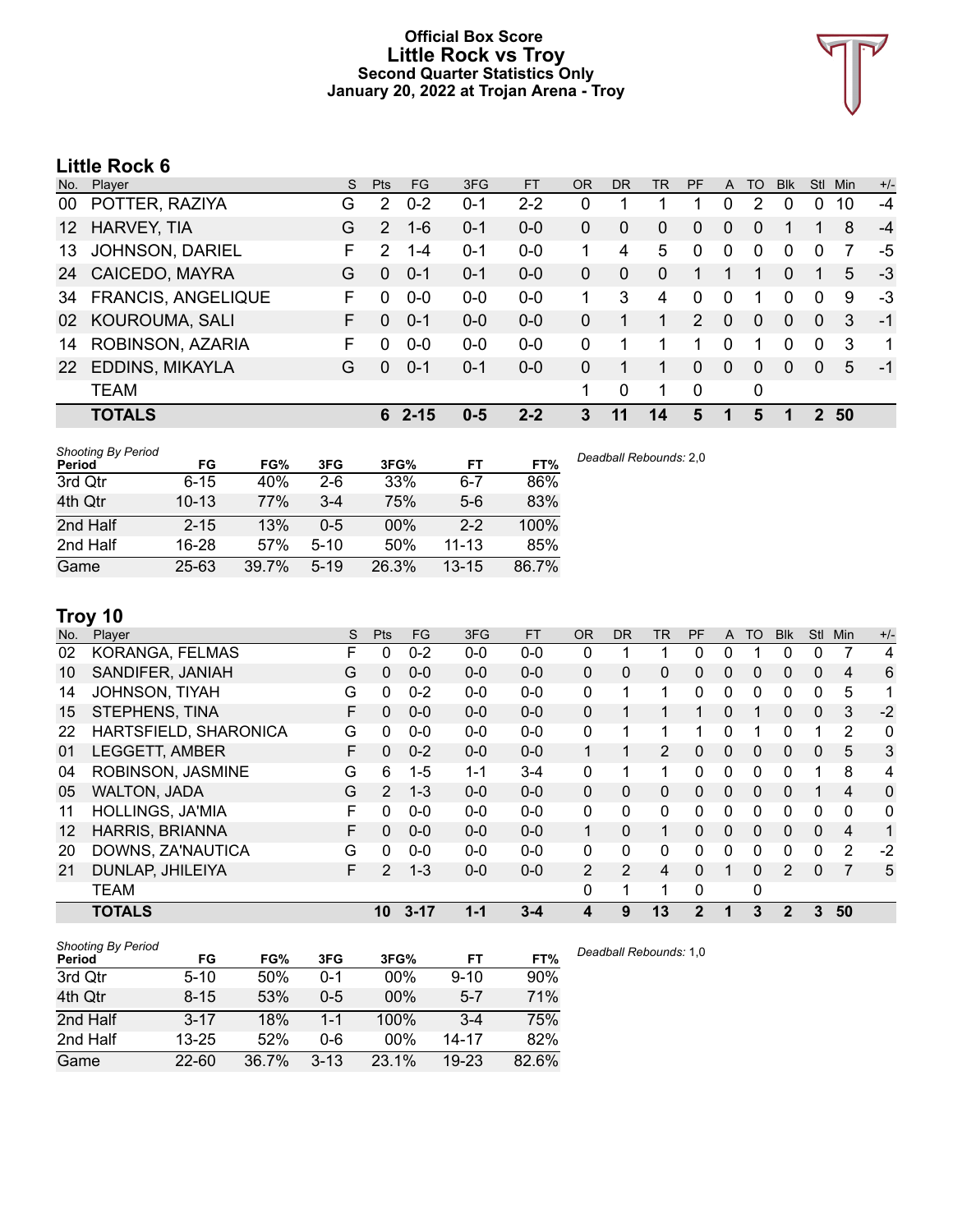| Game Notes:                                                                | <b>Score</b> | 1st l | 2nd 3rd |    | 4th | <b>TOT</b> |
|----------------------------------------------------------------------------|--------------|-------|---------|----|-----|------------|
| Officials: Kylie Galloway, Jody Cantrell, Kiesha Brown<br>Attendance: 1801 | ΙR           | 14    | 6       | 20 | 28  | 68         |
|                                                                            | TRO          | 16    | 10      | 19 | 21  | 66         |
| Start Time: 07:00 PM ET                                                    |              |       |         |    |     |            |
| End Time: 09:07 PM ET                                                      |              |       |         |    |     |            |
| Game Duration: 2:06<br>Conference Game;                                    |              |       |         |    |     |            |

| <b>Points (This Period)</b> | LR            | <b>TRO</b>    |
|-----------------------------|---------------|---------------|
| In the Paint                | 0             |               |
| Off Turns                   |               | 3             |
| 2nd Chance                  | O             | 2             |
| <b>Fast Break</b>           | 2             | з             |
| Bench                       |               | 10            |
| Per Poss                    | 0.333<br>3/18 | 0.556<br>5/18 |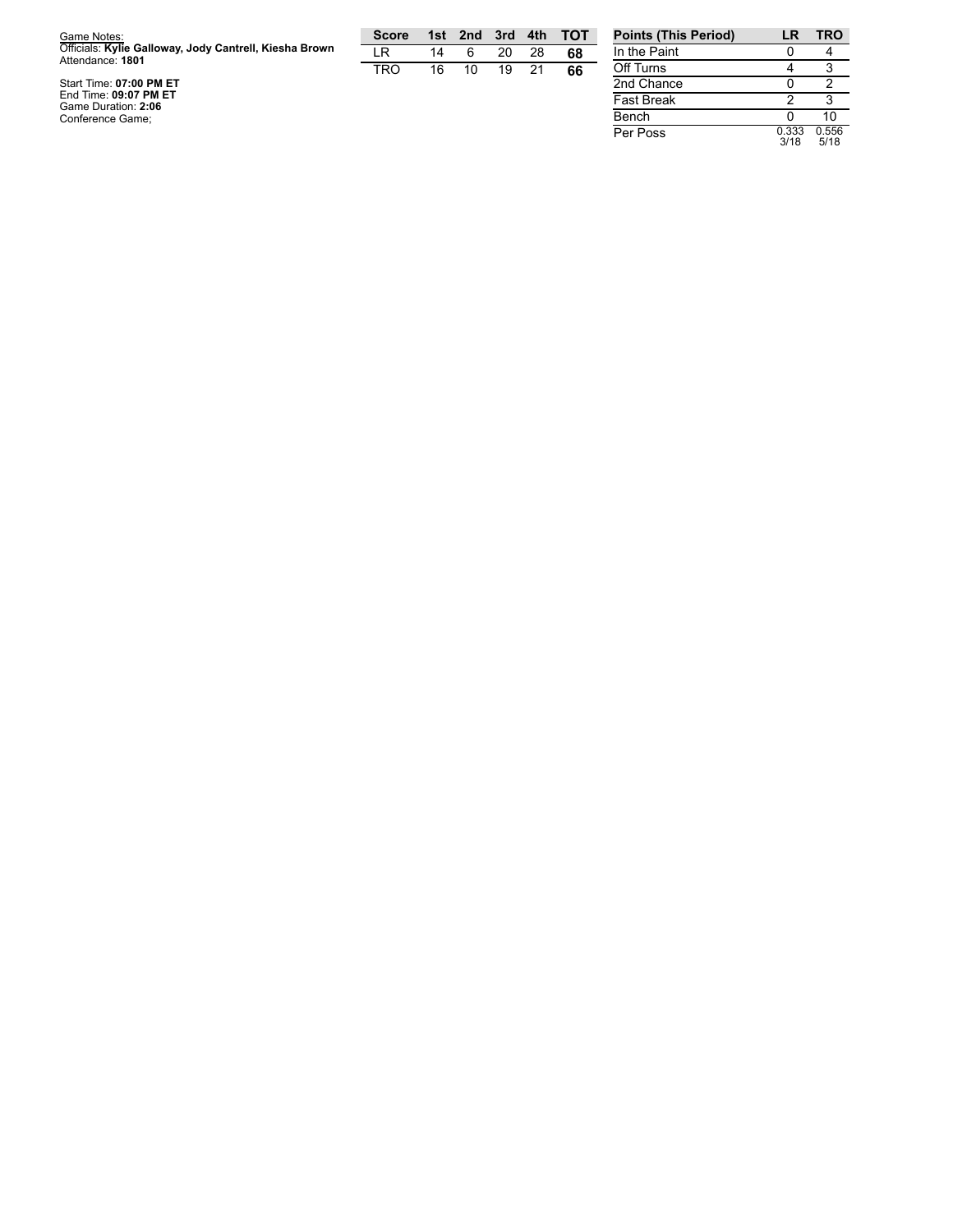### **Official Play-By-Play Little Rock vs Troy Second Quarter January 20, 2022 at Trojan Arena - Troy**



#### **Period 2**

<mark>Startersː</mark><br>Little Rockː 0 POTTER,RAZIYA (G); 12 HARVEY,TIA (G); 13 JOHNSON,DARIEL (F); 24 CAICEDO,MAYRA (G); 34 FRANCIS,ANGELIQUE (F);<br>Troy: 2 KORANGA,FELMAS (F); 10 SANDIFER,JANIAH (G); 14 JOHNSON,TIYAH (G); 15 STEPHENS,

| Time           | <b>VISITORS: Little Rock</b>                        | <b>Score</b> | <b>Margin</b>  | <b>HOME: Troy</b>                                      |
|----------------|-----------------------------------------------------|--------------|----------------|--------------------------------------------------------|
| 10:00          |                                                     |              |                | SUB OUT: HOLLINGS, JA'MIA                              |
| 10:00          |                                                     |              |                | SUB OUT: HARRIS, BRIANNA                               |
| 10:00          |                                                     |              |                | SUB IN: KORANGA, FELMAS                                |
| 10:00          |                                                     |              |                | SUB IN: STEPHENS, TINA                                 |
| 09:49          |                                                     |              |                | MISSED JUMPER by ROBINSON, JASMINE                     |
| 09:45          | REBOUND (DEF) by ROBINSON, AZARIA                   |              |                |                                                        |
| 09:27          | MISSED JUMPER by HARVEY, TIA                        |              |                |                                                        |
| 09:24          |                                                     |              |                | REBOUND (DEF) by JOHNSON, TIYAH                        |
| 09:05          |                                                     |              |                | TURNOVER (LOSTBALL) by KORANGA, FELMAS                 |
| 09:05<br>08:47 | STEAL by HARVEY, TIA<br>GOOD! JUMPER by HARVEY, TIA | 16-16        | Т              |                                                        |
| 08:32          |                                                     |              |                | MISSED JUMPER by KORANGA, FELMAS                       |
| 08:29          | REBOUND (DEF) by FRANCIS, ANGELIQUE                 |              |                |                                                        |
| 08:11          | MISSED JUMPER by POTTER, RAZIYA                     |              |                |                                                        |
| 08:07          |                                                     |              |                | REBOUND (DEF) by STEPHENS, TINA                        |
| 08:02          |                                                     |              |                | SUB OUT: JOHNSON, TIYAH                                |
| 08:02          |                                                     |              |                | SUB IN: WALTON, JADA                                   |
| 08:02          | SUB OUT: HARVEY, TIA                                |              |                |                                                        |
| 08:02          | SUB OUT: ROBINSON, AZARIA                           |              |                |                                                        |
| 08:02          | SUB OUT: EDDINS, MIKAYLA                            |              |                |                                                        |
| 08:02          | SUB IN: KOUROUMA, SALI                              |              |                |                                                        |
| 08:02          | SUB IN: JOHNSON, DARIEL                             |              |                |                                                        |
| 08:02          | SUB IN: CAICEDO, MAYRA                              |              |                |                                                        |
| 08:02          |                                                     |              |                | SUB OUT: DOWNS, ZA'NAUTICA                             |
| 08:02          |                                                     |              |                | SUB IN: HARTSFIELD, SHARONICA                          |
| 07:56          |                                                     |              |                | MISSED JUMPER by WALTON, JADA                          |
| 07:51          | REBOUND (DEF) by FRANCIS, ANGELIQUE                 |              |                |                                                        |
| 07:28          | TURNOVER (BADPASS) by POTTER, RAZIYA                |              |                |                                                        |
| 07:28          |                                                     |              |                | STEAL by HARTSFIELD, SHARONICA                         |
| 07:23          |                                                     |              |                | FOUL (OFF) by STEPHENS, TINA                           |
| 07:23          |                                                     |              |                | TURNOVER (OFFENSIVE) by STEPHENS, TINA                 |
| 07:23<br>07:23 |                                                     |              |                | SUB OUT: KORANGA, FELMAS<br>SUB OUT: ROBINSON, JASMINE |
| 07:23          |                                                     |              |                | SUB OUT: STEPHENS, TINA                                |
| 07:23          |                                                     |              |                | SUB IN: LEGGETT, AMBER                                 |
| 07:23          |                                                     |              |                | SUB IN: HARRIS, BRIANNA                                |
| 07:23          |                                                     |              |                | SUB IN: DUNLAP, JHILEIYA                               |
| 07:07          | GOOD! JUMPER by JOHNSON, DARIEL                     | $16-18$      | V <sub>2</sub> |                                                        |
| 07:07          | ASSIST by CAICEDO, MAYRA                            |              |                |                                                        |
| 06:47          |                                                     |              |                | MISSED JUMPER by WALTON, JADA                          |
| 06:40          |                                                     |              |                | REBOUND (OFF) by DUNLAP, JHILEIYA                      |
| 06:40          |                                                     | $18-18$      | $\mathsf T$    | GOOD! LAYUP by DUNLAP, JHILEIYA                        |
| 06:36          |                                                     |              |                | FOUL (PERSONAL) by HARTSFIELD, SHARONICA               |
| 06:36          | GOOD! FT by POTTER, RAZIYA [FB]                     | 18-19        | V <sub>1</sub> |                                                        |
| 06:36          | GOOD! FT by POTTER, RAZIYA [FB]                     | 18-20        | V <sub>2</sub> |                                                        |
| 06:30          |                                                     |              |                | TURNOVER (BADPASS) by HARTSFIELD, SHARONICA            |
| 06:30          | STEAL by CAICEDO, MAYRA                             |              |                |                                                        |
| 06:08          | TURNOVER (BADPASS) by POTTER, RAZIYA                |              |                |                                                        |
| 06:08          |                                                     |              |                | STEAL by WALTON, JADA                                  |
| 06:02          |                                                     | 20-20        | $\mathsf T$    | GOOD! LAYUP by WALTON, JADA [FB/PNT]                   |
| 05:44          | MISSED JUMPER by KOUROUMA, SALI                     |              |                |                                                        |
| 05:39          |                                                     |              |                | REBOUND (DEF) by HARTSFIELD, SHARONICA                 |
| 05:39          |                                                     |              |                | TIMEOUT 30SEC                                          |
| 05:39<br>05:39 |                                                     |              |                | SUB OUT: HARTSFIELD, SHARONICA                         |
| 05:39          |                                                     |              |                | SUB IN: ROBINSON, JASMINE                              |
| 05:39          | SUB OUT: KOUROUMA, SALI<br>SUB IN: HARVEY, TIA      |              |                |                                                        |
| 05:29          |                                                     |              |                | MISSED JUMPER by ROBINSON, JASMINE                     |
| 05:26          |                                                     |              |                | REBOUND (OFF) by HARRIS, BRIANNA                       |
| 05:12          |                                                     |              |                | MISSED JUMPER by ROBINSON, JASMINE                     |
| 05:06          |                                                     |              |                | REBOUND (OFF) by DUNLAP, JHILEIYA                      |
| 05:06          |                                                     |              |                | MISSED LAYUP by DUNLAP, JHILEIYA                       |
| 05:03          | REBOUND (DEF) by JOHNSON, DARIEL                    |              |                |                                                        |
| 04:51          | MISSED JUMPER by JOHNSON, DARIEL                    |              |                |                                                        |
| 04:48          |                                                     |              |                | REBOUND (DEF) by LEGGETT, AMBER                        |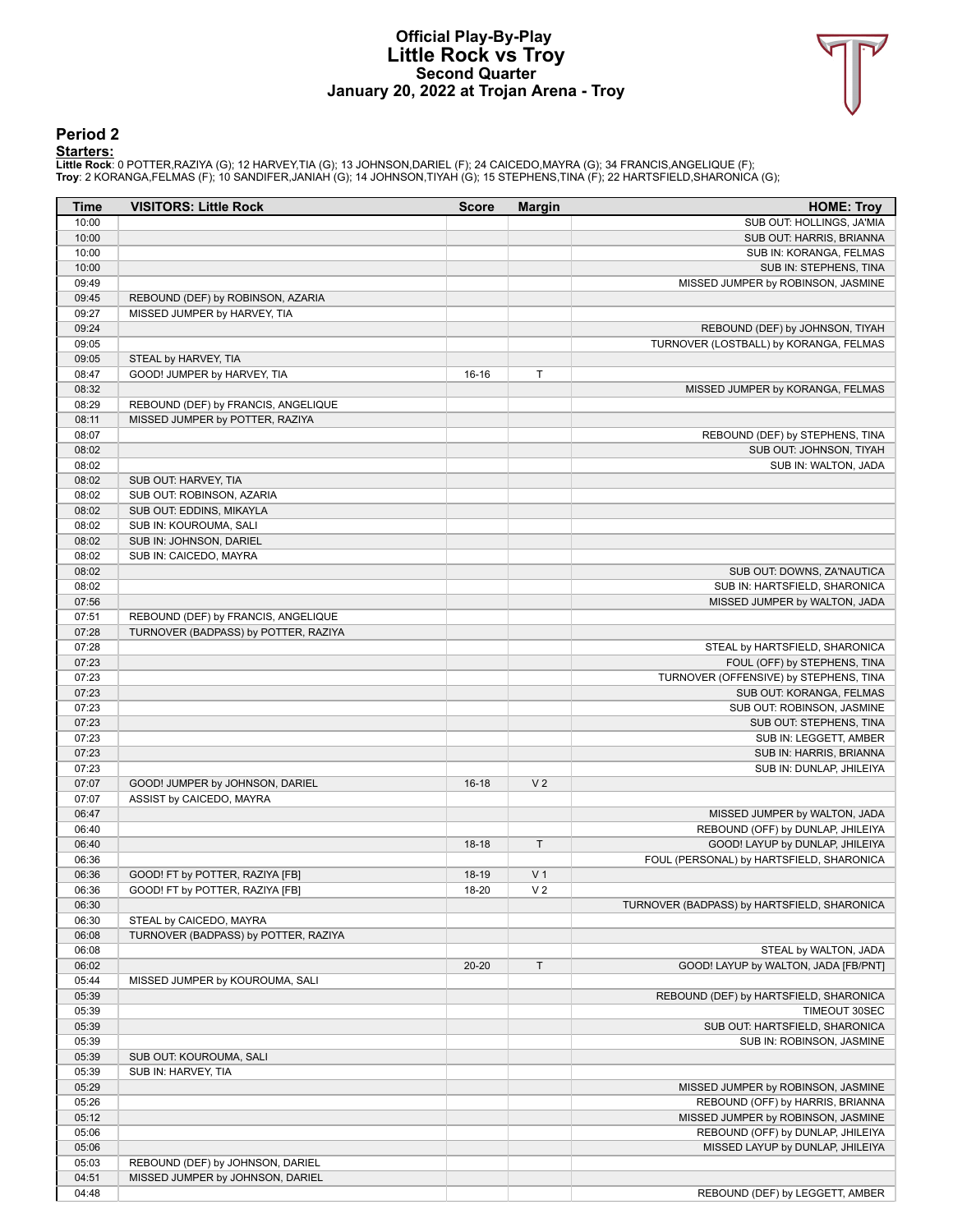| Time           | <b>VISITORS: Little Rock</b>                                 | <b>Score</b> | <b>Margin</b>  | <b>HOME: Troy</b>                  |
|----------------|--------------------------------------------------------------|--------------|----------------|------------------------------------|
| 04:44          |                                                              |              |                | MISSED LAYUP by ROBINSON, JASMINE  |
| 04:40          | REBOUND (DEF) by FRANCIS, ANGELIQUE                          |              |                |                                    |
| 04:40          | TURNOVER (OUTOFBOUNDS) by FRANCIS, ANGELIQUE                 |              |                |                                    |
| 04:35          |                                                              |              |                | MISSED JUMPER by LEGGETT, AMBER    |
| 04:35          | BLOCK by HARVEY, TIA                                         |              |                |                                    |
| 04:30          | REBOUND (DEF) by JOHNSON, DARIEL                             |              |                |                                    |
| 04:08          | MISSED 3PTR by CAICEDO, MAYRA                                |              |                |                                    |
| 04:05          | REBOUND (OFF) by FRANCIS, ANGELIQUE                          |              |                |                                    |
| 04:05          |                                                              |              |                | SUB OUT: WALTON, JADA              |
| 04:05          |                                                              |              |                | SUB OUT: DUNLAP, JHILEIYA          |
| 04:05          |                                                              |              |                | SUB IN: KORANGA, FELMAS            |
| 04:05          |                                                              |              |                | SUB IN: SANDIFER, JANIAH           |
| 04:05<br>04:05 | SUB OUT: JOHNSON, DARIEL                                     |              |                |                                    |
| 04:05          | SUB OUT: FRANCIS, ANGELIQUE<br>SUB IN: KOUROUMA, SALI        |              |                |                                    |
| 04:05          | SUB IN: ROBINSON, AZARIA                                     |              |                |                                    |
| 03:50          | TURNOVER (LOSTBALL) by CAICEDO, MAYRA                        |              |                |                                    |
| 03:50          |                                                              |              |                | STEAL by ROBINSON, JASMINE         |
| 03:46          | FOUL (PERSONAL) by POTTER, RAZIYA                            |              |                |                                    |
| 03:46          |                                                              | $21 - 20$    | H <sub>1</sub> | GOOD! FT by ROBINSON, JASMINE [FB] |
| 03:46          |                                                              |              |                | MISSED FT by ROBINSON, JASMINE     |
| 03:46          |                                                              |              |                | REBOUND (OFF) by LEGGETT, AMBER    |
| 03:46          |                                                              |              |                | MISSED LAYUP by LEGGETT, AMBER     |
| 03:46          | REBOUND (DEF) by KOUROUMA, SALI                              |              |                |                                    |
| 03:43          | FOUL (OFF) by ROBINSON, AZARIA                               |              |                |                                    |
| 03:43          | TURNOVER (OFFENSIVE) by ROBINSON, AZARIA                     |              |                |                                    |
| 03:28          | FOUL (PERSONAL) by KOUROUMA, SALI                            |              |                |                                    |
| 03:18          | FOUL (PERSONAL) by KOUROUMA, SALI                            |              |                |                                    |
| 03:18          |                                                              |              |                | SUB OUT: HARRIS, BRIANNA           |
| 03:18          |                                                              |              |                | SUB IN: DUNLAP, JHILEIYA           |
| 03:11          |                                                              |              |                | MISSED JUMPER by DUNLAP, JHILEIYA  |
| 03:05          | REBOUND (DEF) by JOHNSON, DARIEL                             |              |                |                                    |
| 02:55          | MISSED JUMPER by HARVEY, TIA                                 |              |                |                                    |
| 02:51          |                                                              |              |                | REBOUND (DEF) by ROBINSON, JASMINE |
| 02:45<br>02:45 | FOUL (PERSONAL) by CAICEDO, MAYRA<br>SUB OUT: KOUROUMA, SALI |              |                |                                    |
| 02:45          | SUB OUT: ROBINSON, AZARIA                                    |              |                |                                    |
| 02:45          | SUB IN: JOHNSON, DARIEL                                      |              |                |                                    |
| 02:45          | SUB IN: FRANCIS, ANGELIQUE                                   |              |                |                                    |
| 02:45          |                                                              | 22-20        | H <sub>2</sub> | GOOD! FT by ROBINSON, JASMINE      |
| 02:45          |                                                              | 23-20        | $H_3$          | GOOD! FT by ROBINSON, JASMINE      |
| 02:45          |                                                              |              |                | SUB OUT: LEGGETT, AMBER            |
| 02:45          |                                                              |              |                | SUB IN: JOHNSON, TIYAH             |
| 02:45          | SUB OUT: CAICEDO, MAYRA                                      |              |                |                                    |
| 02:45          | SUB IN: EDDINS, MIKAYLA                                      |              |                |                                    |
| 02:22          | MISSED 3PTR by EDDINS, MIKAYLA                               |              |                |                                    |
| 02:19          |                                                              |              |                | REBOUND (DEF) by DUNLAP, JHILEIYA  |
| 02:15          |                                                              |              |                | MISSED JUMPER by JOHNSON, TIYAH    |
| 02:11          | REBOUND (DEF) by EDDINS, MIKAYLA                             |              |                |                                    |
| 01:57          | MISSED JUMPER by JOHNSON, DARIEL                             |              |                |                                    |
| 01:52          |                                                              |              |                | REBOUND (DEF) by TEAM              |
| 01:38          |                                                              | 26-20        | H <sub>6</sub> | GOOD! 3PTR by ROBINSON, JASMINE    |
| 01:38<br>01:18 |                                                              |              |                | ASSIST by DUNLAP, JHILEIYA         |
| 01:13          | MISSED 3PTR by POTTER, RAZIYA                                |              |                | REBOUND (DEF) by KORANGA, FELMAS   |
| 01:10          |                                                              |              |                | MISSED JUMPER by KORANGA, FELMAS   |
| 01:07          | REBOUND (DEF) by POTTER, RAZIYA                              |              |                |                                    |
| 00:48          | MISSED JUMPER by HARVEY, TIA                                 |              |                |                                    |
| 00:45          |                                                              |              |                | REBOUND (DEF) by DUNLAP, JHILEIYA  |
| 00:38          |                                                              |              |                | MISSED JUMPER by JOHNSON, TIYAH    |
| 00:33          | REBOUND (DEF) by JOHNSON, DARIEL                             |              |                |                                    |
| 00:11          | MISSED 3PTR by HARVEY, TIA                                   |              |                |                                    |
| 00:07          | REBOUND (OFF) by JOHNSON, DARIEL                             |              |                |                                    |
| 00:04          | MISSED JUMPER by HARVEY, TIA                                 |              |                |                                    |
| 00:04          |                                                              |              |                | BLOCK by DUNLAP, JHILEIYA          |
| 00:03          | REBOUND (OFF) by TEAM                                        |              |                |                                    |
| 00:03          |                                                              |              |                | SUB OUT: KORANGA, FELMAS           |
| 00:03          |                                                              |              |                | SUB IN: HARRIS, BRIANNA            |
| 00:00          | MISSED 3PTR by JOHNSON, DARIEL                               |              |                |                                    |
| 00:00          |                                                              |              |                | BLOCK by DUNLAP, JHILEIYA          |
| 00:00          | REBOUND (OFF) by TEAM                                        |              |                |                                    |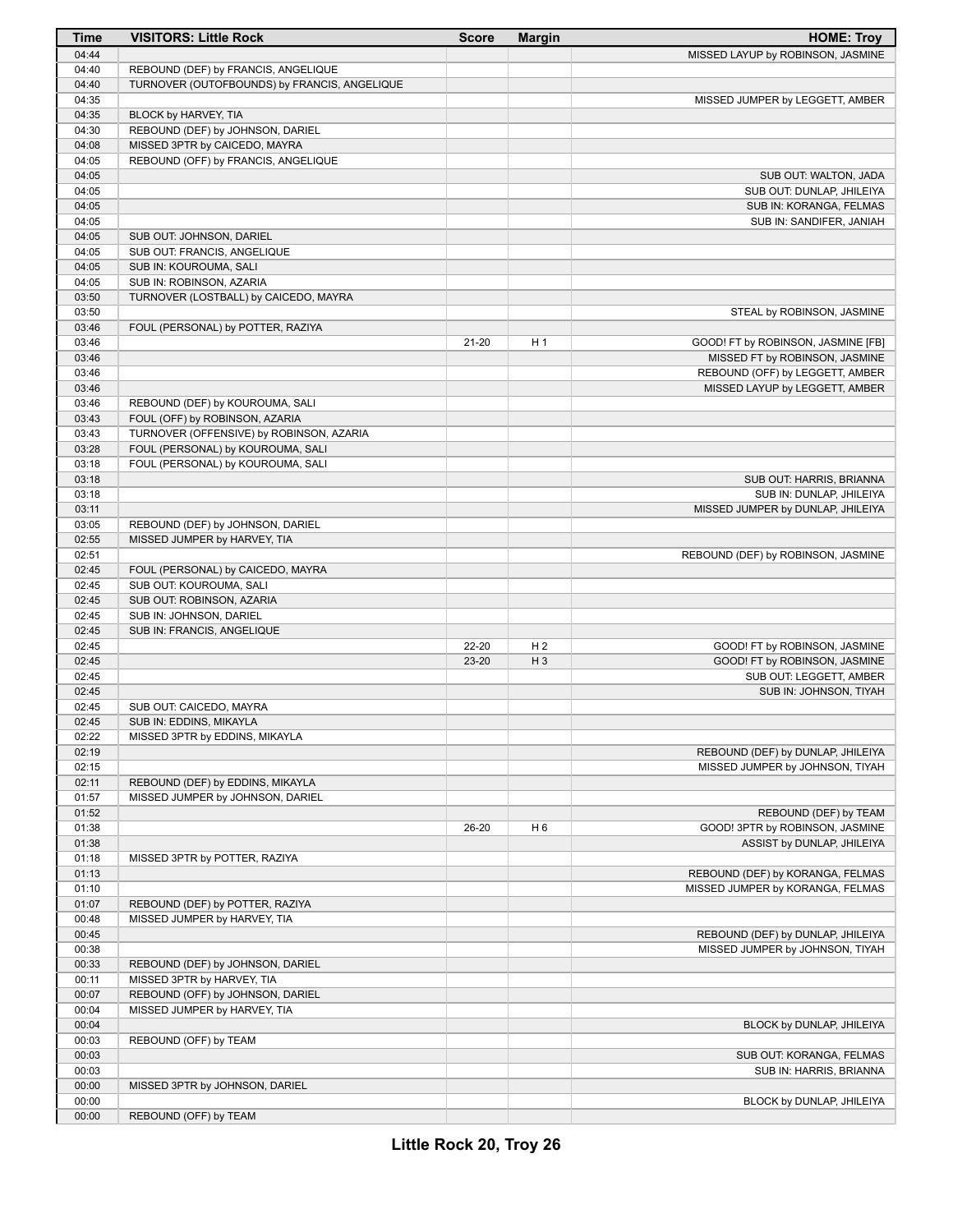| <b>Points (This Period)</b> | LR            | TRO           |
|-----------------------------|---------------|---------------|
| In the Paint                |               |               |
| Off Turns                   |               |               |
| 2nd Chance                  |               |               |
| <b>Fast Break</b>           |               |               |
| Bench                       |               | 10            |
| Per Poss                    | 0.333<br>3/18 | 0.556<br>5/18 |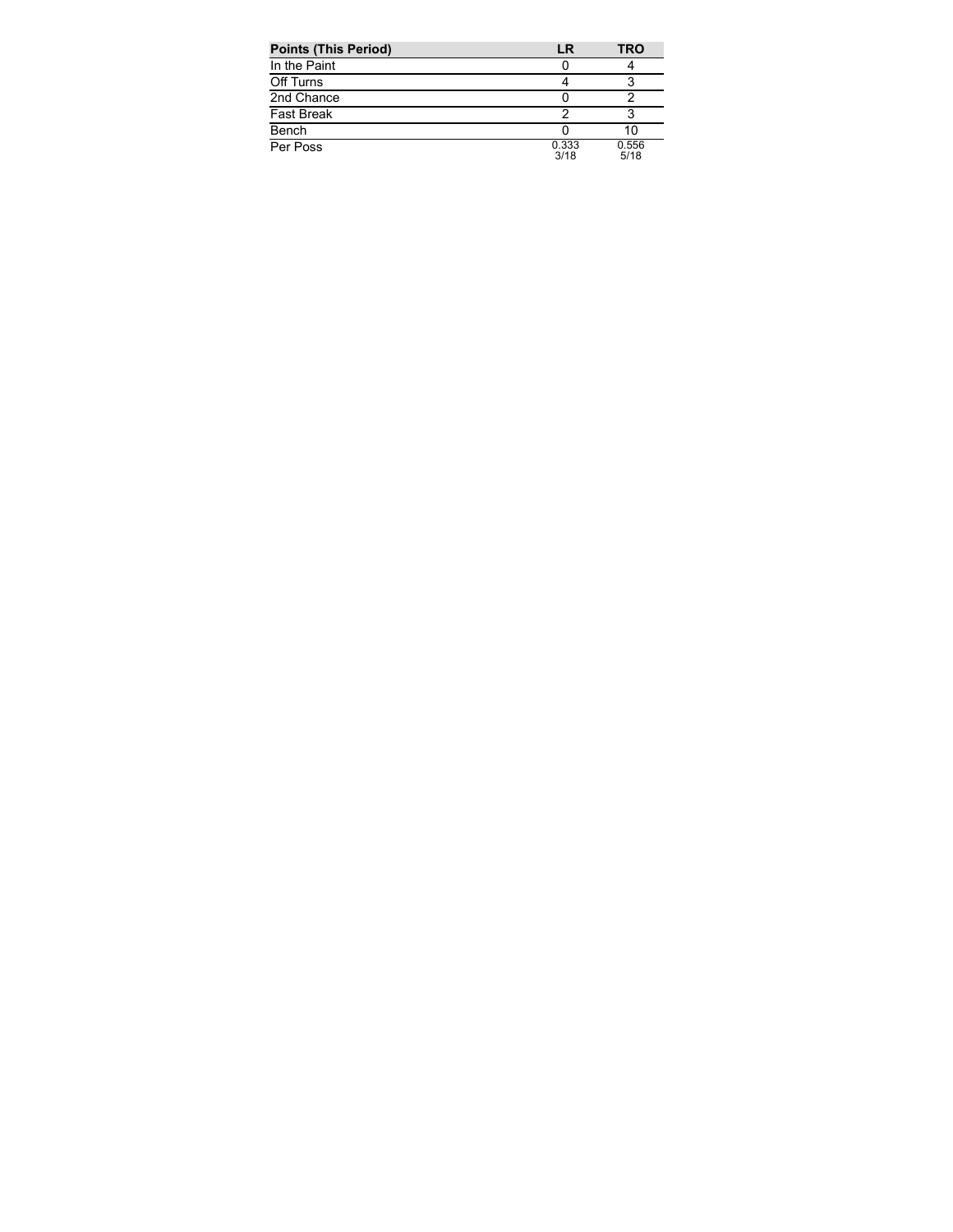### **Official Box Score Little Rock vs Troy Second Half Statistics Only January 20, 2022 at Trojan Arena - Troy**



# **Little Rock 48**

| No. | Player                    | S. | Pts      | FG       | 3FG     | <b>FT</b> | <b>OR</b> | <b>DR</b> | TR             | <b>PF</b> | $\mathsf{A}$ | TO       | <b>BIK</b>   | Stl            | <b>Min</b> | $+/-$          |
|-----|---------------------------|----|----------|----------|---------|-----------|-----------|-----------|----------------|-----------|--------------|----------|--------------|----------------|------------|----------------|
| 00  | POTTER, RAZIYA            | G  | 16       | $6-9$    | $1 - 3$ | $3-3$     | 0         |           | 1              | 2         | 0            |          | 0            | 0              | 17         | 5              |
| 02  | KOUROUMA, SALI            | F. |          | $0 - 2$  | $0 - 1$ | $1 - 2$   |           |           | $\overline{2}$ |           |              |          | 0            | $\overline{0}$ | 6          | -3             |
| 12  | <b>HARVEY, TIA</b>        | G  |          | 3-4      | 1-1     | $0 - 0$   | 0         | 0         | 0              | 3         | 3            | 3        | 0            | 0              | 15         | 9              |
| 13  | <b>JOHNSON, DARIEL</b>    | F. | 12       | $5-9$    | $2 - 4$ | $0 - 0$   | $\Omega$  | 3         | 3              | 1         |              | 1        | 2            |                | 19         | 9              |
| 14  | ROBINSON, AZARIA          | F  | $\Omega$ | $0 - 1$  | $0 - 0$ | $0-0$     | 0         | $\Omega$  | $\Omega$       | 1         | $\Omega$     | $\Omega$ | $\Omega$     | $\Omega$       | 1          | $-1$           |
| 22  | EDDINS, MIKAYLA           | G  | $\Omega$ | $0 - 0$  | $0 - 0$ | $0 - 0$   | 0         | $\Omega$  | $\Omega$       | 0         |              |          | $\Omega$     | $\overline{0}$ | 5          | $\overline{4}$ |
| 24  | CAICEDO, MAYRA            | G  | 4        | $1 - 1$  | $1 - 1$ | $1 - 2$   | 0         | 1         | 1              | 3         | 4            | 1        | $\Omega$     | 3              | 17         | 9              |
| 34  | <b>FRANCIS, ANGELIQUE</b> | F. | 8        | $1 - 2$  | $0 - 0$ | $6 - 6$   | 0         | $\Omega$  | $\Omega$       | 1         |              | $\Omega$ | $\Omega$     |                | 20         | 8              |
|     | <b>TEAM</b>               |    | 0        | $0 - 0$  | $0-0$   | $0 - 0$   | 3         | 1         | 4              | $\Omega$  | 0            | $\Omega$ | 0            | $\Omega$       | 0          |                |
|     | <b>TOTALS</b>             |    |          | 48 16-28 | $5-10$  | $11 - 13$ |           |           | 11             | 12        | 11           |          | $\mathbf{c}$ |                | 5 100      |                |

| <b>Shooting By Period</b><br>Period | FG        | FG%   | 3FG    | 3FG%  | FT        | FT%   | Deadball Rebounds: 2,0<br>Last FG Half: LR 4th-01:15 |
|-------------------------------------|-----------|-------|--------|-------|-----------|-------|------------------------------------------------------|
| 3rd Qtr                             | $6 - 15$  | 40%   | $2-6$  | 33%   | $6 - 7$   | 86%   |                                                      |
| 4th Otr                             | $10 - 13$ | 77%   | $3-4$  | 75%   | $5-6$     | 83%   |                                                      |
| 2nd Half                            | $16 - 28$ | 57%   | $5-10$ | 50%   | $11 - 13$ | 85%   |                                                      |
| Game                                | $25 - 63$ | 39.7% | $5-19$ | 26.3% | $13 - 15$ | 86.7% |                                                      |

## **Troy 40**

| No. | Player                  | S  | <b>Pts</b>     | <b>FG</b> | 3FG     | FT        | <b>OR</b>      | D <sub>R</sub> | TR             | <b>PF</b>     | A        | TO | <b>B</b> lk | Stl            | Min      | $+/-$ |
|-----|-------------------------|----|----------------|-----------|---------|-----------|----------------|----------------|----------------|---------------|----------|----|-------------|----------------|----------|-------|
| 01  | LEGGETT, AMBER          | F  | 9              | $1 - 2$   | $0 - 1$ | $7 - 10$  |                | 0              |                | 2             |          |    |             | 0              | 12       | 0     |
| 02  | KORANGA, FELMAS         | F  | 8              | $4-6$     | $0 - 0$ | $0 - 0$   | $\overline{2}$ | 2              | 4              | 0             | 0        | 0  | 0           | 0              | 16       | $-7$  |
| 04  | ROBINSON, JASMINE       | G  | 8              | $2 - 4$   | $0 - 1$ | $4 - 4$   | 0              | 1              | 1              | 3             | 2        | 2  | 0           | 0              | 15       | -1    |
| 05  | <b>WALTON, JADA</b>     | G  | 0              | $0 - 0$   | $0 - 0$ | $0 - 0$   | $\Omega$       | 0              | $\mathbf{0}$   | $\Omega$      | 0        | 0  | $\Omega$    | $\mathbf{0}$   | $\Omega$ | 0     |
| 10  | SANDIFER, JANIAH        | G  | 0              | $0 - 1$   | $0 - 1$ | $0 - 0$   | 0              | 0              | $\mathbf{0}$   |               |          |    | 0           | 0              | 12       | -6    |
| 11  | <b>HOLLINGS, JA'MIA</b> | F. | 0              | $0 - 0$   | $0 - 0$ | $0 - 0$   | $\Omega$       | $\Omega$       | $\mathbf{0}$   | $\Omega$      | 0        | 0  | $\Omega$    | 0              | $\Omega$ | 0     |
| 12  | <b>HARRIS, BRIANNA</b>  | F. | 4              | $2 - 4$   | $0 - 1$ | $0 - 0$   | $\overline{2}$ | 1              | 3              | 2             | 0        | 0  | $\mathbf 0$ | 0              | 10       | $-2$  |
| 14  | JOHNSON, TIYAH          | G  | $\overline{7}$ | $2 - 3$   | $0 - 0$ | $3 - 3$   | $\Omega$       | $\Omega$       | $\mathbf{0}$   | $\mathcal{P}$ | 0        | 1  | $\Omega$    | 1              | 8        | $-9$  |
| 15  | STEPHENS, TINA          | F. | 4              | $2 - 2$   | $0 - 0$ | $0 - 0$   | 1              | 1              | $\overline{2}$ |               | 2        | 2  | $\mathbf 0$ | $\overline{2}$ | 10       | -6    |
| 20  | DOWNS, ZA'NAUTICA       | G  | 0              | $0 - 3$   | $0 - 2$ | $0 - 0$   | $\Omega$       | 1              | $\mathbf{1}$   | $\Omega$      | $\Omega$ | 1  | 0           | 0              | 7        | $-1$  |
| 21  | DUNLAP, JHILEIYA        | F. | $\Omega$       | $0 - 0$   | $0 - 0$ | $0 - 0$   | $\Omega$       | 0              | 0              | 2             | 0        |    | 0           | 0              | 4        | $-1$  |
| 22  | HARTSFIELD, SHARONICA   | G  | 0              | $0 - 0$   | $0 - 0$ | $0 - 0$   | $\Omega$       | 0              | $\Omega$       | 1             | 2        | 3  | $\Omega$    | 1              | 5        | $-7$  |
|     | <b>TEAM</b>             |    | 0              | $0 - 0$   | $0 - 0$ | $0 - 0$   | 1              | 3              | 4              | 0             | 0        | 0  | $\Omega$    | 0              | 0        |       |
|     | <b>TOTALS</b>           |    | 40             | $13 - 25$ | $0 - 6$ | $14 - 17$ | 7              | 9              | 16             | 14            | 8        | 12 |             | 4              | 100      |       |

| Shooting By Period<br>Period | FG        | FG%   | 3FG      | 3FG%   | FТ        | FT%   |
|------------------------------|-----------|-------|----------|--------|-----------|-------|
| 3rd Otr                      | $5 - 10$  | 50%   | ი-1      | $00\%$ | $9 - 10$  | 90%   |
| 4th Otr                      | $8 - 15$  | 53%   | $0 - 5$  | $00\%$ | $5 - 7$   | 71%   |
| 2nd Half                     | $13 - 25$ | 52%   | Ი-Ნ      | $00\%$ | $14 - 17$ | 82%   |
| Game                         | $22 - 60$ | 36.7% | $3 - 13$ | 23.1%  | $19-23$   | 82.6% |

*Deadball Rebounds:* 1,0 *Last FG Half:* TRO 4th-01:30

| Game Notes:                                                                | <b>Score</b> | 1st | 2nd | 3rd | 4th | <b>TOT</b> | <b>Points from (This Period)</b> |    | LR TRO |
|----------------------------------------------------------------------------|--------------|-----|-----|-----|-----|------------|----------------------------------|----|--------|
| Officials: Kylie Galloway, Jody Cantrell, Kiesha Brown<br>Attendance: 1801 | LR           | 14  |     | 20  | 28  | 68         | In the Paint                     | 10 | 22     |
|                                                                            | <b>TRO</b>   | 16  | 10  | 19  | 21  | 66         | Off Turns                        | 15 |        |
| Start Time: 07:00 PM ET                                                    |              |     |     |     |     |            | 2nd Chance                       |    |        |
| End Time: 09:07 PM ET<br>Game Duration: 2:06                               |              |     |     |     |     |            | <b>Fast Break</b>                |    |        |
| Conference Game;                                                           |              |     |     |     |     |            | Bench                            |    | 21     |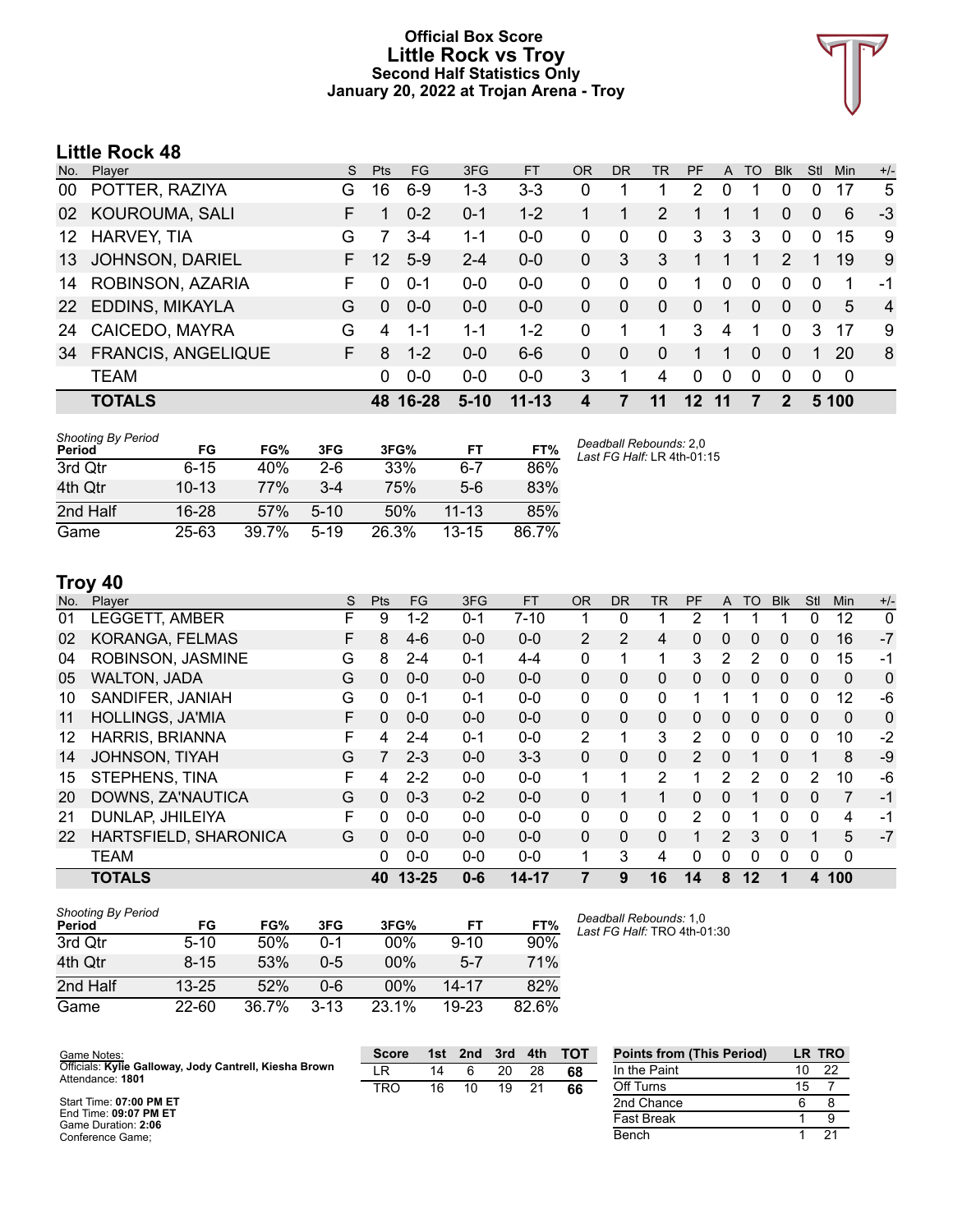### **Official Box Score Little Rock vs Troy Third Quarter Statistics Only January 20, 2022 at Trojan Arena - Troy**



# **Little Rock 48**

| No.             | Player                    | S. | <b>Pts</b>   | FG.      | 3FG     | <b>FT</b> | 0R | <b>DR</b> | <b>TR</b>      | <b>PF</b>     | A            | TO | <b>Blk</b> | Stl      | Min | $+/-$         |
|-----------------|---------------------------|----|--------------|----------|---------|-----------|----|-----------|----------------|---------------|--------------|----|------------|----------|-----|---------------|
| 00              | POTTER, RAZIYA            | G  | 10           | $3-6$    | $1 - 3$ | 3-3       | 0  | 0         | 0              |               | 0            | 0  | 0          | $\Omega$ | 9   | 3             |
| 12 <sup>°</sup> | HARVEY, TIA               | G  | 0            | $0 - 0$  | $0-0$   | $0-0$     | 0  | 0         | $\Omega$       |               |              | 2  | 0          | 0        | 6   | 2             |
| 13              | <b>JOHNSON, DARIEL</b>    | F. | 5            | $2 - 5$  | $1 - 2$ | $0 - 0$   | 0  | 2         | $\mathcal{P}$  |               | $\Omega$     | 0  |            |          | 9   | 2             |
| 24              | CAICEDO, MAYRA            | G  | $\Omega$     | $0 - 0$  | $0 - 0$ | $0 - 0$   | 0  | 0         | $\Omega$       | $\mathcal{P}$ |              | 1  | 0          | 2        | 7   | $\mathcal{P}$ |
| 34              | <b>FRANCIS, ANGELIQUE</b> | F  | 4            | $1 - 1$  | $0-0$   | $2 - 2$   | 0  | $\Omega$  | 0              | 0             | 1            | 0  | $\Omega$   | $\Omega$ | 10  | 1             |
| 02              | KOUROUMA, SALI            | F. |              | $0 - 2$  | $0 - 1$ | $1 - 2$   |    | $\Omega$  |                |               |              |    | 0          | $\Omega$ | 5   | -3            |
| 14              | ROBINSON, AZARIA          | F. | <sup>0</sup> | $0 - 1$  | $0-0$   | $0-0$     | 0  | $\Omega$  | $\Omega$       | 1             | $\Omega$     | 0  | 0          | $\Omega$ | 1   | -1            |
| 22              | EDDINS, MIKAYLA           | G  | <sup>0</sup> | $0 - 0$  | $0 - 0$ | $0 - 0$   | 0  | $\Omega$  | $\Omega$       | $\Omega$      | $\mathbf{0}$ | 0  | 0          | $\Omega$ | 3   | $-1$          |
|                 | <b>TEAM</b>               |    |              |          |         |           | 2  | 0         | $\overline{2}$ | $\mathbf 0$   |              | 0  |            |          |     |               |
|                 | <b>TOTALS</b>             |    | 20           | $6 - 15$ | $2 - 6$ | $6 - 7$   | 3  | 2         | 5              | 7             | 4            | 4  |            | 3        | 50  |               |
|                 |                           |    |              |          |         |           |    |           |                |               |              |    |            |          |     |               |

| <b>Shooting By Period</b><br>Period | FG        | FG%   | 3FG     | 3FG%  |           | FT%   | Deadball Rebounds: 2,0 |
|-------------------------------------|-----------|-------|---------|-------|-----------|-------|------------------------|
| 2nd Half                            | 0-0       | 0%    | $0 - 0$ | $0\%$ | 0-0       | 0%    |                        |
| Game                                | $25 - 63$ | 39.7% | $5-19$  | 26.3% | $13 - 15$ | 86.7% |                        |

# **Troy 40**

| No. | Player                  | S | <b>Pts</b> | <b>FG</b> | 3FG     | <b>FT</b> | <b>OR</b>      | DR. | TR           | PF             | A            | TO       | <b>B</b> lk | <b>Stl</b> | Min            | $+/-$        |
|-----|-------------------------|---|------------|-----------|---------|-----------|----------------|-----|--------------|----------------|--------------|----------|-------------|------------|----------------|--------------|
| 02  | KORANGA, FELMAS         | F | 4          | $2 - 3$   | $0 - 0$ | $0 - 0$   |                | 2   | 3            | 0              | 0            | 0        | 0           | 0          |                | $-2$         |
| 10  | SANDIFER, JANIAH        | G | 0          | $0-0$     | $0 - 0$ | $0 - 0$   | 0              | 0   | 0            |                | 0            | 0        | 0           | 0          | 5              | $-1$         |
| 14  | JOHNSON, TIYAH          | G | 0          | $0 - 1$   | $0 - 0$ | $0 - 0$   | 0              | 0   | $\mathbf{0}$ | 2              | $\mathbf{0}$ |          | 0           |            | 4              | -6           |
| 15  | STEPHENS, TINA          | F | 4          | $2 - 2$   | $0 - 0$ | $0 - 0$   | 0              | 0   | $\mathbf{0}$ |                | 2            | 2        | 0           |            | 6              | $-3$         |
| 22  | HARTSFIELD, SHARONICA   | G | 0          | $0 - 0$   | $0 - 0$ | $0 - 0$   | 0              | 0   | $\mathbf{0}$ | 0              |              |          | 0           |            | 3              | $-4$         |
| 01  | <b>LEGGETT, AMBER</b>   | F |            | $1 - 1$   | $0 - 0$ | $5-6$     | $\Omega$       | 0   | $\Omega$     | $\mathcal{P}$  | $\mathbf{0}$ |          |             | 0          | 6              | 3            |
| 04  | ROBINSON, JASMINE       | G | 4          | $0 - 0$   | $0 - 0$ | $4 - 4$   | 0              | 0   | $\mathbf{0}$ |                |              | 1        | 0           | 0          | 7              | 3            |
| 05  | <b>WALTON, JADA</b>     | G | 0          | $0 - 0$   | $0 - 0$ | $0 - 0$   | $\Omega$       | 0   | $\mathbf{0}$ | 0              | $\Omega$     | $\Omega$ | 0           | 0          | $\mathbf{0}$   | $\Omega$     |
| 11  | <b>HOLLINGS, JA'MIA</b> | F | 0          | $0 - 0$   | $0 - 0$ | $0 - 0$   | 0              | 0   | $\Omega$     | 0              | $\Omega$     | 0        | 0           | 0          | $\Omega$       | 0            |
| 12  | <b>HARRIS, BRIANNA</b>  | F | $\Omega$   | $0 - 1$   | $0 - 0$ | $0 - 0$   | $\overline{2}$ | 1   | 3            | 0              | $\Omega$     | $\Omega$ | 0           | 0          | $\overline{4}$ | 2            |
| 20  | DOWNS, ZA'NAUTICA       | G | 0          | $0 - 2$   | $0 - 1$ | $0 - 0$   | 0              |     | 1            | 0              | $\Omega$     | 0        | 0           | 0          | 4              | 2            |
| 21  | DUNLAP, JHILEIYA        | F | 0          | $0-0$     | $0 - 0$ | $0 - 0$   | 0              | 0   | $\Omega$     | $\overline{2}$ | $\Omega$     | 1        | $\Omega$    | $\Omega$   | 3              | $\mathbf{1}$ |
|     | <b>TEAM</b>             |   |            |           |         |           | 0              | 3   | 3            | 0              |              | 0        |             |            |                |              |
|     | <b>TOTALS</b>           |   | 19         | $5-10$    | $0 - 1$ | $9 - 10$  | 3              |     | 10           | 9              | 4            |          |             | 3          | 50             |              |

| <b>Shooting By Period</b><br>Period | FG        | FG%   | 3FG      | 3FG%  |       | FT%   | Deadball Rebounds: 1,0 |
|-------------------------------------|-----------|-------|----------|-------|-------|-------|------------------------|
| 2nd Half                            | 0-0       | 0%    | $0 - 0$  | $0\%$ | ი-ი   | 0%    |                        |
| Game                                | $22 - 60$ | 36.7% | $3 - 13$ | 23.1% | 19-23 | 82.6% |                        |

| Game Notes:                                                                | <b>Score</b> | 1st | 2nd | 3rd | 4th | <b>TOT</b> | <b>Points (This Period)</b> |               | <b>TRO</b>    |
|----------------------------------------------------------------------------|--------------|-----|-----|-----|-----|------------|-----------------------------|---------------|---------------|
| Officials: Kylie Galloway, Jody Cantrell, Kiesha Brown<br>Attendance: 1801 | LR           | 14  |     | 20  | 28  | 68         | In the Paint                |               |               |
|                                                                            | <b>TRO</b>   | 16  | 10  | 19  | 21  | 66         | Off Turns                   |               |               |
| Start Time: 07:00 PM ET                                                    |              |     |     |     |     |            | 2nd Chance                  |               |               |
| End Time: 09:07 PM ET<br>Game Duration: 2:06                               |              |     |     |     |     |            | <b>Fast Break</b>           |               |               |
| Conference Game:                                                           |              |     |     |     |     |            | Bench                       |               |               |
|                                                                            |              |     |     |     |     |            | Per Poss                    | 1.053<br>9/19 | .056<br>10/18 |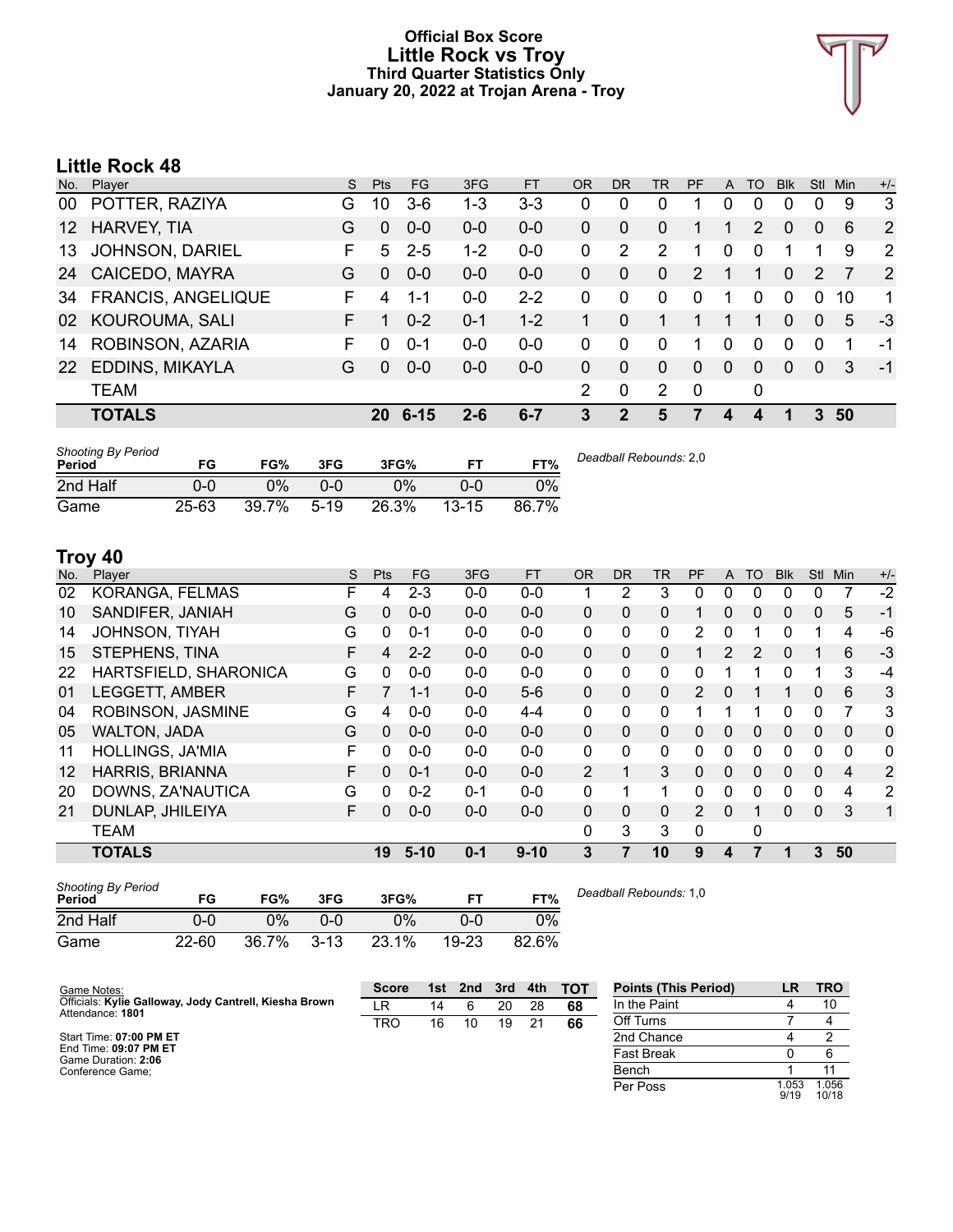### **Official Play-By-Play Little Rock vs Troy Third Quarter January 20, 2022 at Trojan Arena - Troy**



#### **Period 3**

<mark>Startersː</mark><br>Little Rockː 0 POTTER,RAZIYA (G); 12 HARVEY,TIA (G); 13 JOHNSON,DARIEL (F); 24 CAICEDO,MAYRA (G); 34 FRANCIS,ANGELIQUE (F);<br>Troy: 2 KORANGA,FELMAS (F); 10 SANDIFER,JANIAH (G); 14 JOHNSON,TIYAH (G); 15 STEPHENS,

| Time           | <b>VISITORS: Little Rock</b>                                  | <b>Score</b> | <b>Margin</b>  | <b>HOME: Troy</b>                                                     |
|----------------|---------------------------------------------------------------|--------------|----------------|-----------------------------------------------------------------------|
| 09:50          |                                                               |              |                | MISSED JUMPER by JOHNSON, TIYAH                                       |
| 09:50          |                                                               |              |                | SUB OUT: ROBINSON, JASMINE                                            |
| 09:50          |                                                               |              |                | SUB OUT: HARRIS, BRIANNA                                              |
| 09:50          |                                                               |              |                | SUB OUT: DUNLAP, JHILEIYA                                             |
| 09:50          |                                                               |              |                | SUB IN: KORANGA, FELMAS                                               |
| 09:50          |                                                               |              |                | SUB IN: STEPHENS, TINA                                                |
| 09:50          |                                                               |              |                | SUB IN: HARTSFIELD, SHARONICA                                         |
| 09:50          | SUB OUT: EDDINS, MIKAYLA                                      |              |                |                                                                       |
| 09:50          | SUB IN: CAICEDO, MAYRA                                        |              |                |                                                                       |
| 09:43          | REBOUND (DEF) by JOHNSON, DARIEL                              |              |                |                                                                       |
| 09:25          | MISSED 3PTR by POTTER, RAZIYA                                 |              |                |                                                                       |
| 09:21          |                                                               |              |                | REBOUND (DEF) by KORANGA, FELMAS                                      |
| 09:16          |                                                               |              |                | TURNOVER (LOSTBALL) by HARTSFIELD, SHARONICA                          |
| 09:16          | STEAL by CAICEDO, MAYRA                                       |              |                |                                                                       |
| 08:52          |                                                               |              |                | FOUL (PERSONAL) by SANDIFER, JANIAH                                   |
| 08:49<br>08:49 | TURNOVER (BADPASS) by HARVEY, TIA                             |              |                |                                                                       |
| 08:42          |                                                               | 28-20        | H 8            | STEAL by HARTSFIELD, SHARONICA<br>GOOD! JUMPER by STEPHENS, TINA [FB] |
| 08:42          |                                                               |              |                | ASSIST by HARTSFIELD, SHARONICA                                       |
| 08:30          |                                                               |              |                | FOUL (PERSONAL) by JOHNSON, TIYAH                                     |
| 08:30          | GOOD! FT by POTTER, RAZIYA                                    | 28-21        | H <sub>7</sub> |                                                                       |
| 08:30          | GOOD! FT by POTTER, RAZIYA                                    | 28-22        | H <sub>6</sub> |                                                                       |
| 08:11          |                                                               |              |                | MISSED LAYUP by KORANGA, FELMAS                                       |
| 08:05          | REBOUND (DEF) by JOHNSON, DARIEL                              |              |                |                                                                       |
| 07:48          | GOOD! JUMPER by JOHNSON, DARIEL                               | 28-24        | H4             |                                                                       |
| 07:48          | ASSIST by FRANCIS, ANGELIQUE                                  |              |                |                                                                       |
| 07:35          |                                                               |              |                | TURNOVER (LOSTBALL) by STEPHENS, TINA                                 |
| 07:35          | STEAL by CAICEDO, MAYRA                                       |              |                |                                                                       |
| 07:22          | GOOD! JUMPER by FRANCIS, ANGELIQUE                            | 28-26        | H <sub>2</sub> |                                                                       |
| 07:05          |                                                               |              |                | TURNOVER (TRAVEL) by JOHNSON, TIYAH                                   |
| 07:05          | SUB OUT: HARVEY, TIA                                          |              |                |                                                                       |
| 07:05          | SUB IN: KOUROUMA, SALI                                        |              |                |                                                                       |
| 06:50          | TURNOVER (BADPASS) by CAICEDO, MAYRA                          |              |                |                                                                       |
| 06:50          |                                                               |              |                | STEAL by JOHNSON, TIYAH                                               |
| 06:41          |                                                               | 30-26        | H4             | GOOD! JUMPER by KORANGA, FELMAS [PNT]                                 |
| 06:41          |                                                               |              |                | ASSIST by STEPHENS, TINA                                              |
| 06:25          | GOOD! JUMPER by POTTER, RAZIYA [PNT]                          | 30-28        | H <sub>2</sub> |                                                                       |
| 06:25          |                                                               |              |                | FOUL (PERSONAL) by JOHNSON, TIYAH                                     |
| 06:25          | GOOD! FT by POTTER, RAZIYA                                    | 30-29        | H <sub>1</sub> |                                                                       |
| 06:25          |                                                               |              |                | SUB OUT: KORANGA, FELMAS                                              |
| 06:25          |                                                               |              |                | SUB OUT: JOHNSON, TIYAH                                               |
| 06:25          |                                                               |              |                | SUB OUT: STEPHENS, TINA                                               |
| 06:25          |                                                               |              |                | SUB OUT: HARTSFIELD, SHARONICA                                        |
| 06:25          |                                                               |              |                | SUB IN: ROBINSON, JASMINE                                             |
| 06:25          |                                                               |              |                | SUB IN: LEGGETT, AMBER                                                |
| 06:25          |                                                               |              |                | SUB IN: HARRIS, BRIANNA                                               |
| 06:25          |                                                               |              |                | SUB IN: DUNLAP, JHILEIYA                                              |
| 06:25          | SUB OUT: JOHNSON, DARIEL                                      |              |                |                                                                       |
| 06:25<br>06:21 | SUB IN: ROBINSON, AZARIA<br>FOUL (PERSONAL) by CAICEDO, MAYRA |              |                |                                                                       |
| 06:21          |                                                               | 31-29        | H <sub>2</sub> | GOOD! FT by ROBINSON, JASMINE [FB]                                    |
| 06:21          |                                                               | 32-29        | $H_3$          | GOOD! FT by ROBINSON, JASMINE [FB]                                    |
| 06:21          | MISSED JUMPER by ROBINSON, AZARIA                             |              |                |                                                                       |
| 06:21          |                                                               |              |                | REBOUND (DEF) by HARRIS, BRIANNA                                      |
| 05:45          | FOUL (PERSONAL) by ROBINSON, AZARIA                           |              |                |                                                                       |
| 05:45          |                                                               |              |                | MISSED FT by LEGGETT, AMBER                                           |
| 05:45          |                                                               |              |                | REBOUND (OFF) by TEAM                                                 |
| 05:45          |                                                               | 33-29        | H4             | GOOD! FT by LEGGETT, AMBER                                            |
| 05:45          |                                                               |              |                | SUB OUT: SANDIFER, JANIAH                                             |
| 05:45          |                                                               |              |                | SUB IN: JOHNSON, TIYAH                                                |
| 05:45          | SUB OUT: KOUROUMA, SALI                                       |              |                |                                                                       |
| 05:45          | SUB OUT: ROBINSON, AZARIA                                     |              |                |                                                                       |
| 05:45          | SUB IN: HARVEY, TIA                                           |              |                |                                                                       |
| 05:45          | SUB IN: JOHNSON, DARIEL                                       |              |                |                                                                       |
| 05:38          | MISSED JUMPER by POTTER, RAZIYA                               |              |                |                                                                       |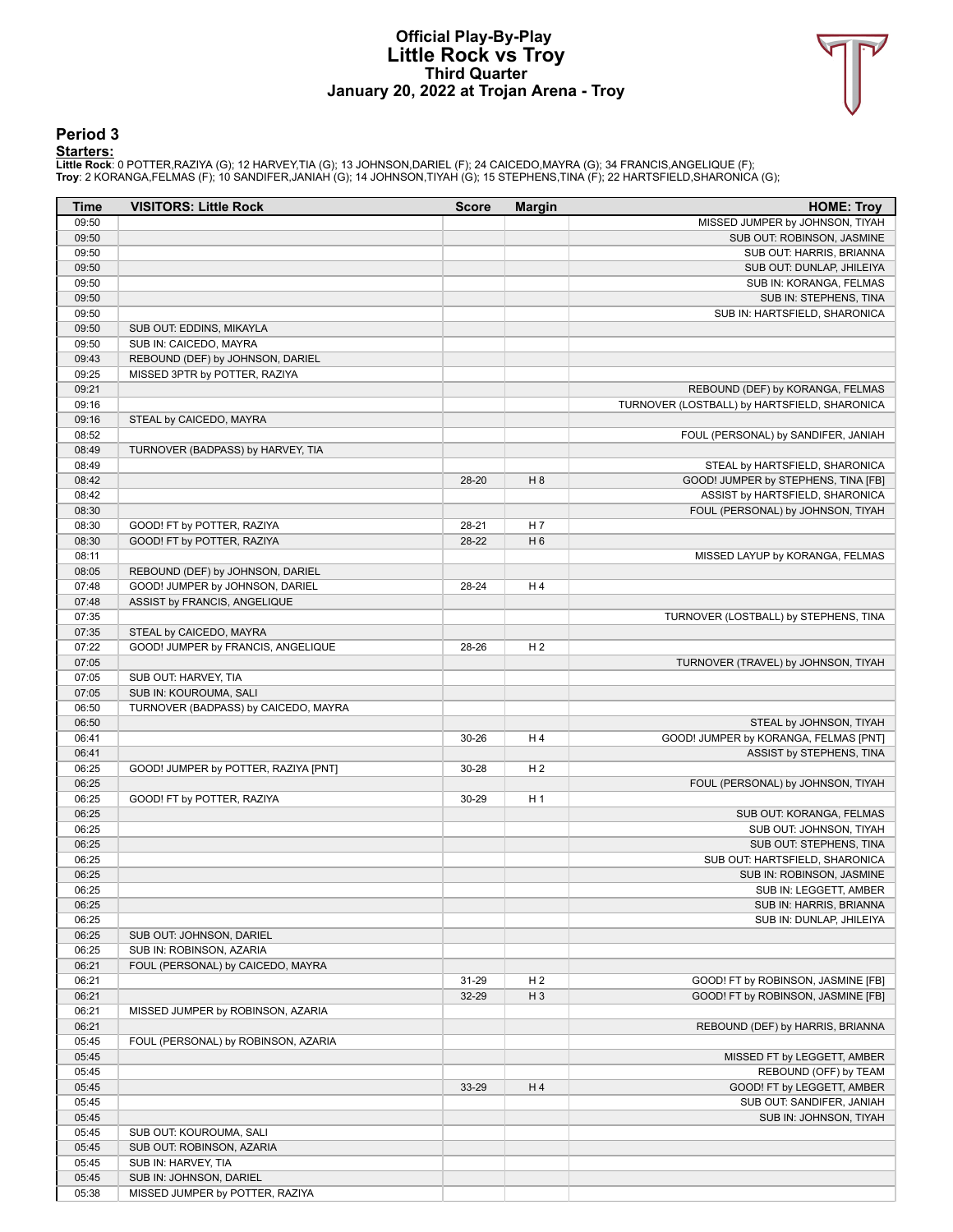| Time           | <b>VISITORS: Little Rock</b>                                        | <b>Score</b>   | <b>Margin</b>                    | <b>HOME: Troy</b>                                      |
|----------------|---------------------------------------------------------------------|----------------|----------------------------------|--------------------------------------------------------|
| 05:35          | REBOUND (OFF) by TEAM                                               |                |                                  |                                                        |
| 05:23          | GOOD! 3PTR by JOHNSON, DARIEL                                       | 33-32          | H <sub>1</sub>                   |                                                        |
| 05:23          | ASSIST by CAICEDO, MAYRA                                            |                |                                  |                                                        |
| 05:11          |                                                                     |                |                                  | FOUL (OFF) by DUNLAP, JHILEIYA                         |
| 05:11<br>04:53 |                                                                     |                |                                  | TURNOVER (OFFENSIVE) by DUNLAP, JHILEIYA               |
| 04:53          |                                                                     |                |                                  | SUB OUT: HARRIS, BRIANNA                               |
| 04:53          |                                                                     |                |                                  | SUB OUT: JOHNSON, TIYAH                                |
| 04:53          |                                                                     |                |                                  | SUB OUT: DUNLAP, JHILEIYA                              |
| 04:53          |                                                                     |                |                                  | SUB IN: KORANGA, FELMAS                                |
| 04:53          |                                                                     |                |                                  | SUB IN: STEPHENS, TINA                                 |
| 04:53          |                                                                     |                |                                  | SUB IN: DOWNS, ZA'NAUTICA                              |
| 04:53          | SUB OUT: HARVEY, TIA                                                |                |                                  |                                                        |
| 04:53<br>04:53 | SUB IN: KOUROUMA, SALI                                              |                |                                  |                                                        |
| 04:53          | SUB OUT: CAICEDO, MAYRA<br>SUB IN: EDDINS, MIKAYLA                  |                |                                  |                                                        |
| 04:44          | MISSED 3PTR by JOHNSON, DARIEL                                      |                |                                  |                                                        |
| 04:41          |                                                                     |                |                                  | REBOUND (DEF) by TEAM                                  |
| 04:34          | FOUL (PERSONAL) by JOHNSON, DARIEL                                  |                |                                  |                                                        |
| 04:30          |                                                                     |                |                                  | FOUL (OFF) by ROBINSON, JASMINE                        |
| 04:30          |                                                                     |                |                                  | TURNOVER (OFFENSIVE) by ROBINSON, JASMINE              |
| 04:11          | GOOD! 3PTR by POTTER, RAZIYA                                        | 33-35          | V <sub>2</sub>                   |                                                        |
| 04:11<br>03:59 | ASSIST by KOUROUMA, SALI                                            |                |                                  | MISSED 3PTR by DOWNS, ZA'NAUTICA                       |
| 03:53          |                                                                     |                |                                  | REBOUND (OFF) by KORANGA, FELMAS                       |
| 03:53          |                                                                     | 35-35          | T                                | GOOD! LAYUP by KORANGA, FELMAS                         |
| 03:39          | TURNOVER (LOSTBALL) by KOUROUMA, SALI                               |                |                                  |                                                        |
| 03:39          |                                                                     |                |                                  | STEAL by STEPHENS, TINA                                |
| 03:34          |                                                                     |                |                                  | TURNOVER (BADPASS) by STEPHENS, TINA                   |
| 03:34          | STEAL by JOHNSON, DARIEL                                            |                |                                  |                                                        |
| 03:24          |                                                                     |                |                                  | FOUL (PERSONAL) by LEGGETT, AMBER                      |
| 03:24<br>03:24 | GOOD! FT by FRANCIS, ANGELIQUE<br>GOOD! FT by FRANCIS, ANGELIQUE    | 35-36<br>35-37 | V <sub>1</sub><br>V <sub>2</sub> |                                                        |
| 03:08          |                                                                     | 37-37          | T                                | GOOD! LAYUP by LEGGETT, AMBER [PNT]                    |
| 03:08          |                                                                     |                |                                  | ASSIST by STEPHENS, TINA                               |
| 02:48          | MISSED 3PTR by KOUROUMA, SALI                                       |                |                                  |                                                        |
| 02:45          |                                                                     |                |                                  | REBOUND (DEF) by KORANGA, FELMAS                       |
| 02:39          |                                                                     | 39-37          | H <sub>2</sub>                   | GOOD! LAYUP by STEPHENS, TINA [PNT]                    |
| 02:39          |                                                                     |                |                                  | ASSIST by ROBINSON, JASMINE                            |
| 02:20<br>02:17 | MISSED JUMPER by JOHNSON, DARIEL<br>REBOUND (OFF) by KOUROUMA, SALI |                |                                  |                                                        |
| 02:17          |                                                                     |                |                                  | FOUL (PERSONAL) by STEPHENS, TINA                      |
| 02:17          |                                                                     |                |                                  | SUB OUT: STEPHENS, TINA                                |
| 02:17          |                                                                     |                |                                  | SUB IN: HARRIS, BRIANNA                                |
| 02:17          | GOOD! FT by KOUROUMA, SALI                                          | 39-38          | H <sub>1</sub>                   |                                                        |
| 02:17          | MISSED FT by KOUROUMA, SALI                                         |                |                                  |                                                        |
| 02:17          |                                                                     |                |                                  | REBOUND (DEF) by DOWNS, ZA'NAUTICA                     |
| 02:17<br>02:17 | SUB OUT: EDDINS, MIKAYLA<br>SUB IN: CAICEDO, MAYRA                  |                |                                  |                                                        |
| 02:11          |                                                                     |                |                                  | MISSED LAYUP by DOWNS, ZA'NAUTICA                      |
| 02:08          |                                                                     |                |                                  | REBOUND (OFF) by HARRIS, BRIANNA                       |
| 02:04          |                                                                     |                |                                  | MISSED JUMPER by HARRIS, BRIANNA                       |
| 02:04          | BLOCK by JOHNSON, DARIEL                                            |                |                                  |                                                        |
| 01:59          |                                                                     |                |                                  | REBOUND (OFF) by HARRIS, BRIANNA                       |
| 01:51          |                                                                     |                |                                  | FOUL (OFF) by LEGGETT, AMBER                           |
| 01:51<br>01:51 |                                                                     |                |                                  | TURNOVER (OFFENSIVE) by LEGGETT, AMBER                 |
| 01:51          | SUB OUT: POTTER, RAZIYA<br>SUB IN: HARVEY, TIA                      |                |                                  |                                                        |
| 01:51          |                                                                     |                |                                  | SUB OUT: KORANGA, FELMAS                               |
| 01:51          |                                                                     |                |                                  | SUB IN: DUNLAP, JHILEIYA                               |
| 01:26          | MISSED JUMPER by KOUROUMA, SALI                                     |                |                                  |                                                        |
| 01:22          |                                                                     |                |                                  | REBOUND (DEF) by TEAM                                  |
| 01:13          | FOUL (PERSONAL) by KOUROUMA, SALI                                   |                |                                  |                                                        |
| 01:13<br>01:13 |                                                                     | 40-38<br>41-38 | H <sub>2</sub><br>$H_3$          | GOOD! FT by LEGGETT, AMBER                             |
| 01:13          | SUB OUT: KOUROUMA, SALI                                             |                |                                  | GOOD! FT by LEGGETT, AMBER                             |
| 01:13          | SUB IN: POTTER, RAZIYA                                              |                |                                  |                                                        |
| 00:53          | GOOD! JUMPER by POTTER, RAZIYA [PNT]                                | 41-40          | H <sub>1</sub>                   |                                                        |
| 00:53          | ASSIST by HARVEY, TIA                                               |                |                                  |                                                        |
| 00:37          | FOUL (PERSONAL) by POTTER, RAZIYA                                   |                |                                  |                                                        |
| 00:37          |                                                                     | 42-40          | H <sub>2</sub>                   | GOOD! FT by LEGGETT, AMBER                             |
| 00:37          |                                                                     | 43-40          | H <sub>3</sub>                   | GOOD! FT by LEGGETT, AMBER                             |
| 00:37<br>00:37 |                                                                     |                |                                  | SUB OUT: DOWNS, ZA'NAUTICA<br>SUB IN: SANDIFER, JANIAH |
| 00:12          | MISSED LAYUP by JOHNSON, DARIEL                                     |                |                                  |                                                        |
| 00:12          |                                                                     |                |                                  | BLOCK by LEGGETT, AMBER                                |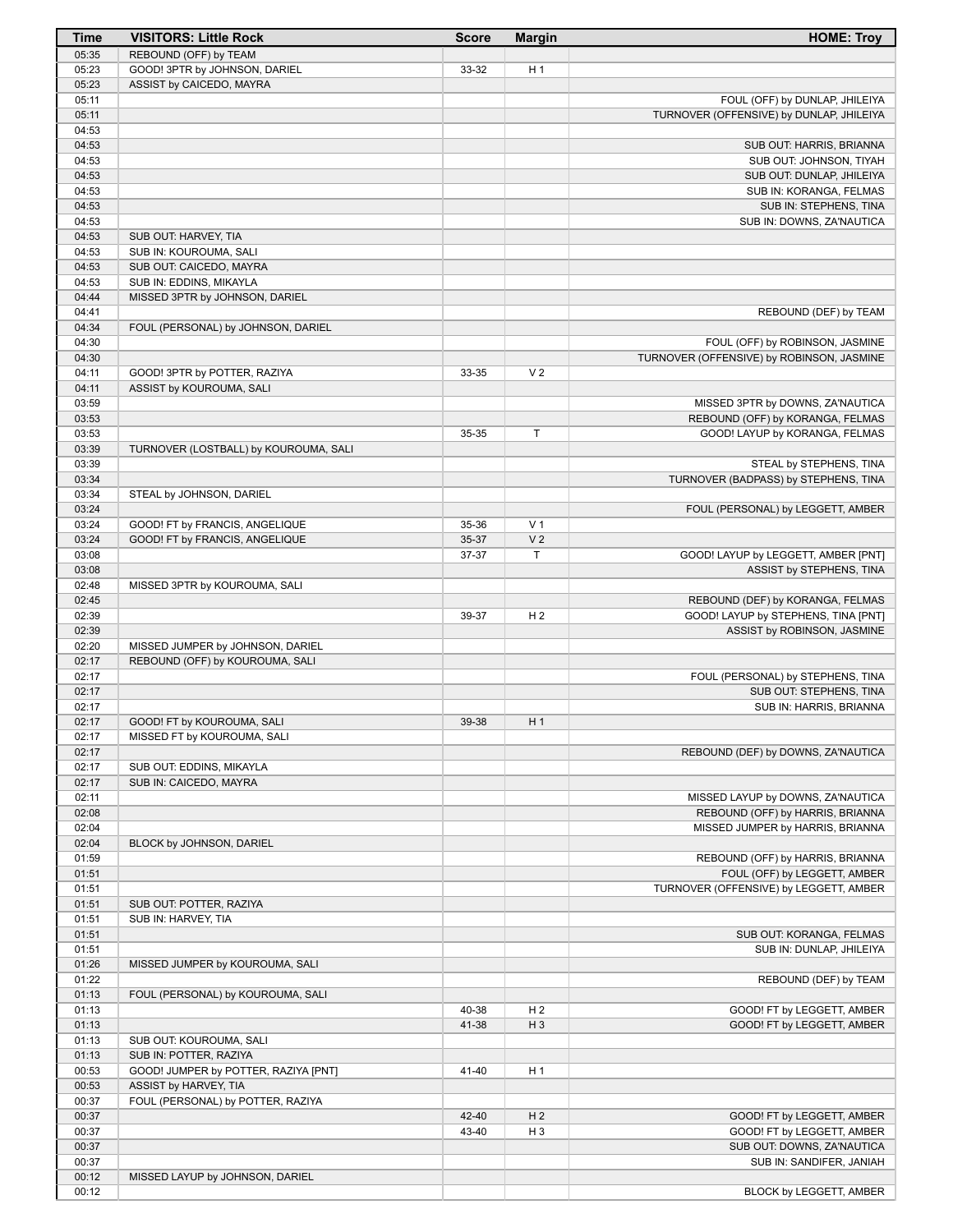| <b>Time</b> | <b>VISITORS: Little Rock</b>        | <b>Score</b> | <b>Margin</b>  | <b>HOME: Troy</b>                  |
|-------------|-------------------------------------|--------------|----------------|------------------------------------|
| 00:12       | REBOUND (OFF) by TEAM               |              |                |                                    |
| 00:12       |                                     |              |                | FOUL (TECH) by DUNLAP, JHILEIYA    |
| 00:12       | FOUL (TECH) by HARVEY, TIA          |              |                |                                    |
| 00:12       | TURNOVER (OFFENSIVE) by HARVEY, TIA |              |                |                                    |
| 00:12       |                                     |              |                | SUB OUT: DUNLAP, JHILEIYA          |
| 00:12       |                                     |              |                | SUB IN: KORANGA, FELMAS            |
| 00:08       | MISSED 3PTR by POTTER, RAZIYA       |              |                |                                    |
| 00:06       |                                     |              |                | REBOUND (DEF) by TEAM              |
| 00:01       | FOUL (PERSONAL) by CAICEDO, MAYRA   |              |                |                                    |
| 00:01       |                                     | 44-40        | H <sub>4</sub> | GOOD! FT by ROBINSON, JASMINE [FB] |
| 00:01       |                                     | 45-40        | H <sub>5</sub> | GOOD! FT by ROBINSON, JASMINE [FB] |

# **Little Rock 40, Troy 45**

| <b>Points (This Period)</b> | LR            | TRO            |
|-----------------------------|---------------|----------------|
| In the Paint                |               | 10             |
| Off Turns                   |               |                |
| 2nd Chance                  |               |                |
| <b>Fast Break</b>           |               |                |
| Bench                       |               |                |
| Per Poss                    | 1.053<br>9/19 | 1.056<br>10/18 |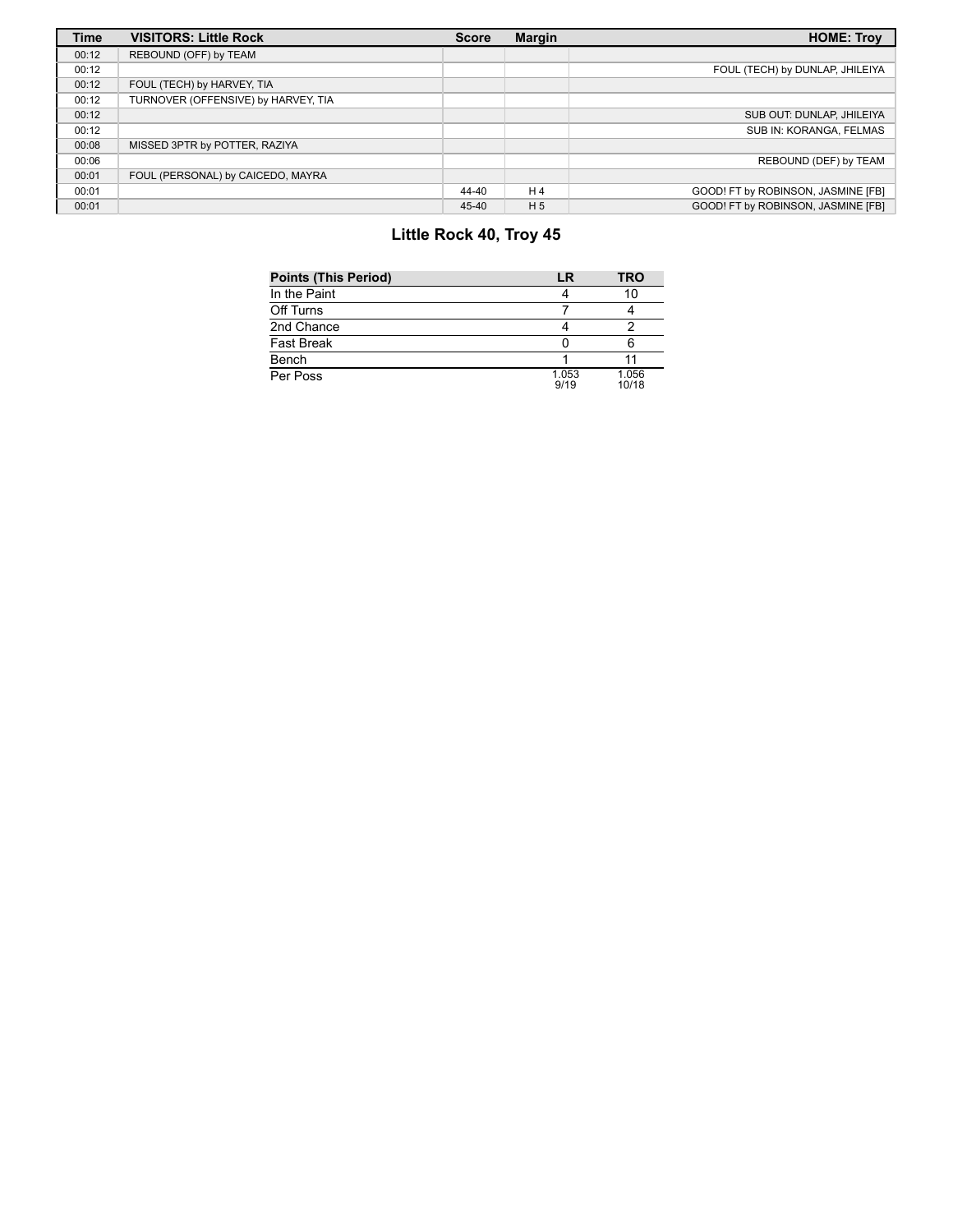### **Official Box Score Little Rock vs Troy Fourth Quarter Statistics Only January 20, 2022 at Trojan Arena - Troy**



# **Little Rock 28**

| No. | Player                    | S. | <b>Pts</b> | FG.      | 3FG     | <b>FT</b> | <b>OR</b> | <b>DR</b> | TR       | PF            | A              | TO             | <b>Blk</b> | Stl         | Min      | $+/-$          |
|-----|---------------------------|----|------------|----------|---------|-----------|-----------|-----------|----------|---------------|----------------|----------------|------------|-------------|----------|----------------|
| 00  | POTTER, RAZIYA            | G  | 6          | $3 - 3$  | $0 - 0$ | $0-0$     | 0         |           |          |               | 0              |                | 0          | 0           | 8        | 2              |
| 12  | HARVEY, TIA               | G  |            | $3 - 4$  | $1 - 1$ | $0 - 0$   | 0         | 0         | $\Omega$ | $\mathcal{P}$ | 2              | 1              | 0          | $\Omega$    | 9        | $\overline{7}$ |
| 13  | JOHNSON, DARIEL           | F  |            | 3-4      | $1 - 2$ | $0-0$     | 0         | 1         |          | $\Omega$      |                |                |            | 0           | 10       | 7              |
| 24  | CAICEDO, MAYRA            | G  | 4          | $1 - 1$  | $1 - 1$ | $1 - 2$   | 0         | 1         |          | 1             | 3              | $\Omega$       | 0          |             | 10       | $\overline{7}$ |
| 34  | <b>FRANCIS, ANGELIQUE</b> | F  | 4          | $0 - 1$  | $0-0$   | $4 - 4$   | 0         | 0         | 0        | 1             | $\Omega$       | $\Omega$       | 0          |             | 10       | 7              |
| 02  | KOUROUMA, SALI            | F. | $\Omega$   | $0 - 0$  | $0 - 0$ | $0 - 0$   | 0         |           | 1        | $\Omega$      | $\overline{0}$ | $\overline{0}$ | $\Omega$   | $\Omega$    | 1        | $\mathbf{0}$   |
| 14  | ROBINSON, AZARIA          | F  | 0          | $0 - 0$  | $0 - 0$ | $0-0$     | 0         | $\Omega$  | $\Omega$ | $\Omega$      | $\mathbf 0$    | $\Omega$       | 0          | $\Omega$    | $\Omega$ | $\Omega$       |
| 22  | EDDINS, MIKAYLA           | G  | $\Omega$   | $0 - 0$  | $0 - 0$ | $0-0$     | 0         | $\Omega$  | $\Omega$ | $\Omega$      |                | 0              | 0          | $\Omega$    | 2        | 5              |
|     | <b>TEAM</b>               |    |            |          |         |           |           | 1         | 2        | $\mathbf 0$   |                | 0              |            |             |          |                |
|     | <b>TOTALS</b>             |    |            | 28 10-13 | $3 - 4$ | 5-6       |           | 5         | 6        | 5             | 7              | 3              |            | $2^{\circ}$ | 50       |                |
|     |                           |    |            |          |         |           |           |           |          |               |                |                |            |             |          |                |

| <b>Shooting By Period</b><br>Period | FG        | FG%   | 3FG      | 3FG%  |           | FT%   | Deadball Rebounds: 2,0 |
|-------------------------------------|-----------|-------|----------|-------|-----------|-------|------------------------|
| Game                                | $25 - 63$ | 39.7% | $5 - 19$ | 26.3% | $13 - 15$ | 86.7% |                        |

# **Troy 21**

| No. | Player                  | S  | Pts            | <b>FG</b> | 3FG     | <b>FT</b> | <b>OR</b>    | <b>DR</b>    | <b>TR</b>      | PF            | A            | <b>TO</b>    | <b>Blk</b> | Stl          | Min            | $+/-$        |
|-----|-------------------------|----|----------------|-----------|---------|-----------|--------------|--------------|----------------|---------------|--------------|--------------|------------|--------------|----------------|--------------|
| 02  | KORANGA, FELMAS         | F  | 4              | $2 - 3$   | $0 - 0$ | $0-0$     | 1            | 0            | 1              | 0             | 0            | 0            | 0          | 0            | 9              | $-5$         |
| 10  | SANDIFER, JANIAH        | G  | 0              | $0 - 1$   | $0 - 1$ | $0 - 0$   | $\mathbf{0}$ | 0            | 0              | 0             |              |              | 0          | $\Omega$     |                | $-5$         |
| 14  | JOHNSON, TIYAH          | G  |                | $2 - 2$   | $0 - 0$ | $3 - 3$   | 0            | 0            | 0              | 0             | 0            | 0            | 0          | 0            | 4              | $-3$         |
| 15  | STEPHENS, TINA          | F  | 0              | $0 - 0$   | $0 - 0$ | $0 - 0$   |              |              | $\overline{2}$ | 0             | $\mathbf{0}$ | $\mathbf{0}$ | 0          |              | $\overline{4}$ | $-3$         |
| 22  | HARTSFIELD, SHARONICA   | G  | 0              | $0 - 0$   | $0 - 0$ | $0 - 0$   | 0            | 0            | 0              |               |              | 2            | 0          | $\Omega$     | 2              | -3           |
| 01  | <b>LEGGETT, AMBER</b>   | F. | $\overline{2}$ | $0 - 1$   | $0 - 1$ | $2 - 4$   | $\mathbf{1}$ | 0            | 1              | 0             |              | $\Omega$     | 0          | $\mathbf{0}$ | 6              | $-3$         |
| 04  | ROBINSON, JASMINE       | G  | 4              | $2 - 4$   | $0 - 1$ | $0 - 0$   | $\Omega$     | 1            | 1              | $\mathcal{P}$ | 1            | 1            | 0          | $\Omega$     | 8              | $-4$         |
| 05  | <b>WALTON, JADA</b>     | G  | $\Omega$       | $0 - 0$   | $0 - 0$ | $0 - 0$   | $\Omega$     | 0            | $\mathbf{0}$   | 0             | $\mathbf{0}$ | $\mathbf{0}$ | 0          | $\mathbf{0}$ | $\overline{0}$ | $\mathbf{0}$ |
| 11  | <b>HOLLINGS, JA'MIA</b> | F  | 0              | $0 - 0$   | $0 - 0$ | $0 - 0$   | $\Omega$     | 0            | $\Omega$       | 0             | 0            | $\Omega$     | 0          | 0            | $\Omega$       | $\mathbf{0}$ |
| 12  | <b>HARRIS, BRIANNA</b>  | F. | 4              | $2 - 3$   | $0 - 1$ | $0 - 0$   | $\Omega$     | $\Omega$     | $\Omega$       | 2             | $\Omega$     | $\Omega$     | $\Omega$   | $\Omega$     | 6              | $-4$         |
| 20  | DOWNS, ZA'NAUTICA       | G  | 0              | $0 - 1$   | $0 - 1$ | $0 - 0$   | 0            | 0            | 0              | 0             | 0            |              | 0          | $\Omega$     | 3              | -3           |
| 21  | DUNLAP, JHILEIYA        | F. | 0              | $0-0$     | $0 - 0$ | $0 - 0$   | $\Omega$     | 0            | 0              | 0             | $\mathbf{0}$ | $\Omega$     | $\Omega$   | $\Omega$     | 1              | $-2$         |
|     | <b>TEAM</b>             |    |                |           |         |           |              | 0            | 1              | 0             |              | 0            |            |              |                |              |
|     | <b>TOTALS</b>           |    | 21             | $8 - 15$  | $0 - 5$ | $5 - 7$   | 4            | $\mathbf{2}$ | 6              | 5             | 4            | 5            | 0          |              | 50             |              |

| <b>Shooting By Period</b><br>Period | FG        | FG%             | 3FG | 3FG%  | FT.       | FT%   | Deadball Rebounds: 1,0 |
|-------------------------------------|-----------|-----------------|-----|-------|-----------|-------|------------------------|
| Game                                | $22 - 60$ | $36.7\%$ $3-13$ |     | 23.1% | $19 - 23$ | 82.6% |                        |

| Game Notes:                                                                | <b>Score</b> | 1st | 2nd | 3rd | 4th | тот | <b>Points (This Period)</b> | ∟R′            | <b>TRO</b>     |
|----------------------------------------------------------------------------|--------------|-----|-----|-----|-----|-----|-----------------------------|----------------|----------------|
| Officials: Kylie Galloway, Jody Cantrell, Kiesha Brown<br>Attendance: 1801 | ίR           | 14  |     | 20  | 28  | 68  | In the Paint                |                |                |
|                                                                            | TRO          | 16  | 10  | 19  |     | 66  | Off Turns                   |                |                |
| Start Time: 07:00 PM ET                                                    |              |     |     |     |     |     | 2nd Chance                  |                |                |
| End Time: 09:07 PM ET<br>Game Duration: 2:06                               |              |     |     |     |     |     | <b>Fast Break</b>           |                |                |
| Conference Game:                                                           |              |     |     |     |     |     | Bench                       |                | 10             |
|                                                                            |              |     |     |     |     |     | Per Poss                    | 1.647<br>13/17 | 1.105<br>11/19 |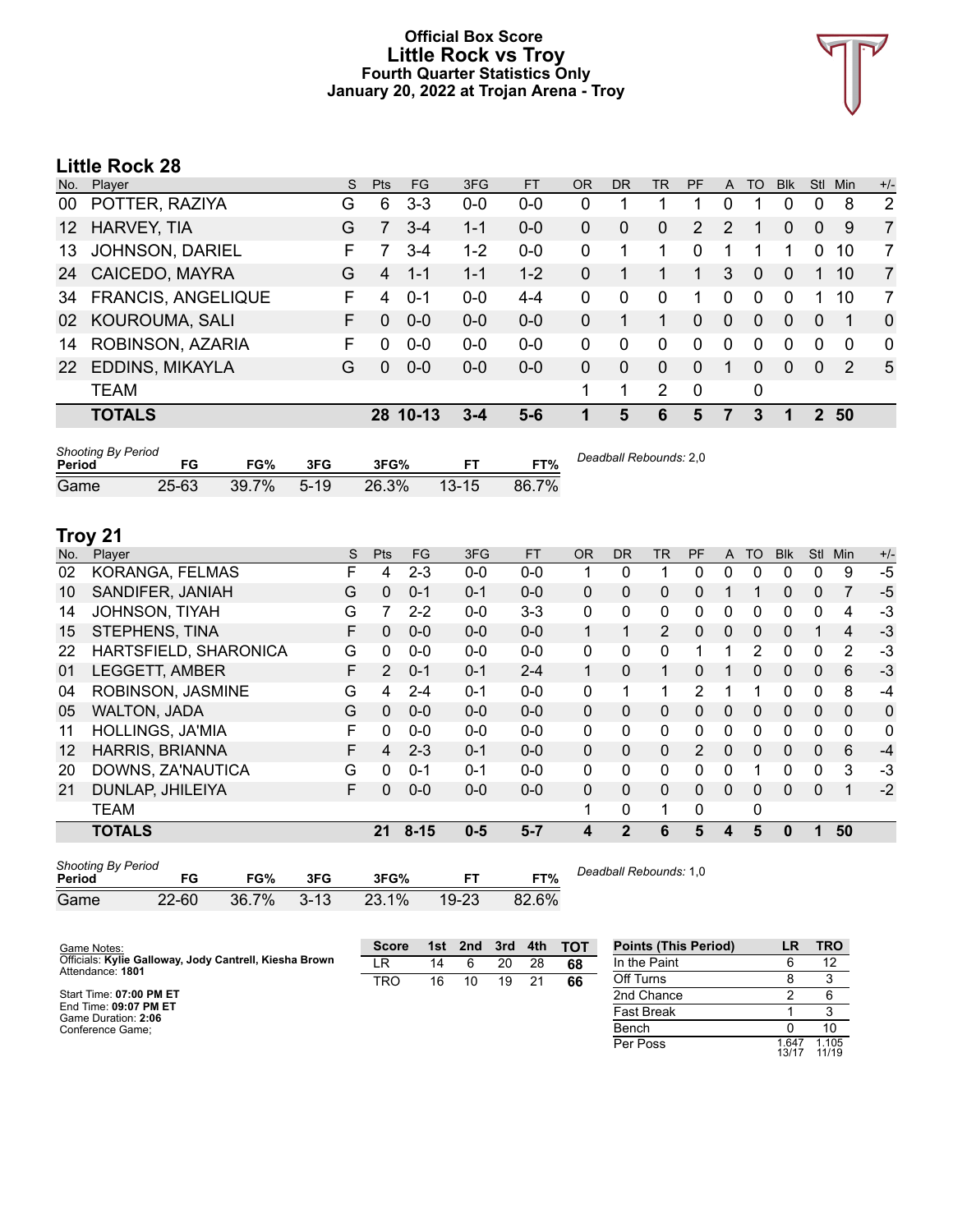### **Official Play-By-Play Little Rock vs Troy Fourth Quarter January 20, 2022 at Trojan Arena - Troy**



#### **Period 4**

<mark>Startersː</mark><br>Little Rockː 0 POTTER,RAZIYA (G); 12 HARVEY,TIA (G); 13 JOHNSON,DARIEL (F); 24 CAICEDO,MAYRA (G); 34 FRANCIS,ANGELIQUE (F);<br>Troy: 2 KORANGA,FELMAS (F); 10 SANDIFER,JANIAH (G); 14 JOHNSON,TIYAH (G); 15 STEPHENS,

| Time           | <b>VISITORS: Little Rock</b>          | <b>Score</b> | <b>Margin</b>            | <b>HOME: Troy</b>                                  |
|----------------|---------------------------------------|--------------|--------------------------|----------------------------------------------------|
| 09:48          | FOUL (PERSONAL) by POTTER, RAZIYA     |              |                          |                                                    |
| 09:48          |                                       | 46-40        | H <sub>6</sub>           | GOOD! FT by LEGGETT, AMBER                         |
| 09:48          |                                       |              |                          | MISSED FT by LEGGETT, AMBER                        |
| 09:48          | REBOUND (DEF) by POTTER, RAZIYA       |              |                          |                                                    |
| 09:21          | GOOD! 3PTR by CAICEDO, MAYRA          | 46-43        | H <sub>3</sub>           |                                                    |
| 09:21          | ASSIST by HARVEY, TIA                 |              |                          |                                                    |
| 09:09          |                                       |              |                          | MISSED 3PTR by ROBINSON, JASMINE                   |
| 09:04          |                                       |              |                          | REBOUND (OFF) by KORANGA, FELMAS                   |
| 09:04          |                                       | 48-43        | H <sub>5</sub>           | GOOD! LAYUP by KORANGA, FELMAS                     |
| 08:41          | GOOD! JUMPER by HARVEY, TIA           | 48-45        | $H_3$                    |                                                    |
| 08:41          | ASSIST by JOHNSON, DARIEL             |              |                          |                                                    |
| 08:22          |                                       | $50 - 45$    | H <sub>5</sub>           | GOOD! JUMPER by HARRIS, BRIANNA                    |
| 08:22          |                                       |              |                          | ASSIST by LEGGETT, AMBER                           |
| 08:07          | GOOD! 3PTR by JOHNSON, DARIEL         | 50-48        | H <sub>2</sub>           |                                                    |
| 08:07          | ASSIST by CAICEDO, MAYRA              |              |                          |                                                    |
| 07:54          |                                       | 52-48        | H4                       | GOOD! JUMPER by KORANGA, FELMAS [PNT]              |
| 07:54          |                                       |              |                          | ASSIST by ROBINSON, JASMINE                        |
| 07:42          | GOOD! LAYUP by POTTER, RAZIYA         | 52-50        | H <sub>2</sub>           |                                                    |
| 07:18          |                                       | 54-50        | H <sub>4</sub>           | GOOD! LAYUP by HARRIS, BRIANNA [PNT]               |
| 07:18          |                                       |              |                          | ASSIST by SANDIFER, JANIAH                         |
| 07:04          | MISSED 3PTR by JOHNSON, DARIEL        |              |                          |                                                    |
| 07:01          | REBOUND (OFF) by TEAM                 |              |                          |                                                    |
| 07:01          |                                       |              |                          | SUB OUT: LEGGETT, AMBER                            |
| 07:01          |                                       |              |                          | SUB IN: JOHNSON, TIYAH                             |
| 07:01          | SUB OUT: POTTER, RAZIYA               |              |                          |                                                    |
| 07:01          | SUB OUT: HARVEY, TIA                  |              |                          |                                                    |
| 07:01          | SUB IN: KOUROUMA, SALI                |              |                          |                                                    |
| 07:01          | SUB IN: EDDINS, MIKAYLA               |              |                          |                                                    |
| 06:56          |                                       |              |                          | FOUL (PERSONAL) by HARRIS, BRIANNA                 |
| 06:56          | GOOD! FT by FRANCIS, ANGELIQUE        | 54-51        | $H_3$                    |                                                    |
| 06:56          | GOOD! FT by FRANCIS, ANGELIQUE        | 54-52        | H <sub>2</sub>           |                                                    |
| 06:50          |                                       |              |                          | TURNOVER (BADPASS) by ROBINSON, JASMINE            |
| 06:50          | STEAL by FRANCIS, ANGELIQUE           |              |                          |                                                    |
| 06:33          |                                       |              |                          | FOUL (PERSONAL) by HARRIS, BRIANNA                 |
| 06:33          |                                       |              |                          | SUB OUT: ROBINSON, JASMINE                         |
| 06:33          |                                       |              |                          | SUB IN: HARTSFIELD, SHARONICA                      |
| 06:33          | GOOD! FT by FRANCIS, ANGELIQUE        | 54-53        | H <sub>1</sub><br>$\top$ |                                                    |
| 06:33<br>06:33 | GOOD! FT by FRANCIS, ANGELIQUE        | 54-54        |                          |                                                    |
| 06:33          |                                       |              |                          | SUB OUT: HARRIS, BRIANNA<br>SUB IN: STEPHENS, TINA |
| 06:24          |                                       | 56-54        | H <sub>2</sub>           | GOOD! JUMPER by JOHNSON, TIYAH [PNT]               |
| 06:24          |                                       |              |                          | ASSIST by HARTSFIELD, SHARONICA                    |
| 06:23          | FOUL (PERSONAL) by FRANCIS, ANGELIQUE |              |                          |                                                    |
| 06:23          |                                       | 57-54        | $H_3$                    | GOOD! FT by JOHNSON, TIYAH                         |
| 06:23          | SUB OUT: KOUROUMA, SALI               |              |                          |                                                    |
| 06:23          | SUB IN: HARVEY, TIA                   |              |                          |                                                    |
| 06:13          | GOOD! JUMPER by JOHNSON, DARIEL       | 57-56        | H <sub>1</sub>           |                                                    |
| 06:13          | ASSIST by EDDINS, MIKAYLA             |              |                          |                                                    |
| 05:53          |                                       |              |                          | MISSED 3PTR by SANDIFER, JANIAH                    |
| 05:48          |                                       |              |                          | REBOUND (OFF) by STEPHENS, TINA                    |
| 05:40          |                                       | 59-56        | H <sub>3</sub>           | GOOD! JUMPER by JOHNSON, TIYAH [PNT]               |
| 05:22          | GOOD! JUMPER by JOHNSON, DARIEL       | 59-58        | H <sub>1</sub>           |                                                    |
| 05:22          | ASSIST by HARVEY, TIA                 |              |                          |                                                    |
| 05:15          |                                       |              |                          | TURNOVER (BADPASS) by HARTSFIELD, SHARONICA        |
| 05:15          |                                       |              |                          | SUB OUT: KORANGA, FELMAS                           |
| 05:15          |                                       |              |                          | SUB IN: DUNLAP, JHILEIYA                           |
| 04:57          | GOOD! JUMPER by HARVEY, TIA [PNT]     | 59-60        | V <sub>1</sub>           |                                                    |
| 04:39          |                                       |              |                          | TIMEOUT 30SEC                                      |
| 04:39          | SUB OUT: EDDINS, MIKAYLA              |              |                          |                                                    |
| 04:39          | SUB IN: POTTER, RAZIYA                |              |                          |                                                    |
| 04:39          |                                       |              |                          | FOUL (OFF) by HARTSFIELD, SHARONICA                |
| 04:39          |                                       |              |                          | TURNOVER (OFFENSIVE) by HARTSFIELD, SHARONICA      |
| 04:39          |                                       |              |                          |                                                    |
| 04:39          |                                       |              |                          |                                                    |
| 04:39          |                                       |              |                          | SUB OUT: HARTSFIELD, SHARONICA                     |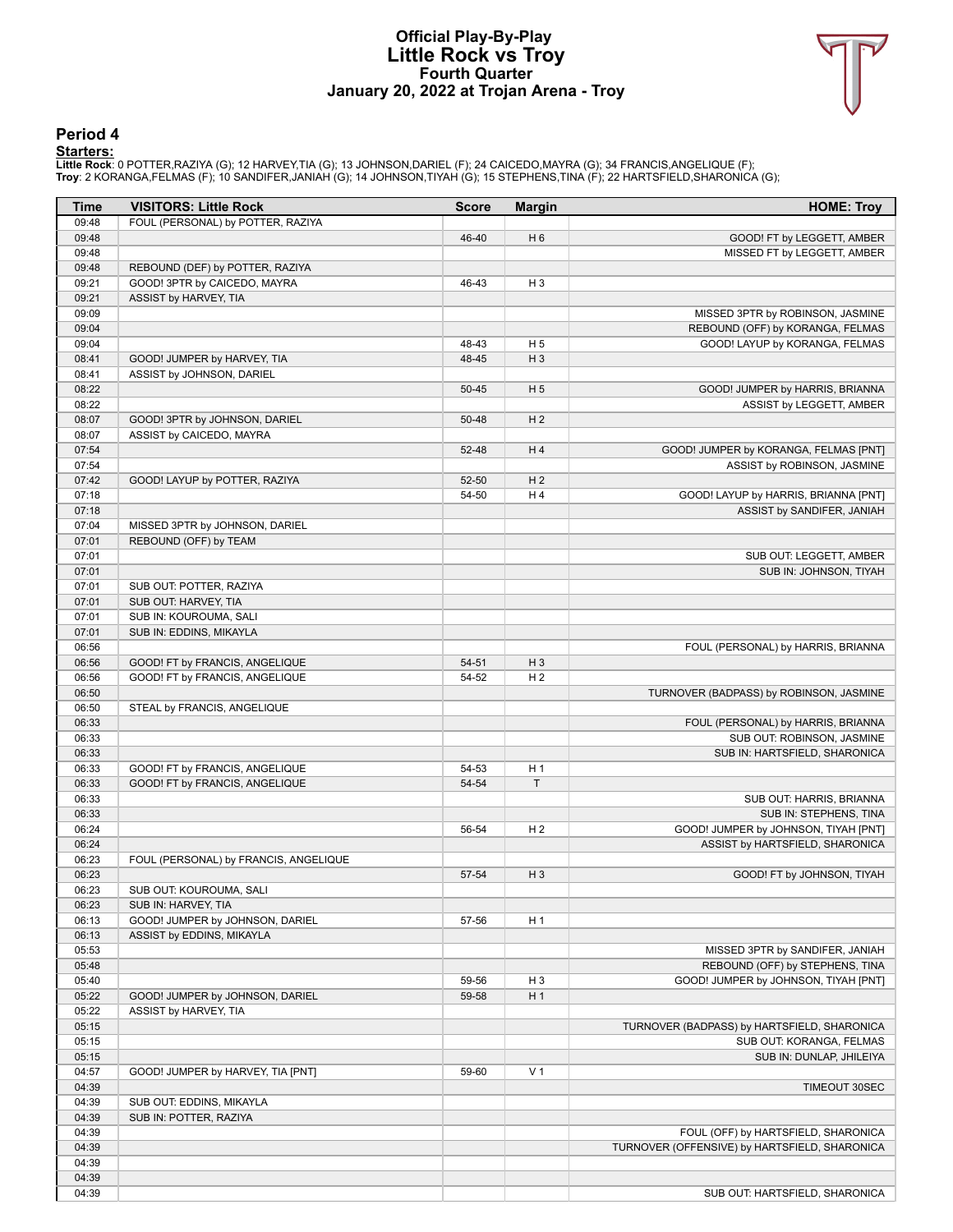| Time           | <b>VISITORS: Little Rock</b>                       | <b>Score</b> | <b>Margin</b>  | <b>HOME: Troy</b>                        |
|----------------|----------------------------------------------------|--------------|----------------|------------------------------------------|
| 04:39          |                                                    |              |                | SUB IN: ROBINSON, JASMINE                |
| 04:09          | TURNOVER (BADPASS) by JOHNSON, DARIEL              |              |                |                                          |
| 04:09          |                                                    |              |                | STEAL by STEPHENS, TINA                  |
| 04:03          |                                                    |              |                | TURNOVER (BADPASS) by SANDIFER, JANIAH   |
| 04:02          |                                                    |              |                | SUB OUT: SANDIFER, JANIAH                |
| 04:02          |                                                    |              |                | SUB OUT: JOHNSON, TIYAH                  |
| 04:02          |                                                    |              |                | SUB OUT: DUNLAP, JHILEIYA                |
| 04:02          |                                                    |              |                | SUB IN: LEGGETT, AMBER                   |
| 04:02          |                                                    |              |                | SUB IN: KORANGA, FELMAS                  |
| 04:02          |                                                    |              |                | SUB IN: DOWNS, ZA'NAUTICA                |
| 03:50          | GOOD! LAYUP by POTTER, RAZIYA [PNT]                | 59-62        | V <sub>3</sub> |                                          |
| 03:41          |                                                    |              |                | MISSED 3PTR by LEGGETT, AMBER            |
| 03:38          | REBOUND (DEF) by CAICEDO, MAYRA                    |              |                |                                          |
| 03:25          | MISSED JUMPER by HARVEY, TIA                       |              |                |                                          |
| 03:22          |                                                    |              |                | REBOUND (DEF) by STEPHENS, TINA          |
| 02:56          |                                                    |              |                | MISSED 3PTR by DOWNS, ZA'NAUTICA         |
| 02:49          |                                                    |              |                | REBOUND (OFF) by LEGGETT, AMBER          |
| 02:46          |                                                    |              |                | MISSED JUMPER by KORANGA, FELMAS         |
| 02:42          |                                                    |              |                | SUB OUT: STEPHENS, TINA                  |
| 02:42          |                                                    |              |                | SUB IN: HARRIS, BRIANNA                  |
| 02:41<br>02:37 |                                                    | 61-62        | V <sub>1</sub> | REBOUND (OFF) by TEAM                    |
| 02:17          | MISSED JUMPER by FRANCIS, ANGELIQUE                |              |                | GOOD! LAYUP by ROBINSON, JASMINE         |
| 02:13          |                                                    |              |                | REBOUND (DEF) by ROBINSON, JASMINE       |
| 02:06          | FOUL (PERSONAL) by CAICEDO, MAYRA                  |              |                |                                          |
| 01:56          |                                                    |              |                | TURNOVER (LOSTBALL) by DOWNS, ZA'NAUTICA |
| 01:56          | STEAL by CAICEDO, MAYRA                            |              |                |                                          |
| 01:43          | GOOD! JUMPER by POTTER, RAZIYA                     | 61-64        | V <sub>3</sub> |                                          |
| 01:43          | ASSIST by CAICEDO, MAYRA                           |              |                |                                          |
| 01:30          |                                                    | 63-64        | V <sub>1</sub> | GOOD! JUMPER by ROBINSON, JASMINE        |
| 01:15          | GOOD! 3PTR by HARVEY, TIA                          | 63-67        | V <sub>4</sub> |                                          |
| 01:15          | ASSIST by CAICEDO, MAYRA                           |              |                |                                          |
| 00:59          |                                                    |              |                | MISSED 3PTR by HARRIS, BRIANNA           |
| 00:55          | REBOUND (DEF) by TEAM                              |              |                |                                          |
| 00:55          | TIMEOUT 30SEC                                      |              |                |                                          |
| 00:55          |                                                    |              |                | SUB OUT: LEGGETT, AMBER                  |
| 00:55          |                                                    |              |                | SUB OUT: DOWNS, ZA'NAUTICA               |
| 00:55          |                                                    |              |                | SUB IN: SANDIFER, JANIAH                 |
| 00:55          |                                                    |              |                | SUB IN: JOHNSON, TIYAH                   |
| 00:51          | TURNOVER (TRAVEL) by POTTER, RAZIYA                |              |                |                                          |
| 00:51          |                                                    |              |                | TIMEOUT 30SEC                            |
| 00:51          |                                                    |              |                | SUB OUT: SANDIFER, JANIAH                |
| 00:51          |                                                    |              |                | SUB IN: LEGGETT, AMBER                   |
| 00:46          | FOUL (PERSONAL) by HARVEY, TIA                     |              |                |                                          |
| 00:46          |                                                    | 64-67        | V <sub>3</sub> | GOOD! FT by LEGGETT, AMBER [FB]          |
| 00:46          |                                                    |              |                | MISSED FT by LEGGETT, AMBER              |
| 00:46          | REBOUND (DEF) by JOHNSON, DARIEL                   |              |                |                                          |
| 00:46          |                                                    |              |                | SUB OUT: LEGGETT, AMBER                  |
| 00:46          |                                                    |              |                | SUB IN: SANDIFER, JANIAH                 |
| 00:46          | TIMEOUT 30SEC                                      |              |                |                                          |
| 00:20          |                                                    |              |                | FOUL (PERSONAL) by ROBINSON, JASMINE     |
| 00:19          |                                                    |              |                | TIMEOUT TEAM                             |
| 00:15<br>00:12 | TIMEOUT 30SEC<br>TURNOVER (BADPASS) by HARVEY, TIA |              |                |                                          |
| 00:09          | FOUL (PERSONAL) by HARVEY, TIA                     |              |                |                                          |
| 00:09          | SUB OUT: HARVEY, TIA                               |              |                |                                          |
| 00:09          | SUB IN: KOUROUMA, SALI                             |              |                |                                          |
| 00:09          |                                                    | 65-67        | V <sub>2</sub> | GOOD! FT by JOHNSON, TIYAH [FB]          |
| 00:09          |                                                    | 66-67        | V <sub>1</sub> | GOOD! FT by JOHNSON, TIYAH [FB]          |
| 00:09          | <b>TIMEOUT TEAM</b>                                |              |                |                                          |
| 00:06          |                                                    |              |                | FOUL (PERSONAL) by ROBINSON, JASMINE     |
| 00:06          | MISSED FT by CAICEDO, MAYRA                        |              |                |                                          |
| 00:06          | REBOUND (OFF) by TEAM                              |              |                |                                          |
| 00:06          | GOOD! FT by CAICEDO, MAYRA [FB]                    | 66-68        | V <sub>2</sub> |                                          |
| 00:06          | SUB OUT: POTTER, RAZIYA                            |              |                |                                          |
| 00:06          | SUB IN: EDDINS, MIKAYLA                            |              |                |                                          |
| 00:00          |                                                    |              |                | MISSED JUMPER by ROBINSON, JASMINE       |
| 00:00          | BLOCK by JOHNSON, DARIEL                           |              |                |                                          |
| 00:00          | REBOUND (DEF) by KOUROUMA, SALI                    |              |                |                                          |
|                |                                                    |              |                |                                          |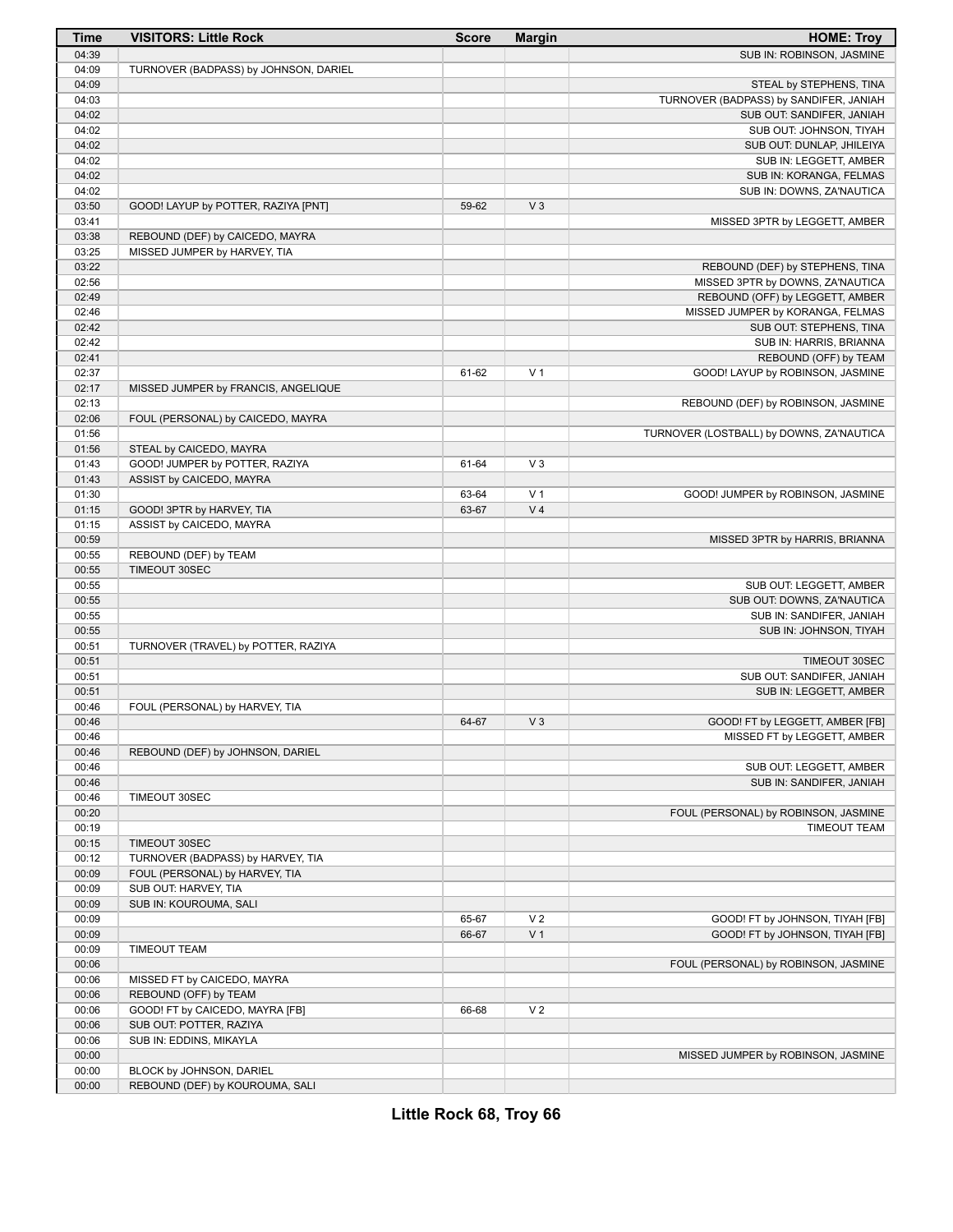| <b>Points (This Period)</b> | LR             | <b>TRO</b>     |
|-----------------------------|----------------|----------------|
| In the Paint                | 6              | 12             |
| Off Turns                   |                |                |
| 2nd Chance                  |                |                |
| <b>Fast Break</b>           |                |                |
| Bench                       |                | 10             |
| Per Poss                    | 1.647<br>13/17 | 1.105<br>11/19 |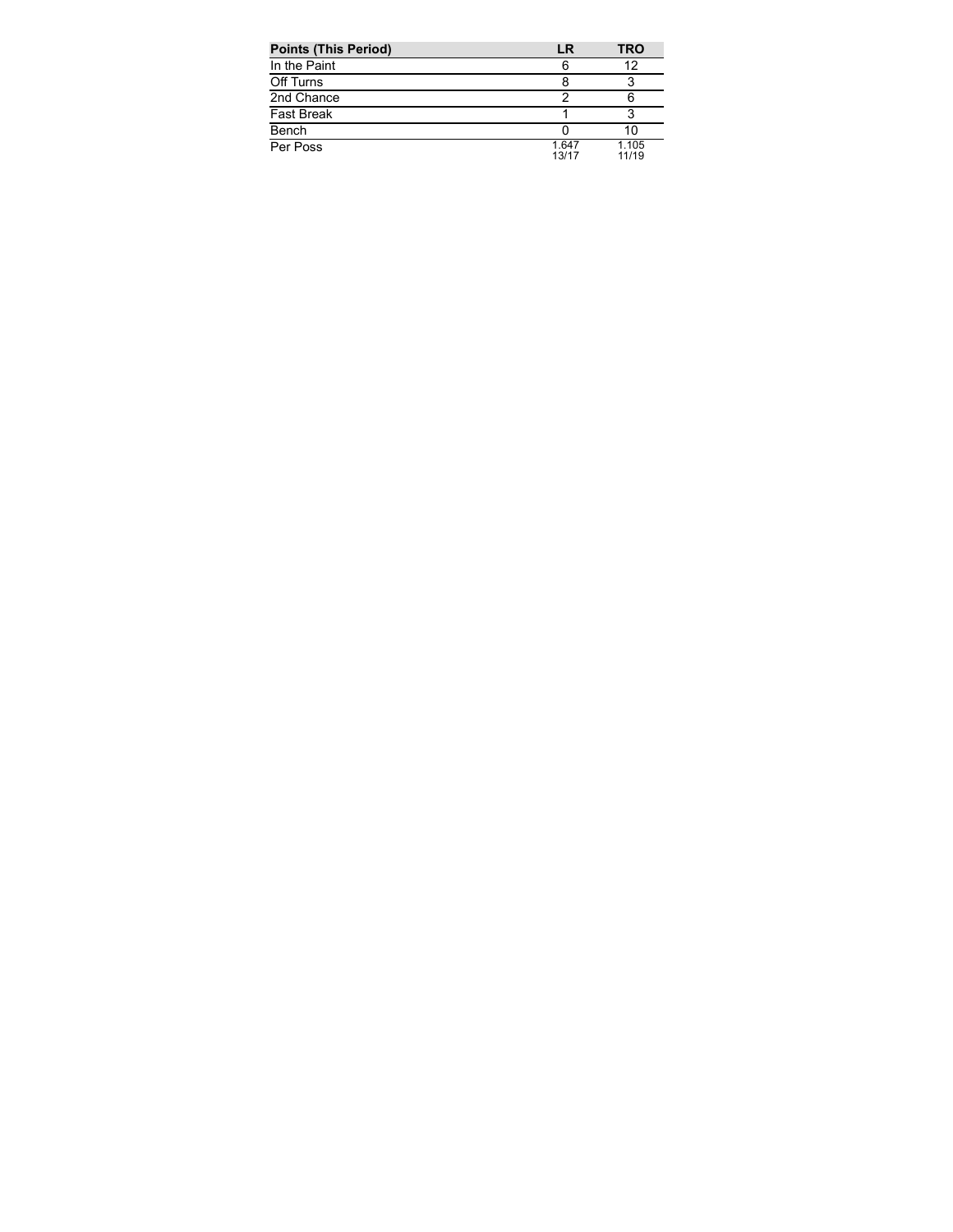#### **Official Scoring/Possession Reference Chart Little Rock vs Troy Period 1 January 20, 2022 at Trojan Arena - Troy**



**Period 1**

<mark>Startersː</mark><br>Little Rockː 0 POTTER,RAZIYA (G); 12 HARVEY,TIA (G); 13 JOHNSON,DARIEL (F); 24 CAICEDO,MAYRA (G); 34 FRANCIS,ANGELIQUE (F);<br>Troy: 2 KORANGA,FELMAS (F); 10 SANDIFER,JANIAH (G); 14 JOHNSON,TIYAH (G); 15 STEPHENS,

| <b>Time</b> | <b>VISITORS: Little Rock</b>          | <b>Score</b> | <b>Margin</b>  | <b>HOME: Troy</b>                      |
|-------------|---------------------------------------|--------------|----------------|----------------------------------------|
| 09:08       |                                       | $3-0$        | $H_3$          | GOOD! 3PTR by SANDIFER, JANIAH         |
| 08:23       | GOOD! JUMPER by HARVEY, TIA           | $3 - 2$      | H <sub>1</sub> |                                        |
| 08:11       |                                       | $5-2$        | $H_3$          | GOOD! JUMPER by KORANGA, FELMAS [PNT]  |
| 07:23       |                                       | $6 - 2$      | H 4            | GOOD! FT by STEPHENS, TINA             |
| 07:23       |                                       | $7-2$        | H <sub>5</sub> | GOOD! FT by STEPHENS, TINA             |
| 07:14       | GOOD! JUMPER by POTTER, RAZIYA        | $7-4$        | $H_3$          |                                        |
| 05:58       | GOOD! LAYUP by POTTER, RAZIYA [FB]    | $7-6$        | H <sub>1</sub> |                                        |
| 05:48       |                                       | $9-6$        | $H_3$          | GOOD! JUMPER by DUNLAP, JHILEIYA [PNT] |
| 05:15       | GOOD! LAYUP by ROBINSON, AZARIA       | $9 - 8$      | H <sub>1</sub> |                                        |
| 04:57       | GOOD! LAYUP by ROBINSON, AZARIA       | $9 - 10$     | V <sub>1</sub> |                                        |
| 04:07       | GOOD! LAYUP by ROBINSON, AZARIA [PNT] | $9 - 12$     | $V_3$          |                                        |
| 03:43       | GOOD! LAYUP by POTTER, RAZIYA [PNT]   | $9 - 14$     | V <sub>5</sub> |                                        |
| 02:30       |                                       | $12 - 14$    | V <sub>2</sub> | GOOD! 3PTR by SANDIFER, JANIAH [FB]    |
| 01:19       |                                       | $14 - 14$    | T              | GOOD! LAYUP by KORANGA, FELMAS         |
| 00:58       |                                       | $16 - 14$    | H <sub>2</sub> | GOOD! JUMPER by ROBINSON, JASMINE      |

**Little Rock 14, Troy 16**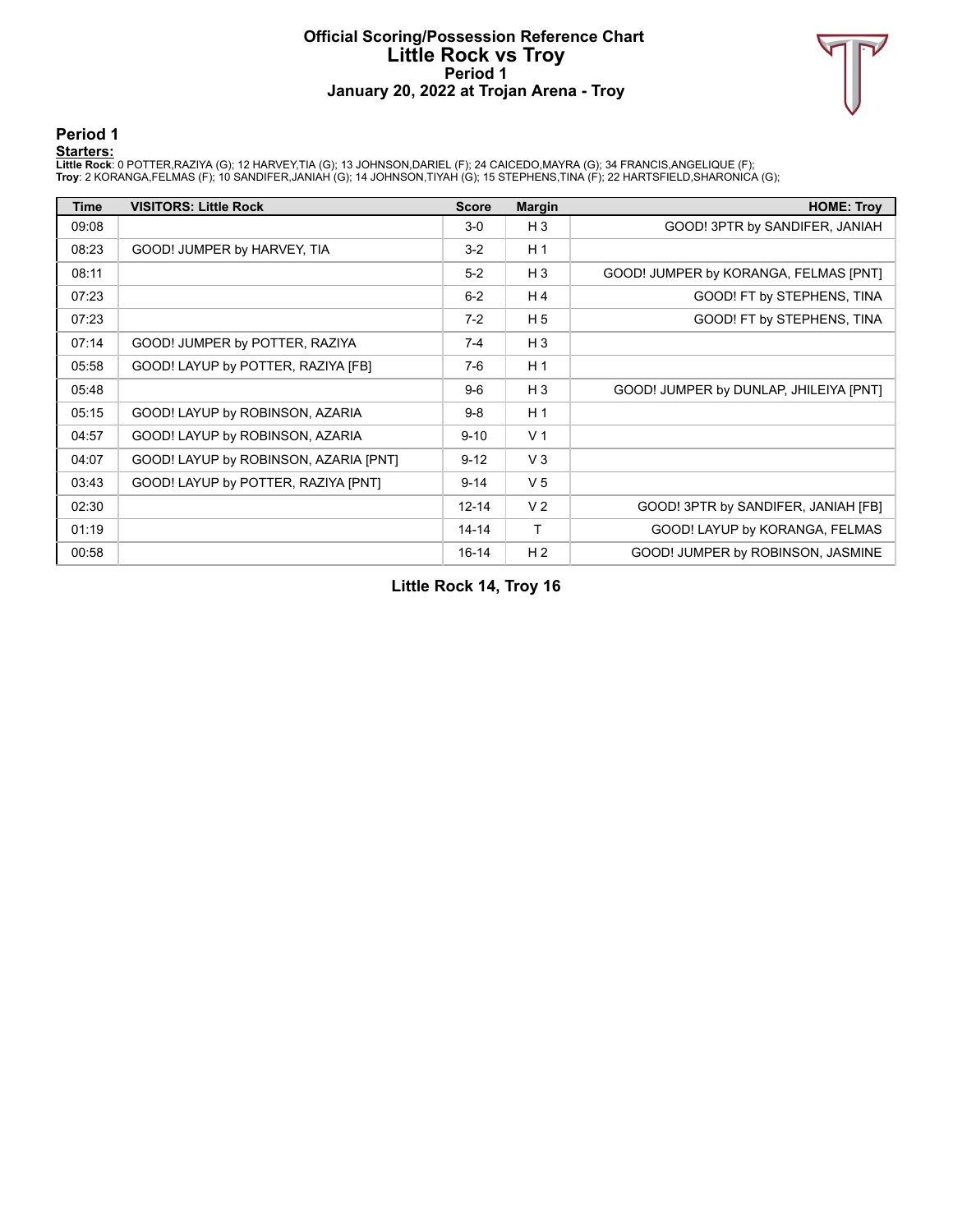### **Official Scoring/Possession Reference Chart Little Rock vs Troy Period 2 January 20, 2022 at Trojan Arena - Troy**



**Period 2**

<mark>Startersː</mark><br>Little Rockː 0 POTTER,RAZIYA (G); 12 HARVEY,TIA (G); 13 JOHNSON,DARIEL (F); 24 CAICEDO,MAYRA (G); 34 FRANCIS,ANGELIQUE (F);<br>Troy: 2 KORANGA,FELMAS (F); 10 SANDIFER,JANIAH (G); 14 JOHNSON,TIYAH (G); 15 STEPHENS,

| <b>Time</b> | <b>VISITORS: Little Rock</b>    | <b>Score</b> | <b>Margin</b>  | <b>HOME: Troy</b>                    |
|-------------|---------------------------------|--------------|----------------|--------------------------------------|
| 08:47       | GOOD! JUMPER by HARVEY, TIA     | $16-16$      |                |                                      |
| 07:07       | GOOD! JUMPER by JOHNSON, DARIEL | $16-18$      | V <sub>2</sub> |                                      |
| 06:40       |                                 | $18-18$      |                | GOOD! LAYUP by DUNLAP, JHILEIYA      |
| 06:36       | GOOD! FT by POTTER, RAZIYA [FB] | $18-19$      | V <sub>1</sub> |                                      |
| 06:36       | GOOD! FT by POTTER, RAZIYA [FB] | 18-20        | V <sub>2</sub> |                                      |
| 06:02       |                                 | $20 - 20$    | т              | GOOD! LAYUP by WALTON, JADA [FB/PNT] |
| 03:46       |                                 | $21 - 20$    | H <sub>1</sub> | GOOD! FT by ROBINSON, JASMINE [FB]   |
| 02:45       |                                 | $22 - 20$    | H <sub>2</sub> | GOOD! FT by ROBINSON, JASMINE        |
| 02:45       |                                 | $23 - 20$    | $H_3$          | GOOD! FT by ROBINSON, JASMINE        |
| 01:38       |                                 | $26 - 20$    | H 6            | GOOD! 3PTR by ROBINSON, JASMINE      |

**Little Rock 20, Troy 26**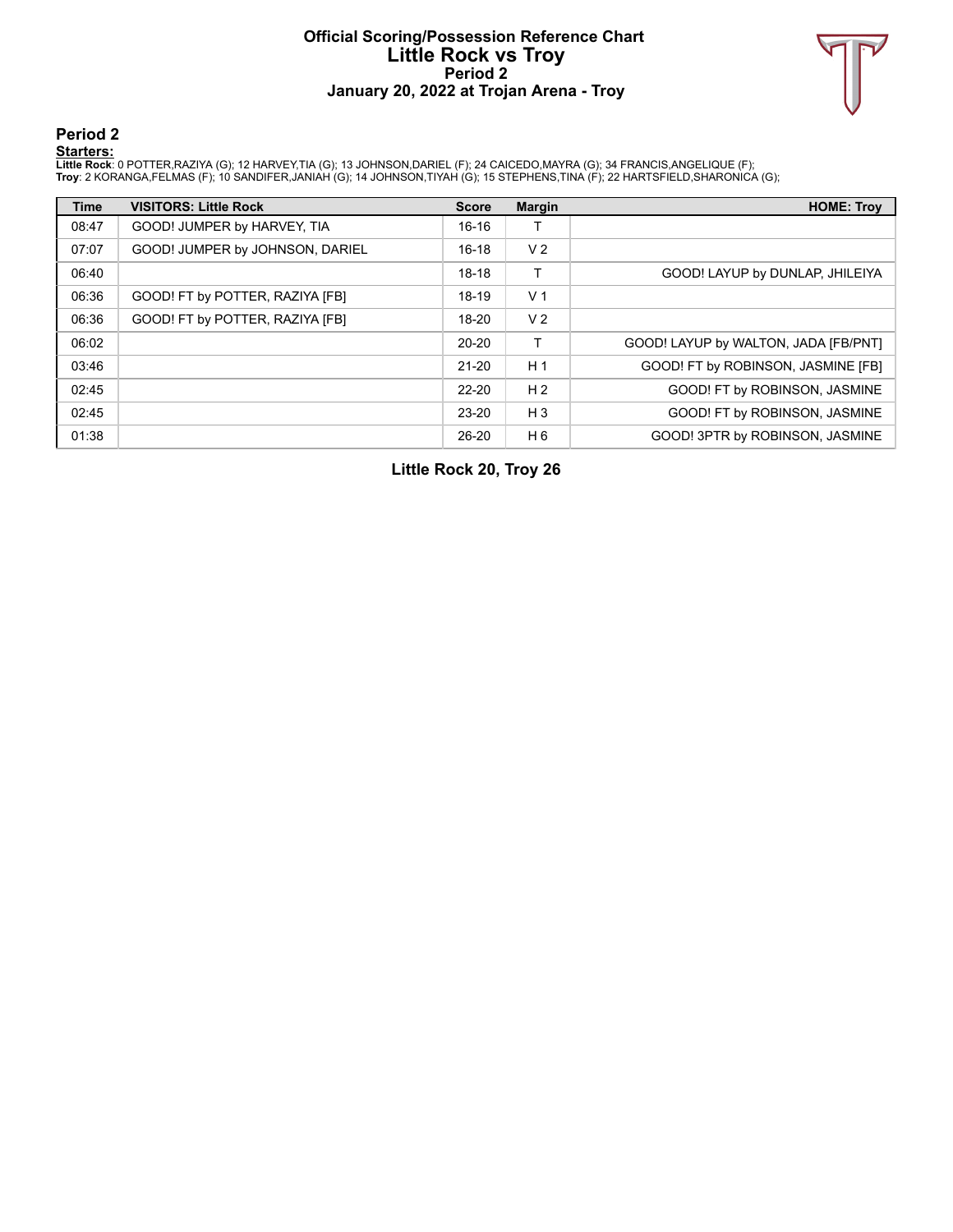### **Official Scoring/Possession Reference Chart Little Rock vs Troy Period 3 January 20, 2022 at Trojan Arena - Troy**



### **Period 3**

<mark>Startersː</mark><br>Little Rockː 0 POTTER,RAZIYA (G); 12 HARVEY,TIA (G); 13 JOHNSON,DARIEL (F); 24 CAICEDO,MAYRA (G); 34 FRANCIS,ANGELIQUE (F);<br>Troy: 2 KORANGA,FELMAS (F); 10 SANDIFER,JANIAH (G); 14 JOHNSON,TIYAH (G); 15 STEPHENS,

| <b>Time</b> | <b>VISITORS: Little Rock</b>         | <b>Score</b> | <b>Margin</b>  | <b>HOME: Troy</b>                     |
|-------------|--------------------------------------|--------------|----------------|---------------------------------------|
| 08:42       |                                      | 28-20        | H 8            | GOOD! JUMPER by STEPHENS, TINA [FB]   |
| 08:30       | GOOD! FT by POTTER, RAZIYA           | 28-21        | H <sub>7</sub> |                                       |
| 08:30       | GOOD! FT by POTTER, RAZIYA           | 28-22        | H <sub>6</sub> |                                       |
| 07:48       | GOOD! JUMPER by JOHNSON, DARIEL      | 28-24        | H <sub>4</sub> |                                       |
| 07:22       | GOOD! JUMPER by FRANCIS, ANGELIQUE   | 28-26        | H <sub>2</sub> |                                       |
| 06:41       |                                      | 30-26        | H <sub>4</sub> | GOOD! JUMPER by KORANGA, FELMAS [PNT] |
| 06:25       | GOOD! JUMPER by POTTER, RAZIYA [PNT] | 30-28        | H <sub>2</sub> |                                       |
| 06:25       | GOOD! FT by POTTER, RAZIYA           | 30-29        | H <sub>1</sub> |                                       |
| 06:21       |                                      | 31-29        | H <sub>2</sub> | GOOD! FT by ROBINSON, JASMINE [FB]    |
| 06:21       |                                      | 32-29        | $H_3$          | GOOD! FT by ROBINSON, JASMINE [FB]    |
| 05:45       |                                      | 33-29        | H4             | GOOD! FT by LEGGETT, AMBER            |
| 05:23       | GOOD! 3PTR by JOHNSON, DARIEL        | 33-32        | H <sub>1</sub> |                                       |
| 04:11       | GOOD! 3PTR by POTTER, RAZIYA         | 33-35        | V <sub>2</sub> |                                       |
| 03:53       |                                      | 35-35        | T              | GOOD! LAYUP by KORANGA, FELMAS        |
| 03:24       | GOOD! FT by FRANCIS, ANGELIQUE       | 35-36        | V <sub>1</sub> |                                       |
| 03:24       | GOOD! FT by FRANCIS, ANGELIQUE       | 35-37        | V <sub>2</sub> |                                       |
| 03:08       |                                      | 37-37        | T              | GOOD! LAYUP by LEGGETT, AMBER [PNT]   |
| 02:39       |                                      | 39-37        | H <sub>2</sub> | GOOD! LAYUP by STEPHENS, TINA [PNT]   |
| 02:17       | GOOD! FT by KOUROUMA, SALI           | 39-38        | H <sub>1</sub> |                                       |
| 01:13       |                                      | 40-38        | H <sub>2</sub> | GOOD! FT by LEGGETT, AMBER            |
| 01:13       |                                      | 41-38        | $H_3$          | GOOD! FT by LEGGETT, AMBER            |
| 00:53       | GOOD! JUMPER by POTTER, RAZIYA [PNT] | 41-40        | H <sub>1</sub> |                                       |
| 00:37       |                                      | 42-40        | H <sub>2</sub> | GOOD! FT by LEGGETT, AMBER            |
| 00:37       |                                      | 43-40        | $H_3$          | GOOD! FT by LEGGETT, AMBER            |
| 00:01       |                                      | 44-40        | H <sub>4</sub> | GOOD! FT by ROBINSON, JASMINE [FB]    |
| 00:01       |                                      | 45-40        | H <sub>5</sub> | GOOD! FT by ROBINSON, JASMINE [FB]    |

**Little Rock 40, Troy 45**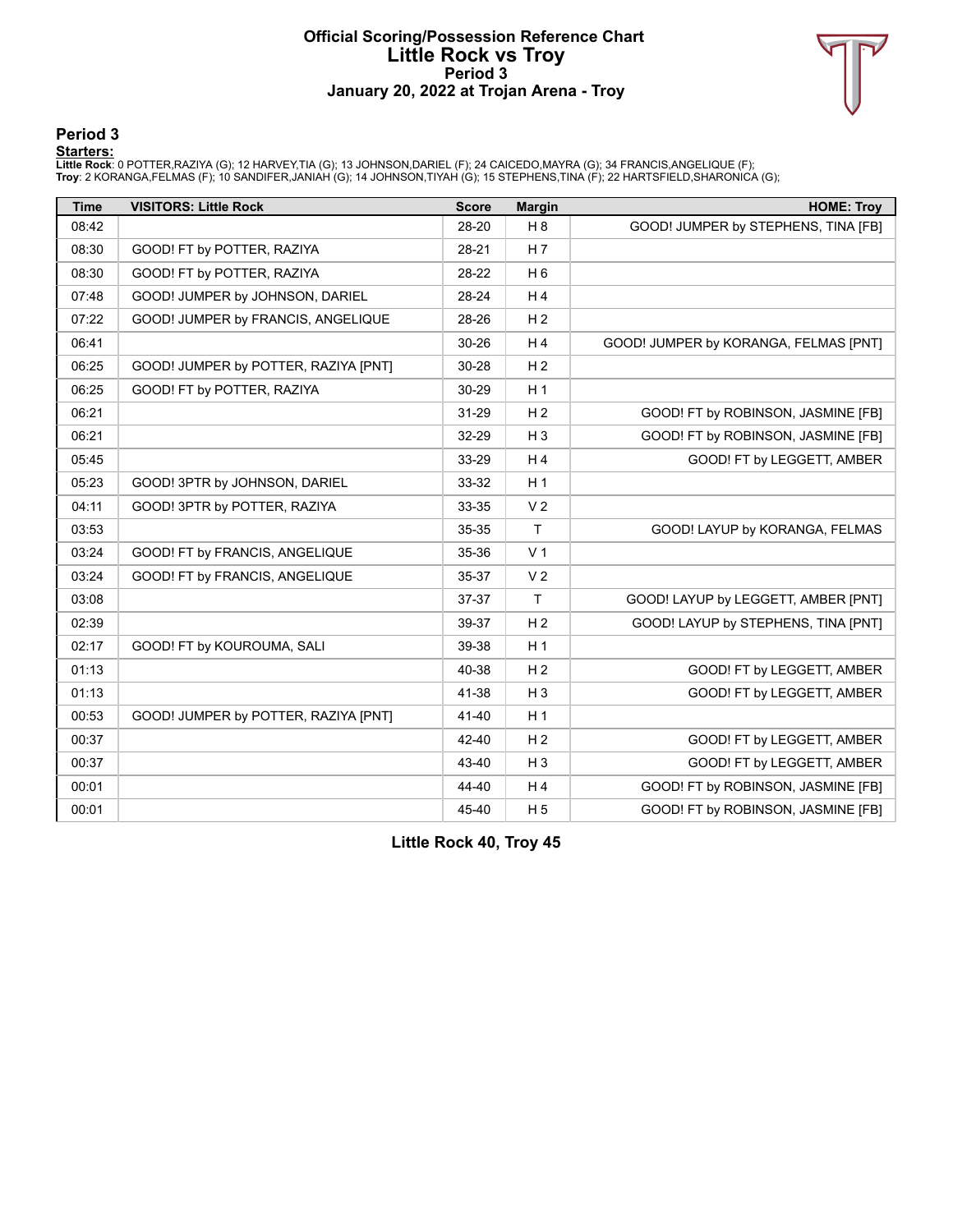#### **Official Scoring/Possession Reference Chart Little Rock vs Troy Period 4 January 20, 2022 at Trojan Arena - Troy**



**Period 4**

<mark>Startersː</mark><br>Little Rockː 0 POTTER,RAZIYA (G); 12 HARVEY,TIA (G); 13 JOHNSON,DARIEL (F); 24 CAICEDO,MAYRA (G); 34 FRANCIS,ANGELIQUE (F);<br>Troy: 2 KORANGA,FELMAS (F); 10 SANDIFER,JANIAH (G); 14 JOHNSON,TIYAH (G); 15 STEPHENS,

| <b>Time</b> | <b>VISITORS: Little Rock</b>        | <b>Score</b> | <b>Margin</b>  | <b>HOME: Troy</b>                     |
|-------------|-------------------------------------|--------------|----------------|---------------------------------------|
| 09:48       |                                     | 46-40        | H <sub>6</sub> | GOOD! FT by LEGGETT, AMBER            |
| 09:21       | GOOD! 3PTR by CAICEDO, MAYRA        | 46-43        | $H_3$          |                                       |
| 09:04       |                                     | 48-43        | H <sub>5</sub> | GOOD! LAYUP by KORANGA, FELMAS        |
| 08:41       | GOOD! JUMPER by HARVEY, TIA         | 48-45        | $H_3$          |                                       |
| 08:22       |                                     | 50-45        | H <sub>5</sub> | GOOD! JUMPER by HARRIS, BRIANNA       |
| 08:07       | GOOD! 3PTR by JOHNSON, DARIEL       | 50-48        | H <sub>2</sub> |                                       |
| 07:54       |                                     | 52-48        | H4             | GOOD! JUMPER by KORANGA, FELMAS [PNT] |
| 07:42       | GOOD! LAYUP by POTTER, RAZIYA       | 52-50        | H <sub>2</sub> |                                       |
| 07:18       |                                     | 54-50        | H <sub>4</sub> | GOOD! LAYUP by HARRIS, BRIANNA [PNT]  |
| 06:56       | GOOD! FT by FRANCIS, ANGELIQUE      | 54-51        | $H_3$          |                                       |
| 06:56       | GOOD! FT by FRANCIS, ANGELIQUE      | 54-52        | H <sub>2</sub> |                                       |
| 06:33       | GOOD! FT by FRANCIS, ANGELIQUE      | 54-53        | H <sub>1</sub> |                                       |
| 06:33       | GOOD! FT by FRANCIS, ANGELIQUE      | 54-54        | T              |                                       |
| 06:24       |                                     | 56-54        | H <sub>2</sub> | GOOD! JUMPER by JOHNSON, TIYAH [PNT]  |
| 06:23       |                                     | 57-54        | $H_3$          | GOOD! FT by JOHNSON, TIYAH            |
| 06:13       | GOOD! JUMPER by JOHNSON, DARIEL     | 57-56        | H <sub>1</sub> |                                       |
| 05:40       |                                     | 59-56        | $H_3$          | GOOD! JUMPER by JOHNSON, TIYAH [PNT]  |
| 05:22       | GOOD! JUMPER by JOHNSON, DARIEL     | 59-58        | H <sub>1</sub> |                                       |
| 04:57       | GOOD! JUMPER by HARVEY, TIA [PNT]   | 59-60        | V <sub>1</sub> |                                       |
| 03:50       | GOOD! LAYUP by POTTER, RAZIYA [PNT] | 59-62        | V <sub>3</sub> |                                       |
| 02:37       |                                     | 61-62        | V <sub>1</sub> | GOOD! LAYUP by ROBINSON, JASMINE      |
| 01:43       | GOOD! JUMPER by POTTER, RAZIYA      | 61-64        | V <sub>3</sub> |                                       |
| 01:30       |                                     | 63-64        | V <sub>1</sub> | GOOD! JUMPER by ROBINSON, JASMINE     |
| 01:15       | GOOD! 3PTR by HARVEY, TIA           | 63-67        | V <sub>4</sub> |                                       |
| 00:46       |                                     | 64-67        | V <sub>3</sub> | GOOD! FT by LEGGETT, AMBER [FB]       |
| 00:09       |                                     | 65-67        | V <sub>2</sub> | GOOD! FT by JOHNSON, TIYAH [FB]       |
| 00:09       |                                     | 66-67        | V <sub>1</sub> | GOOD! FT by JOHNSON, TIYAH [FB]       |
| 00:06       | GOOD! FT by CAICEDO, MAYRA [FB]     | 66-68        | V <sub>2</sub> |                                       |

**Little Rock 68, Troy 66**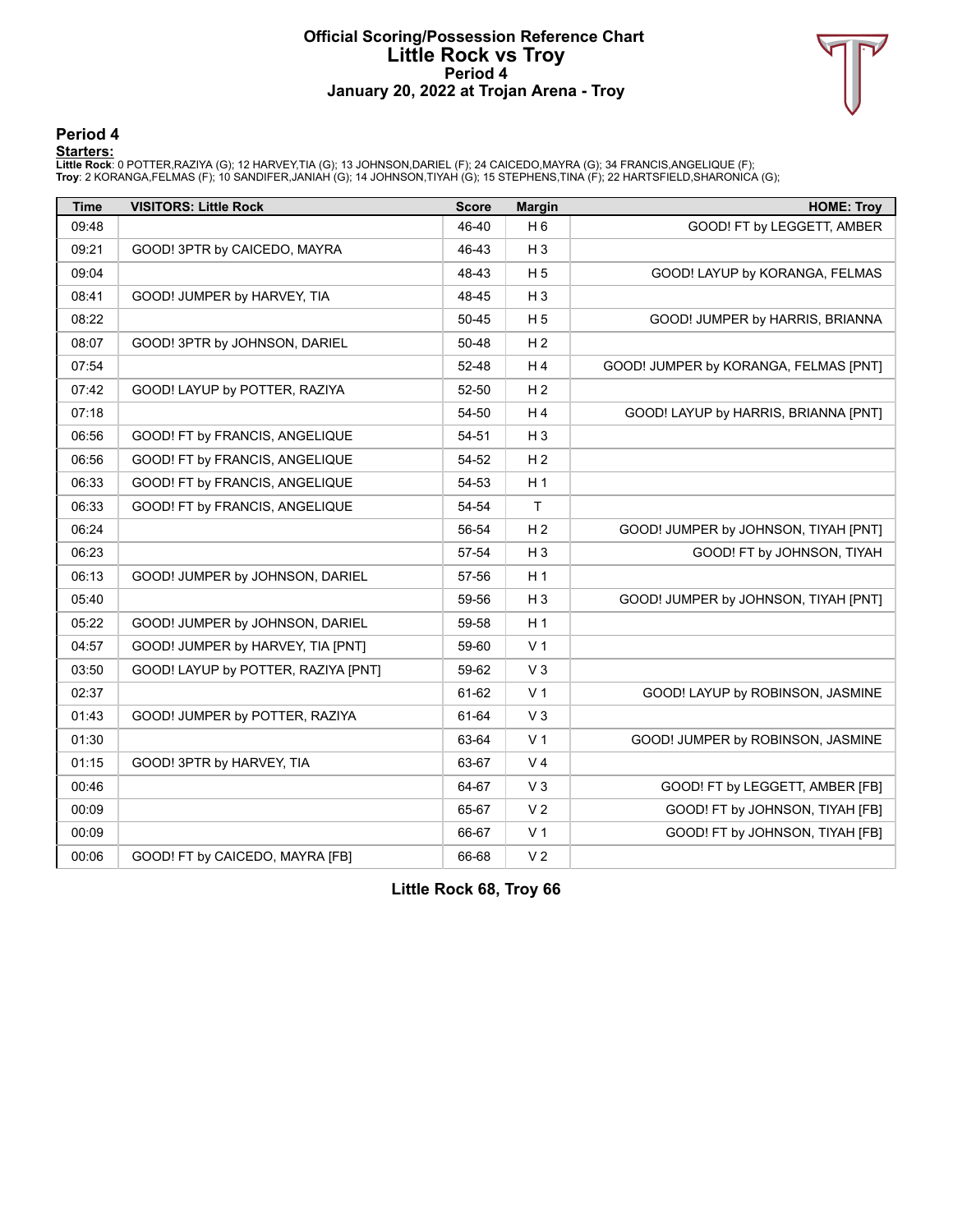

### **Official Substitutions Log Little Rock vs Troy Period 1 January 20, 2022 at Trojan Arena - Troy**

| <b>VISITORS: Little Rock</b>   | <b>Time</b> | <b>Score</b> | <b>HOME: Troy</b>              |
|--------------------------------|-------------|--------------|--------------------------------|
| 0 POTTER, RAZIYA               |             |              | 2 KORANGA, FELMAS              |
| 12 HARVEY, TIA                 |             |              | 10 SANDIFER, JANIAH            |
| 13 JOHNSON.DARIEL              |             |              | <b>14 JOHNSON, TIYAH</b>       |
| 24 CAICEDO.MAYRA               |             |              | 15 STEPHENS, TINA              |
| 34 FRANCIS, ANGELIQUE          |             |              | 22 HARTSFIELD, SHARONICA       |
| SUB OUT: 12 HARVEY, TIA        | 07:39       | $2 - 5$      |                                |
| SUB IN: 22 EDDINS, MIKAYLA     | 07:39       |              |                                |
|                                | 07:23       | $2 - 7$      | SUB OUT: JOHNSON, TIYAH        |
|                                | 07:23       |              | SUB IN: ROBINSON, JASMINE      |
|                                | 06:35       | $4 - 7$      | SUB OUT: KORANGA, FELMAS       |
|                                | 06:35       |              | SUB OUT: SANDIFER, JANIAH      |
|                                | 06:35       |              | SUB OUT: STEPHENS, TINA        |
|                                | 06:35       |              | SUB OUT: HARTSFIELD, SHARONICA |
|                                | 06:35       |              | SUB IN: LEGGETT, AMBER         |
|                                | 06:35       |              | SUB IN: HARRIS, BRIANNA        |
|                                | 06:35       |              | SUB IN: DOWNS, ZA'NAUTICA      |
|                                | 06:35       |              | SUB IN: DUNLAP, JHILEIYA       |
| SUB OUT: 0 POTTER, RAZIYA      | 06:35       |              |                                |
| SUB OUT: 22 EDDINS, MIKAYLA    | 06:35       |              |                                |
| SUB IN: 2 KOUROUMA.SALI        | 06:35       |              |                                |
| SUB IN: 12 HARVEY.TIA          | 06:35       |              |                                |
| SUB OUT: 13 JOHNSON, DARIEL    | 06:26       | $4 - 7$      |                                |
| SUB IN: 14 ROBINSON, AZARIA    | 06:26       |              |                                |
| SUB OUT: 12 HARVEY, TIA        | 06:16       | $4 - 7$      |                                |
| SUB IN: 0 POTTER, RAZIYA       | 06:16       |              |                                |
|                                | 04:33       | $10-9$       | SUB OUT: LEGGETT, AMBER        |
|                                | 04:33       |              | SUB OUT: ROBINSON, JASMINE     |
|                                | 04:33       |              | SUB OUT: DOWNS, ZA'NAUTICA     |
|                                | 04:33       |              | SUB IN: SANDIFER, JANIAH       |
|                                | 04:33       |              | SUB IN: JOHNSON, TIYAH         |
|                                | 04:33       |              | SUB IN: HARTSFIELD, SHARONICA  |
| SUB OUT: 34 FRANCIS, ANGELIQUE | 04:33       |              |                                |
| SUB IN: 13 JOHNSON.DARIEL      | 04:33       |              |                                |
|                                | 03:00       | $14-9$       | SUB OUT: DUNLAP, JHILEIYA      |
|                                | 03:00       |              | SUB OUT: HARTSFIELD, SHARONICA |
|                                | 03:00       |              | SUB IN: KORANGA, FELMAS        |
|                                | 03:00       |              | SUB IN: ROBINSON, JASMINE      |
| SUB OUT: 14 ROBINSON.AZARIA    | 03:00       |              |                                |
| SUB IN: 34 FRANCIS, ANGELIQUE  | 03:00       |              |                                |
|                                | 01:13       | $14 - 14$    | SUB OUT: SANDIFER, JANIAH      |
|                                | 01:13       |              | SUB IN: DOWNS, ZA'NAUTICA      |
| SUB OUT: 13 JOHNSON.DARIEL     | 01:13       |              |                                |
| SUB OUT: 24 CAICEDO, MAYRA     | 01:13       |              |                                |
| SUB IN: 12 HARVEY, TIA         | 01:13       |              |                                |
| SUB IN: 14 ROBINSON, AZARIA    | 01:13       |              |                                |
|                                | 00:25       | $14 - 16$    | SUB OUT: KORANGA, FELMAS       |
|                                | 00:25       |              | SUB IN: HOLLINGS, JA'MIA       |
| SUB OUT: 2 KOUROUMA, SALI      | 00:25       |              |                                |
| SUB IN: 22 EDDINS.MIKAYLA      | 00:25       |              |                                |

**Little Rock 14, Troy 16**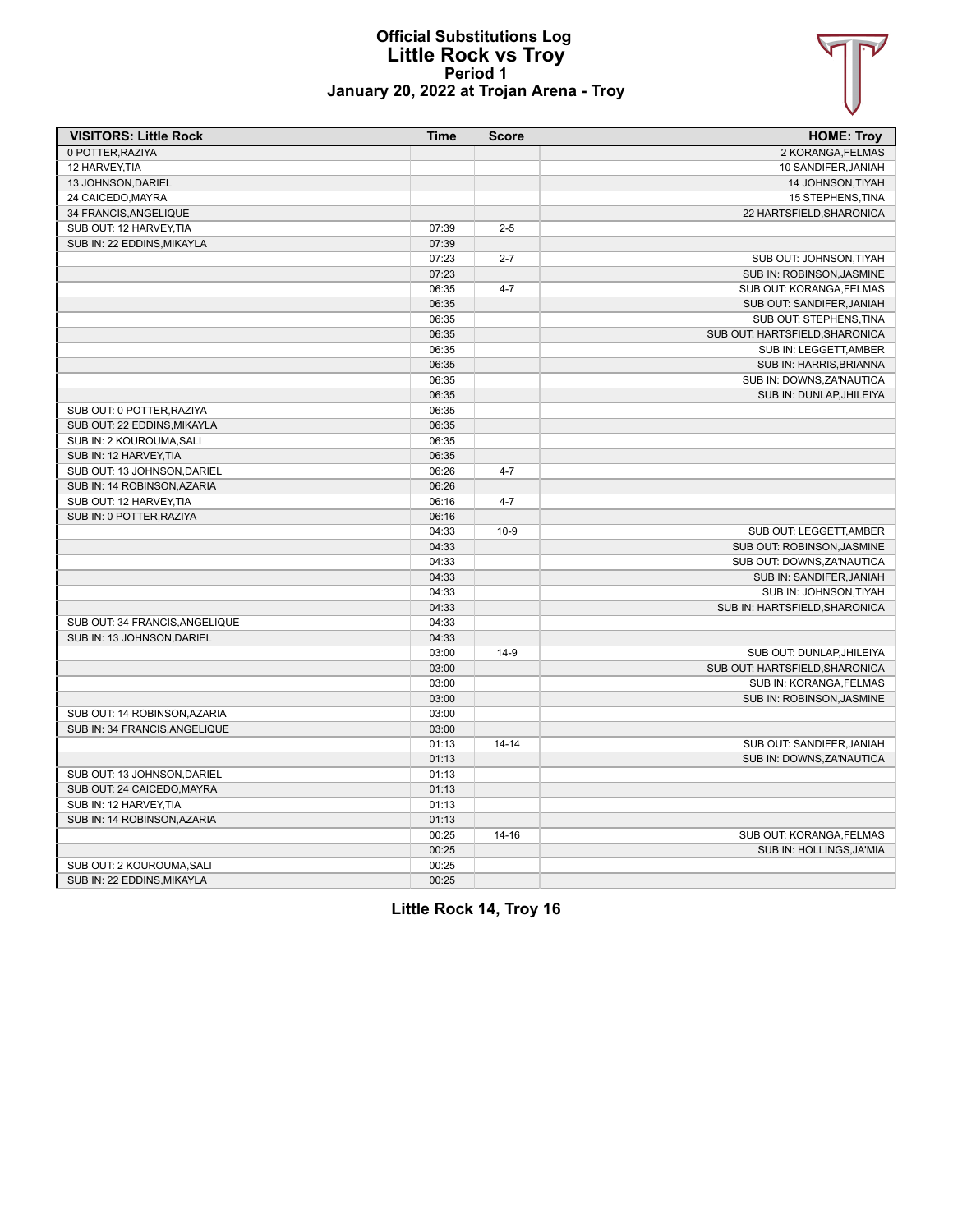

#### **Official Substitutions Log Little Rock vs Troy Period 2 January 20, 2022 at Trojan Arena - Troy**

| <b>VISITORS: Little Rock</b>   | <b>Time</b> | <b>Score</b>   | <b>HOME: Troy</b>              |
|--------------------------------|-------------|----------------|--------------------------------|
| 0 POTTER, RAZIYA               |             |                | 2 KORANGA, FELMAS              |
| 12 HARVEY, TIA                 |             |                | 10 SANDIFER, JANIAH            |
| 13 JOHNSON, DARIEL             |             |                | 14 JOHNSON, TIYAH              |
| 24 CAICEDO, MAYRA              |             |                | 15 STEPHENS, TINA              |
| 34 FRANCIS, ANGELIQUE          |             |                | 22 HARTSFIELD, SHARONICA       |
|                                | 10:00       | $\overline{a}$ | SUB OUT: HOLLINGS, JA'MIA      |
|                                | 10:00       |                | SUB OUT: HARRIS, BRIANNA       |
|                                | 10:00       |                | SUB IN: KORANGA, FELMAS        |
|                                | 10:00       |                | SUB IN: STEPHENS, TINA         |
|                                | 08:02       | 16-16          | SUB OUT: JOHNSON, TIYAH        |
|                                | 08:02       |                | SUB IN: WALTON, JADA           |
| SUB OUT: 12 HARVEY, TIA        | 08:02       |                |                                |
| SUB OUT: 14 ROBINSON, AZARIA   | 08:02       |                |                                |
| SUB OUT: 22 EDDINS.MIKAYLA     | 08:02       |                |                                |
| SUB IN: 2 KOUROUMA, SALI       | 08:02       |                |                                |
| SUB IN: 13 JOHNSON, DARIEL     | 08:02       |                |                                |
| SUB IN: 24 CAICEDO, MAYRA      | 08:02       |                |                                |
|                                | 08:02       |                | SUB OUT: DOWNS, ZA'NAUTICA     |
|                                | 08:02       |                | SUB IN: HARTSFIELD, SHARONICA  |
|                                | 07:23       | $16-16$        | SUB OUT: KORANGA, FELMAS       |
|                                | 07:23       |                | SUB OUT: ROBINSON, JASMINE     |
|                                | 07:23       |                | SUB OUT: STEPHENS, TINA        |
|                                | 07:23       |                | SUB IN: LEGGETT, AMBER         |
|                                | 07:23       |                | SUB IN: HARRIS, BRIANNA        |
|                                | 07:23       |                | SUB IN: DUNLAP, JHILEIYA       |
|                                | 05:39       | $20 - 20$      | SUB OUT: HARTSFIELD SHARONICA  |
|                                | 05:39       |                | SUB IN: ROBINSON, JASMINE      |
| SUB OUT: 2 KOUROUMA, SALI      | 05:39       |                |                                |
| SUB IN: 12 HARVEY, TIA         | 05:39       |                |                                |
|                                | 04:05       | $20 - 20$      | SUB OUT: WALTON, JADA          |
|                                | 04:05       |                | SUB OUT: DUNLAP, JHILEIYA      |
|                                | 04:05       |                | SUB IN: KORANGA, FELMAS        |
|                                | 04:05       |                | SUB IN: SANDIFER, JANIAH       |
| SUB OUT: 13 JOHNSON, DARIEL    | 04:05       |                |                                |
| SUB OUT: 34 FRANCIS, ANGELIQUE | 04:05       |                |                                |
| SUB IN: 2 KOUROUMA, SALI       | 04:05       |                |                                |
| SUB IN: 14 ROBINSON, AZARIA    | 04:05       |                |                                |
|                                | 03:18       | $20 - 21$      | <b>SUB OUT: HARRIS.BRIANNA</b> |
|                                | 03:18       |                | SUB IN: DUNLAP, JHILEIYA       |
| SUB OUT: 2 KOUROUMA, SALI      | 02:45       | $20 - 21$      |                                |
| SUB OUT: 14 ROBINSON, AZARIA   | 02:45       |                |                                |
| SUB IN: 13 JOHNSON, DARIEL     | 02:45       |                |                                |
| SUB IN: 34 FRANCIS, ANGELIQUE  | 02:45       |                |                                |
|                                | 02:45       |                | SUB OUT: LEGGETT, AMBER        |
|                                | 02:45       |                | SUB IN: JOHNSON, TIYAH         |
| SUB OUT: 24 CAICEDO, MAYRA     | 02:45       |                |                                |
| SUB IN: 22 EDDINS, MIKAYLA     | 02:45       |                |                                |
|                                | 00:03       | $20 - 26$      | SUB OUT: KORANGA, FELMAS       |
|                                | 00:03       |                | SUB IN: HARRIS, BRIANNA        |

**Little Rock 20, Troy 26**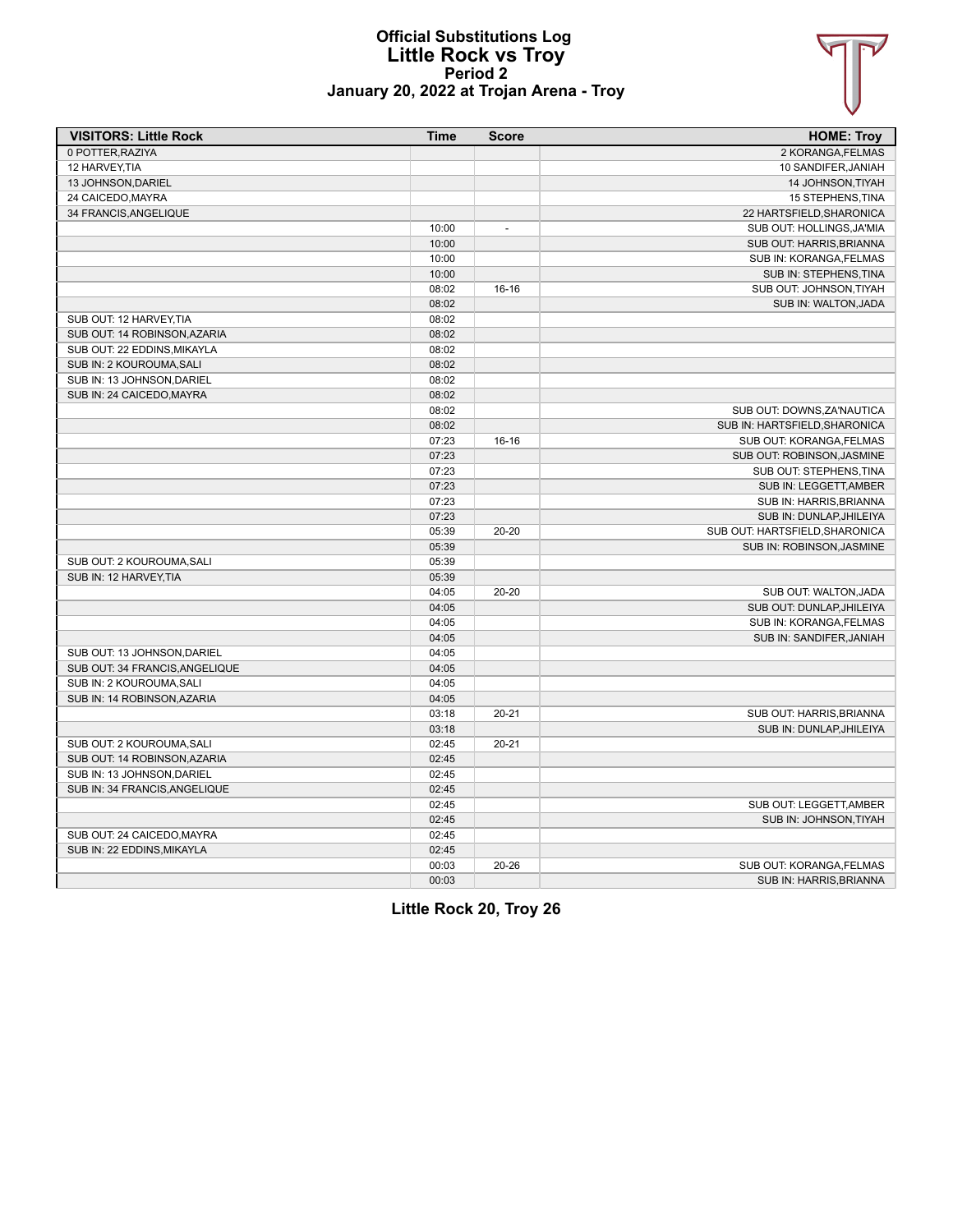

### **Official Substitutions Log Little Rock vs Troy Period 3 January 20, 2022 at Trojan Arena - Troy**

| <b>VISITORS: Little Rock</b> | <b>Time</b> | <b>Score</b>             | <b>HOME: Troy</b>              |
|------------------------------|-------------|--------------------------|--------------------------------|
| 0 POTTER, RAZIYA             |             |                          | 2 KORANGA, FELMAS              |
| 12 HARVEY, TIA               |             |                          | 10 SANDIFER, JANIAH            |
| 13 JOHNSON, DARIEL           |             |                          | 14 JOHNSON, TIYAH              |
| 24 CAICEDO, MAYRA            |             |                          | 15 STEPHENS, TINA              |
| 34 FRANCIS, ANGELIQUE        |             |                          | 22 HARTSFIELD, SHARONICA       |
|                              | 09:50       | $\overline{\phantom{a}}$ | SUB OUT: ROBINSON, JASMINE     |
|                              | 09:50       |                          | SUB OUT: HARRIS, BRIANNA       |
|                              | 09:50       |                          | SUB OUT: DUNLAP, JHILEIYA      |
|                              | 09:50       |                          | SUB IN: KORANGA, FELMAS        |
|                              | 09:50       |                          | SUB IN: STEPHENS, TINA         |
|                              | 09:50       |                          | SUB IN: HARTSFIELD, SHARONICA  |
| SUB OUT: 22 EDDINS, MIKAYLA  | 09:50       |                          |                                |
| SUB IN: 24 CAICEDO, MAYRA    | 09:50       |                          |                                |
| SUB OUT: 12 HARVEY, TIA      | 07:05       | 26-28                    |                                |
| SUB IN: 2 KOUROUMA, SALI     | 07:05       |                          |                                |
|                              | 06:25       | 29-30                    | SUB OUT: KORANGA, FELMAS       |
|                              | 06:25       |                          | SUB OUT: JOHNSON, TIYAH        |
|                              | 06:25       |                          | SUB OUT: STEPHENS, TINA        |
|                              | 06:25       |                          | SUB OUT: HARTSFIELD, SHARONICA |
|                              | 06:25       |                          | SUB IN: ROBINSON, JASMINE      |
|                              | 06:25       |                          | SUB IN: LEGGETT, AMBER         |
|                              | 06:25       |                          | SUB IN: HARRIS, BRIANNA        |
|                              | 06:25       |                          | SUB IN: DUNLAP, JHILEIYA       |
| SUB OUT: 13 JOHNSON, DARIEL  | 06:25       |                          |                                |
| SUB IN: 14 ROBINSON, AZARIA  | 06:25       |                          |                                |
|                              | 05:45       | 29-33                    | SUB OUT: SANDIFER, JANIAH      |
|                              | 05:45       |                          | SUB IN: JOHNSON, TIYAH         |
| SUB OUT: 2 KOUROUMA, SALI    | 05:45       |                          |                                |
| SUB OUT: 14 ROBINSON, AZARIA | 05:45       |                          |                                |
| SUB IN: 12 HARVEY, TIA       | 05:45       |                          |                                |
| SUB IN: 13 JOHNSON, DARIEL   | 05:45       |                          |                                |
|                              | 04:53       | 32-33                    | SUB OUT: HARRIS, BRIANNA       |
|                              | 04:53       |                          | SUB OUT: JOHNSON, TIYAH        |
|                              | 04:53       |                          | SUB OUT: DUNLAP, JHILEIYA      |
|                              | 04:53       |                          | SUB IN: KORANGA, FELMAS        |
|                              | 04:53       |                          | SUB IN: STEPHENS, TINA         |
|                              | 04:53       |                          | SUB IN: DOWNS, ZA'NAUTICA      |
| SUB OUT: 12 HARVEY, TIA      | 04:53       |                          |                                |
| SUB IN: 2 KOUROUMA, SALI     | 04:53       |                          |                                |
| SUB OUT: 24 CAICEDO, MAYRA   | 04:53       |                          |                                |
| SUB IN: 22 EDDINS, MIKAYLA   | 04:53       |                          |                                |
|                              | 02:17       | 37-39                    | SUB OUT: STEPHENS, TINA        |
|                              | 02:17       |                          | <b>SUB IN: HARRIS.BRIANNA</b>  |
| SUB OUT: 22 EDDINS, MIKAYLA  | 02:17       |                          |                                |
| SUB IN: 24 CAICEDO, MAYRA    | 02:17       |                          |                                |
| SUB OUT: 0 POTTER, RAZIYA    | 01:51       | 38-39                    |                                |
| SUB IN: 12 HARVEY, TIA       | 01:51       |                          |                                |
|                              | 01:51       |                          | SUB OUT: KORANGA, FELMAS       |
|                              | 01:51       |                          | SUB IN: DUNLAP, JHILEIYA       |
| SUB OUT: 2 KOUROUMA, SALI    | 01:13       | 38-41                    |                                |
| SUB IN: 0 POTTER, RAZIYA     | 01:13       |                          |                                |
|                              | 00:37       | 40-43                    | SUB OUT: DOWNS, ZA'NAUTICA     |
|                              | 00:37       |                          | SUB IN: SANDIFER, JANIAH       |
|                              | 00:12       | 40-43                    | SUB OUT: DUNLAP, JHILEIYA      |
|                              | 00:12       |                          | SUB IN: KORANGA, FELMAS        |

**Little Rock 40, Troy 45**